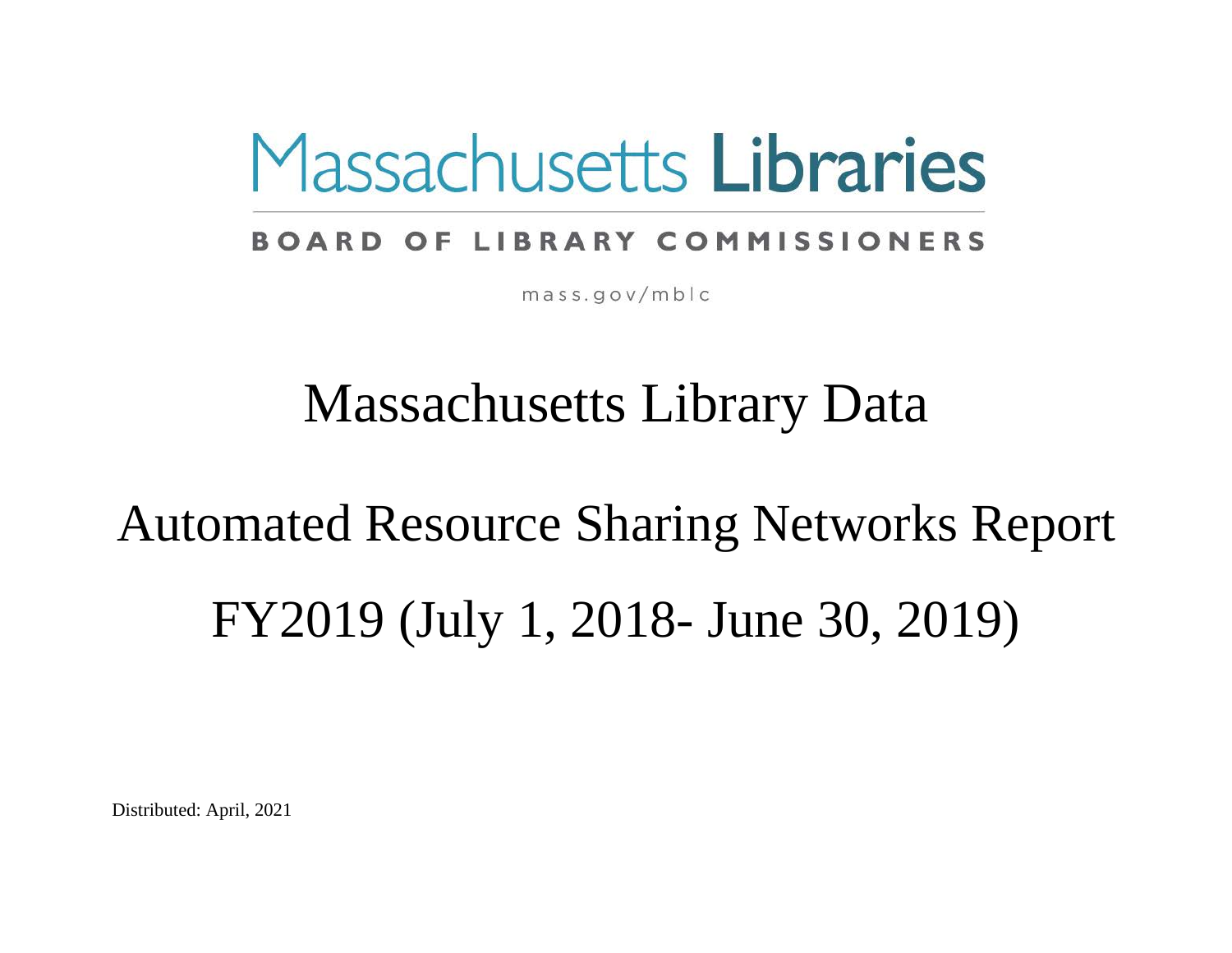### Massachusetts Board of Library Commissioners

Roland Ochsenbein, Chair Mary Ann Cluggish, Vice-Chair Mary Kronholm, Secretary

Deb Abraham Leslie Ball Stacy DeBole Philip Madell, Esq. Gina Perille N. Janeen Resnick

Prepared with LSTA funds

Preparation of this report was supported in part by the Institute of Museum and Library Services. However, the opinions expressed herein do not necessarily reflect the position or policy of that agency, and no official endorsement by that agency should be inferred.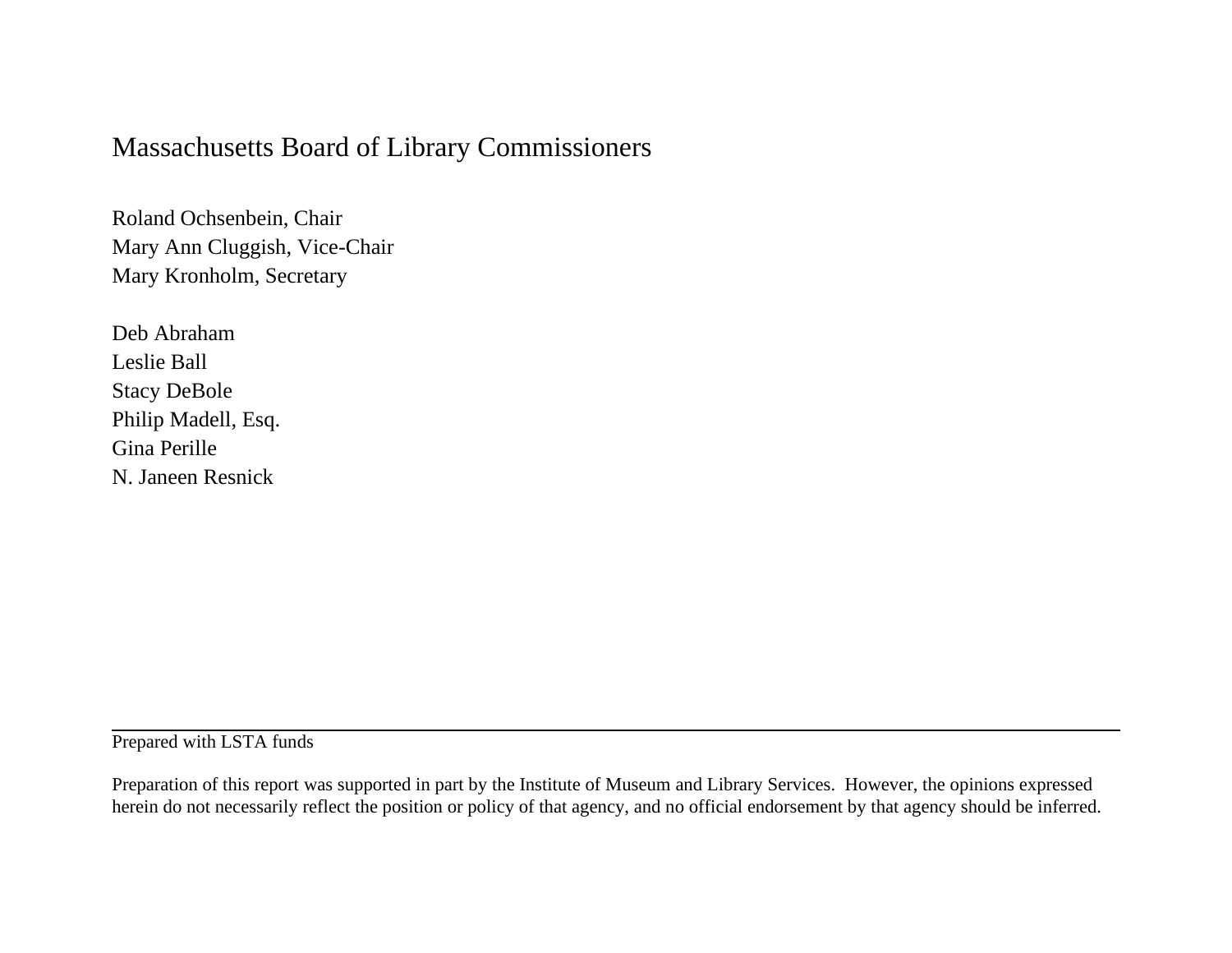### **Introduction**

The Automated Resource Sharing Networks Report, FY2019 displays data submitted by nine automated resource sharing networks serving libraries in Massachusetts.

With this report we present data about the automated resource sharing networks in one consistent format. Please note that some of the data reflects activity during fiscal year 2019 (July 1, 2018-June 30, 2019) while other data is reported as a snapshot as of June 30, 2019.

We assess annually the usefulness of the data presented here, we will consider adding or deleting data elements based on feedback from the networks, the Board, and the library community.

We welcome your comments.

Paul Kissman, Library Information Systems Specialist James Lonergan, Director Rachel Masse, Assistant to the Director Massachusetts Board of Library Commissioners

90 Canal Street, Boston, MA 02114-2018 1-800-952-7403 or 617-725-1860 [www.mass.gov/mblc](http://www.mass.gov/mblc)

Massachusetts Library Data: Automated Resource Sharing Networks Report FY2019 (July 1, 2018 - June 30, 2019)

Distributed: April, 2021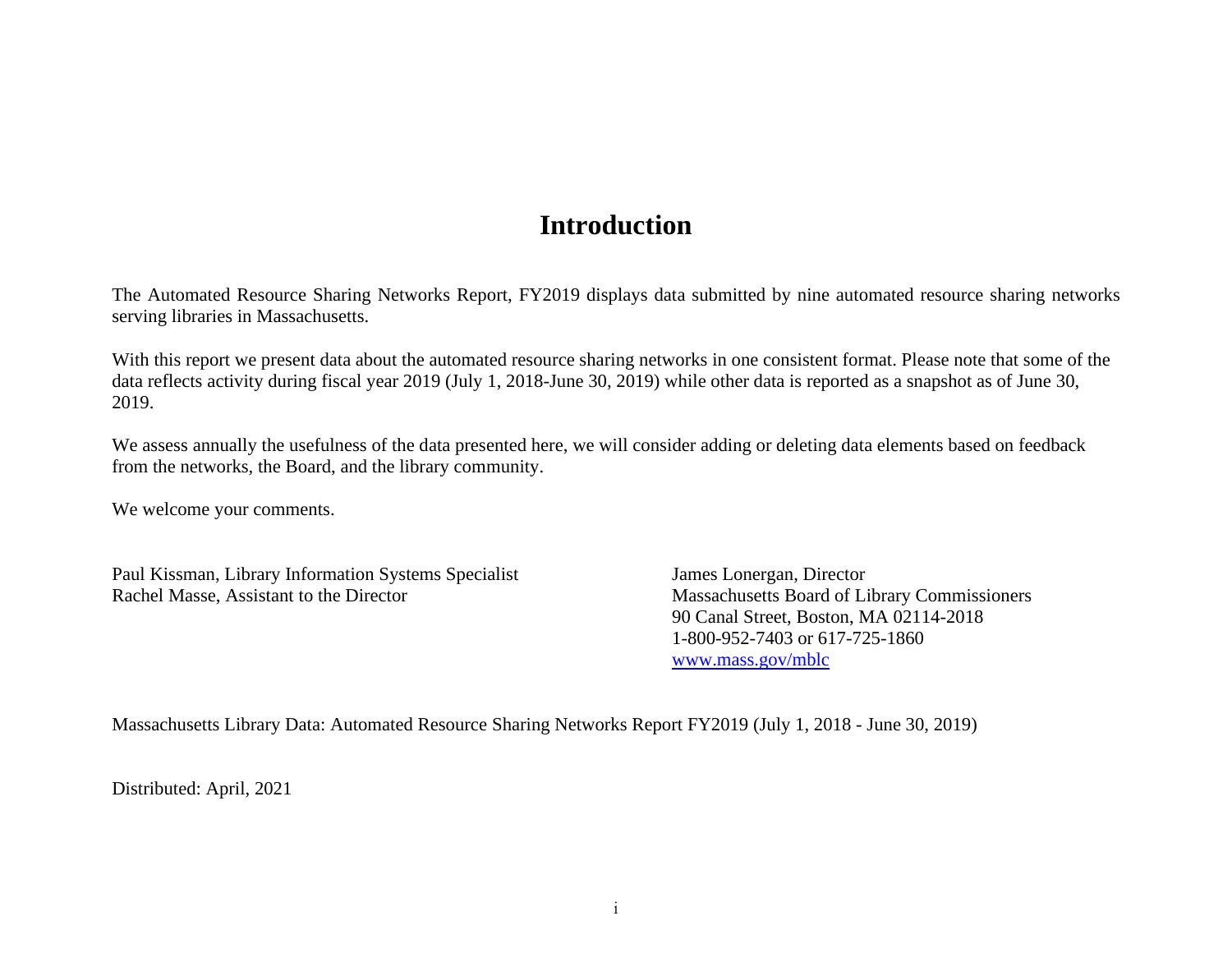#### **Automated Resource Sharing Networks Report** FY2019 (July 1, 2018 - June 30, 2019)

### **Table of Contents**

#### Appendix A - Charts and Tables

| A-4, FY2019 Network Operating Expenditures by Type as Percentage of Whole 20 |  |
|------------------------------------------------------------------------------|--|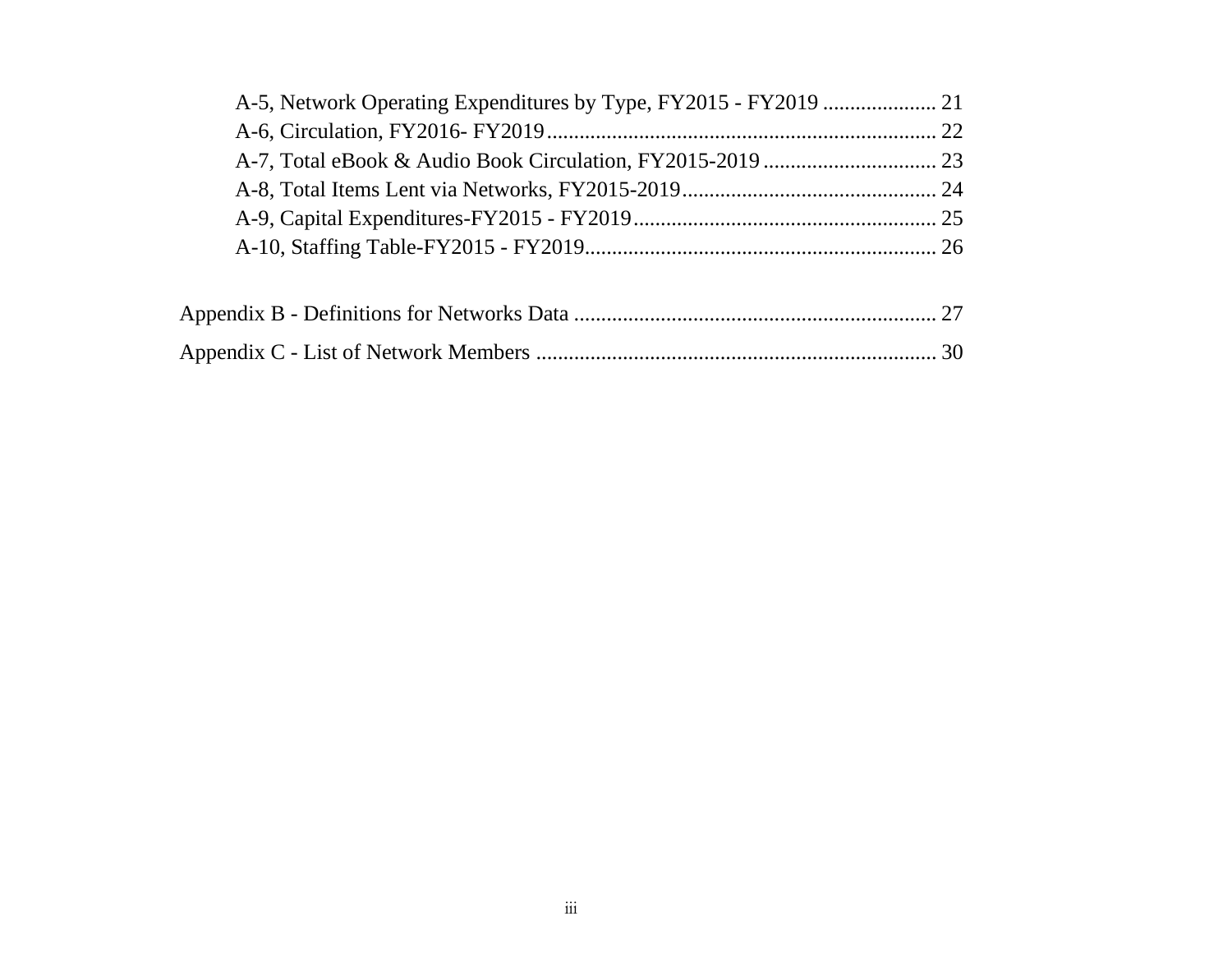Massachusetts Board of Library Commissioners Public Library Participation in Automatic Resource Sharing Networks



as of June 30, 2019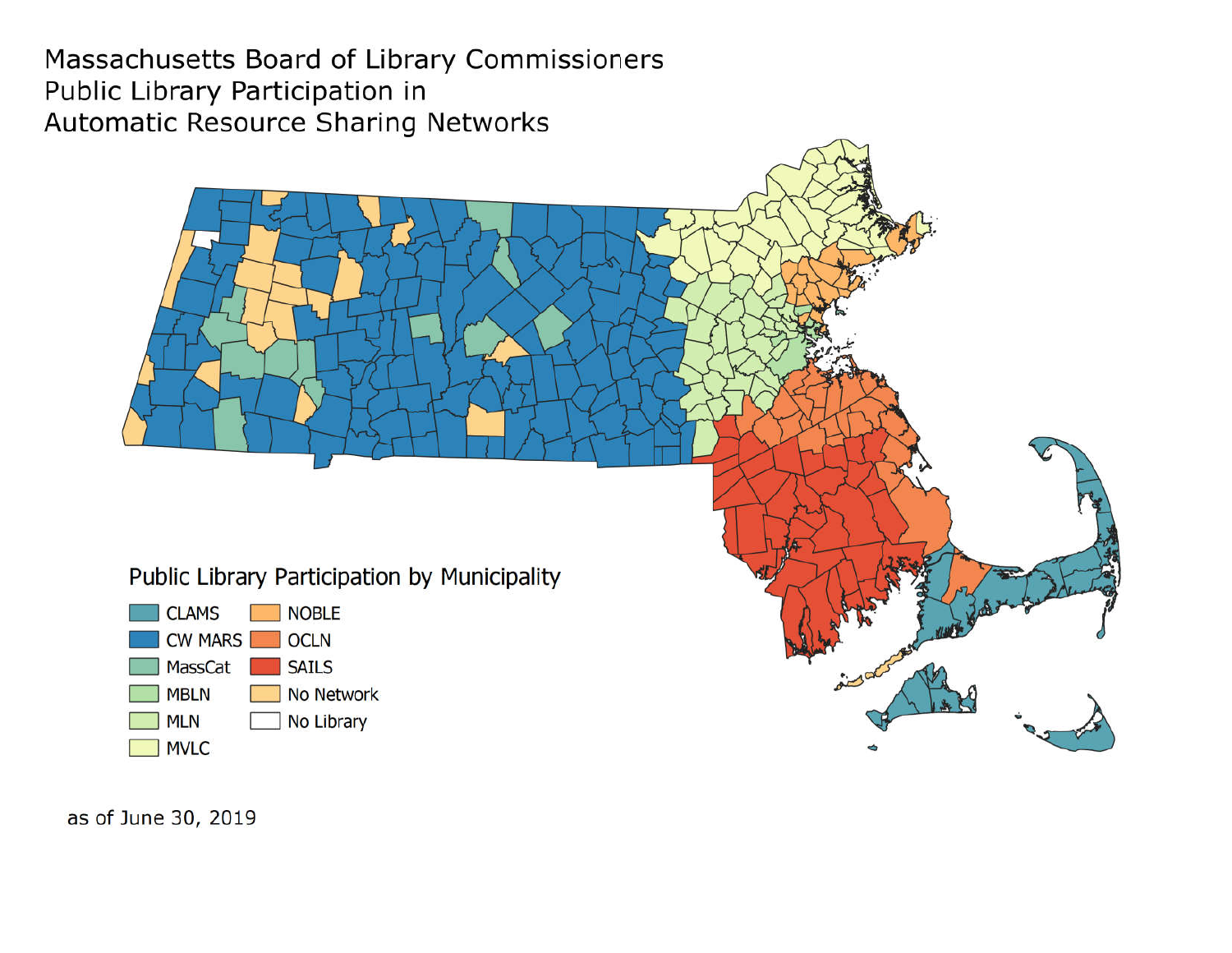#### **NETWORK ADDRESS LIST AS OF JUNE 30, 2019**

**Cape Libraries Automated Materials Sharing, Inc. (CLAMS) Merrimack Valley Library Consortium (MVLC)** Eileen Chandler, Administrator Eric Graham, Executive Director 270 Communication Way, Unit 4E/4F, Hyannis, MA 02601  $\vert$  4 High Street, Suite 175, North Andover, MA 01845 Phone: (508) 790-4399 ext. 111 Phone: (978) 557-1050 FY19 President: Jennifer Wertkin, Wellfleet Public Library FY19 President: Cindy Grove, Rockport Public Library

Jeanette Lundgren, Administrator Ronald Gagnon, Executive Director 67 Millbrook Street, Suite 201, Worcester, MA 01606 42A Cherry Hill Drive, Danvers, MA 01923 Phone: (508) 755-3323 ext. 120 Phone: (978) 777-8844

Walter Stine, Administrator and David Slater, Administrator **David Slater**, Administrator 550 Huntington Avenue, Boston, MA 02115 220 Forbes Road, Suite 401, Braintree, MA 02184 Phone: (617) 989-5020 **Phone:** (617) 989-5020

# **Metro-Boston Library Network (MBLN)**<br> **SAILS, Inc.**<br> **SAILS, Inc.**<br> **SAILS, Inc.**<br> **SAILS, Inc.**<br> **SAILS, Inc.**

Anna Fahey-Flynn, Administrator 700 Boylston Street, Boston, MA 02116 Phone: (508) 946-8600 ext. 211 FY19 President: Not Applicable

#### **Minuteman Library Network (MLN)**

Philip McNulty, Administrator 10 Strathmore Road, Natick, MA 01760 Phone: (508) 655-8008 ext. 237 FY19 President: Jane Peck, Regis College Library

# **CW MARS, Inc. North of Boston Library Exchange (NOBLE)** FY19 President: Daniel Paquette, Westfield Athenaeum FY19 President: Linda C.W. Gardener, Melrose Public Library

#### **Fenway Library Organization (FLO) Colony Library Network (OCLN)**

FY19 President: Kevin Kidd, Wentworth Institute of Technology FY19 President: Megan Allen, Thomas Crane Public Library, Quincy

Boston Public Library 10 Riverside Drive, Suite 102, Lakeville, MA 02347 Phone: (617) 859-2385 FY19 President: Jayme Viveiros, Lakeville Public Library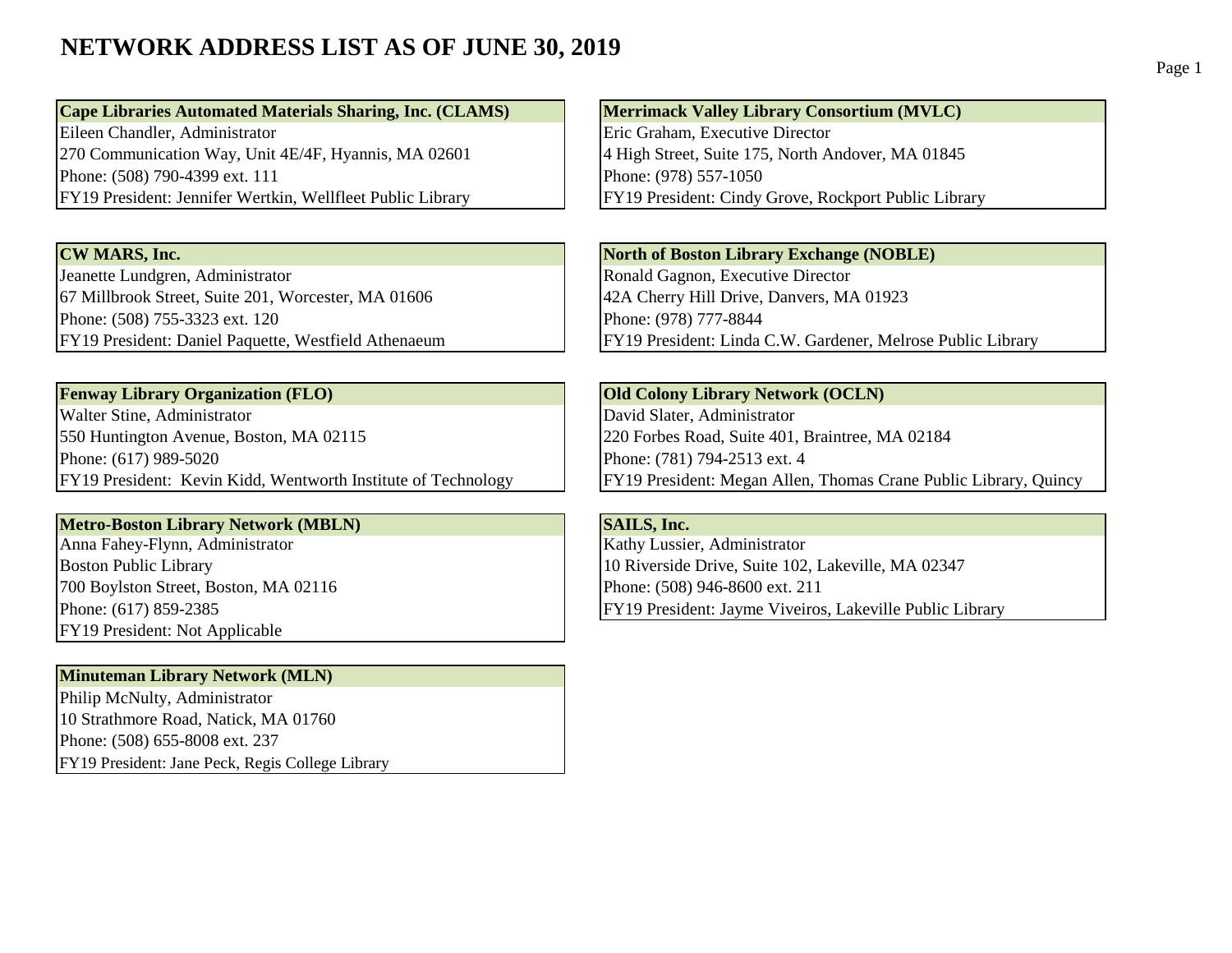# **NETWORK MEMBERSHIP AS OF JUNE 30, 2019** Page 2

|                                         |           |         | <b>By Library Type</b>  |         |           | <b>By Membership Level</b> |                  |                      |
|-----------------------------------------|-----------|---------|-------------------------|---------|-----------|----------------------------|------------------|----------------------|
|                                         |           |         | <b>Members/ Outlets</b> |         |           |                            |                  | <b>New</b>           |
| <b>NETWORK</b>                          | Public    | School  | Academic                | Special | Total     | Full                       | Associate        | <b>Registrations</b> |
| <b>CLAMS</b>                            | 34 / 37   | 0/0     | 1/1                     | 0/0     | 35 / 38   | 35/38                      | $\overline{0}$   |                      |
| <b>Registered Users</b>                 | 265,979   |         | 14,726                  |         | 280,705   |                            |                  | 15,671               |
| <b>CW MARS</b>                          | 141 / 168 | 0/0     | 6/6                     | $1/1$   | 148 / 175 | 148 / 175                  | $\boldsymbol{0}$ |                      |
| <b>Registered Users</b>                 | 951,779   |         | 48,423                  | 545     | 1,000,747 |                            |                  | 66,186               |
| <b>FLO</b>                              | 0/0       | 0/0     | 8/11                    | 1/1     | 9/12      | 9/12                       | $\theta$         |                      |
| <b>Registered Users</b>                 |           |         | 49,660                  | 497     | 50,157    |                            |                  |                      |
| <b>MBLN</b>                             | 3 / 28    | 2 / 17  | 1/1                     | 1/0     | 7/46      | 7/46                       | $\overline{0}$   |                      |
| <b>Registered Users</b>                 | 331,008   | 7,929   | 5,073                   |         | 344,010   |                            |                  | 96,210               |
| <b>Minuteman</b>                        | 36 / 56   | 0/0     | 5/5                     | 0/0     | 41 / 61   | 41/61                      | $\overline{0}$   |                      |
| <b>Registered Users</b>                 | 654,553   |         | 23,624                  |         | 678,177   |                            |                  | 68,907               |
| <b>MVLC</b>                             | 36 / 41   | 0/0     | 0/0                     | 0/0     | 36 / 41   | 36/41                      | $\overline{0}$   |                      |
| <b>Registered Users</b>                 | 533,707   |         |                         |         | 533,707   |                            |                  | 25,925               |
| <b>NOBLE</b>                            | 17 / 22   | 1/4     | 7/8                     | 1 / 1   | 26 / 35   | 24/33                      | 2/2              |                      |
| <b>Registered Users</b>                 | 320,324   | 3,009   | 70,969                  | 85      | 391,378   |                            |                  | 42,420               |
| <b>OCLN</b>                             | 26 / 35   | 0/0     | 3 / 5                   | 0/0     | 29/40     | 29/40                      | $\Omega$         |                      |
| <b>Registered Users</b>                 | 272,868   |         | 11,995                  |         | 284,863   |                            |                  |                      |
| <b>SAILS</b>                            | 38 / 47   | 25 / 25 | 2/5                     | 1 / 1   | 66 $/78$  | 65 / 77                    | 1/1              |                      |
| <b>Registered Users</b>                 | 390,561   | 31,947  | 27,330                  |         | 449,838   |                            |                  | 36,492               |
| <b>TOTAL</b>                            | 331 / 434 | 28 / 46 | 33 / 42                 | 5/4     | 397 / 526 | 395 / 524                  | 2/2              | 351,811              |
| <b>Total Registered</b><br><b>Users</b> | 3,069,447 | 28,235  | 175,758                 | 1,042   | 3,669,572 |                            |                  |                      |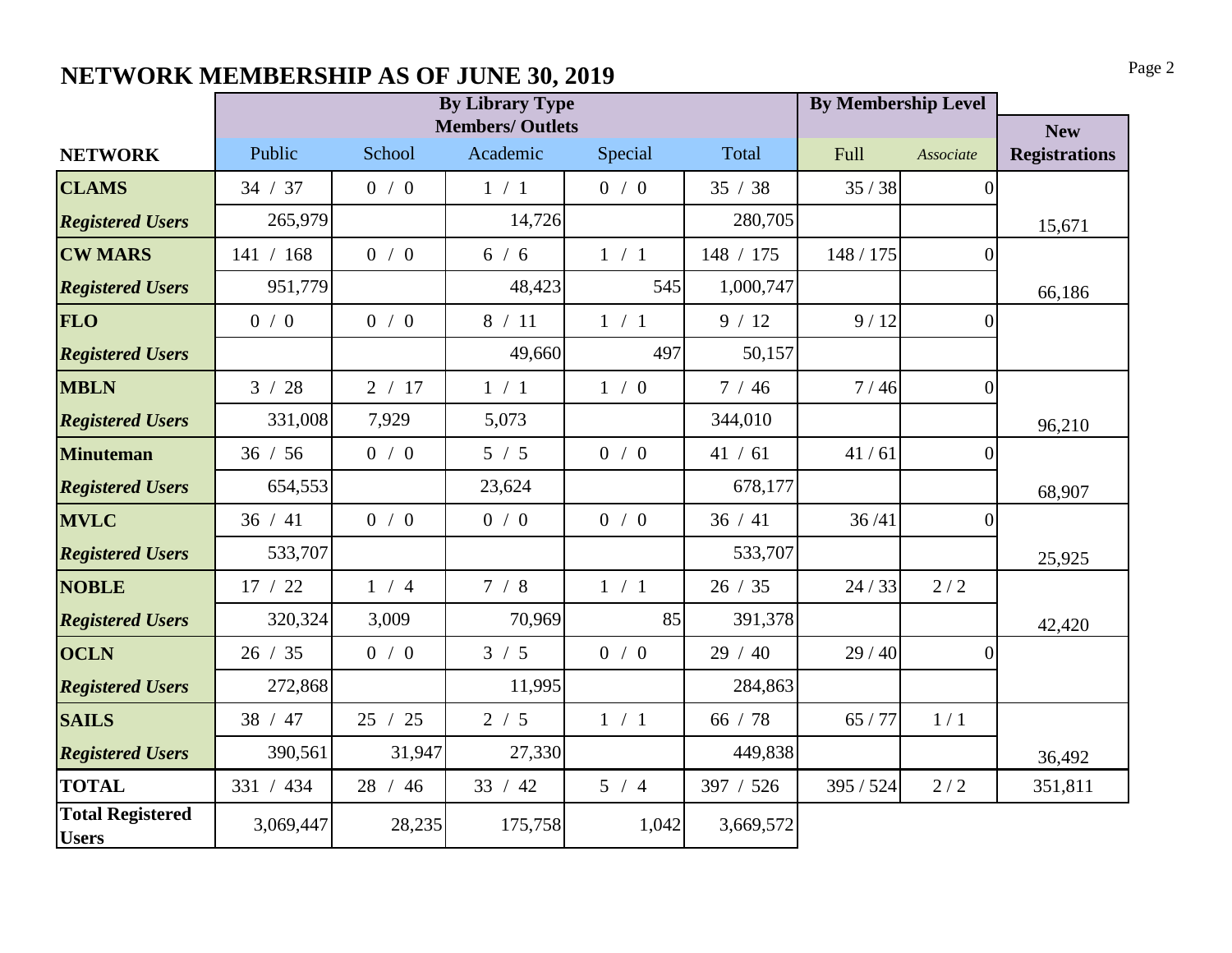# **Page 3 <b>Page 3 Page 3 Page 3 Page 3 Page 3**

|                  | <b>Member Fees</b>                                  |           |                  | <b>MBLC Funds</b>                 |                            |                                   |                                |                                                   |
|------------------|-----------------------------------------------------|-----------|------------------|-----------------------------------|----------------------------|-----------------------------------|--------------------------------|---------------------------------------------------|
|                  |                                                     |           |                  | $+$                               | $+$                        | $\equiv$                          |                                |                                                   |
| <b>NETWORK</b>   | <b>Elective</b><br><b>Basic Fees</b><br><b>Fees</b> |           | <b>Telecomm*</b> | <b>Resource</b><br><b>Sharing</b> | <b>Small</b><br>Libs/Nets§ | <b>Total MBLC</b><br><b>Funds</b> | <b>Other</b><br><b>Sources</b> | <b>Total</b><br><b>Operating</b><br><b>Income</b> |
| <b>CLAMS</b>     | \$811,038                                           | \$14,924  | \$41,566         | \$82,668                          | \$21,000                   | \$145,234                         | \$16,727                       | \$987,923                                         |
| <b>CW MARS</b>   | \$2,381,796                                         | \$74,448  | \$128,931        | \$250,595                         | \$230,900                  | \$610,426                         | \$41,604                       | \$3,108,274                                       |
| <b>FLO</b>       | \$484,640                                           | \$263,631 | \$5,100          | \$73,729                          |                            | \$78,829                          | \$85,282                       | \$912,382                                         |
| <b>MBLN</b>      | \$664,232                                           |           | \$17,613         | \$200,606                         |                            | \$218,219                         | \$397,850                      | \$1,280,301                                       |
| <b>Minuteman</b> | \$2,473,458                                         | \$1,066   | \$59,225         | \$233,387                         | \$10,000                   | \$302,612                         | \$31,627                       | \$2,808,763                                       |
| <b>MVLC</b>      | \$1,477,690                                         | \$335,823 | \$41,933         | 117,469                           | \$37,600                   | \$197,002                         | \$156,189                      | \$2,166,704                                       |
| <b>NOBLE</b>     | \$1,428,401                                         | \$107,219 | \$34,950         | \$146,535                         |                            | \$181,485                         | \$78,878                       | \$1,795,983                                       |
| <b>OCLN</b>      | \$907,727                                           | \$0       | \$53,141         | \$107,386                         | \$3,150                    | \$163,677                         | \$25,455                       | \$1,096,859                                       |
| SAILS**          | \$1,027,606                                         | \$80,249  | \$41,293         | \$127,274                         | \$21,500                   | \$190,067                         | \$19,502                       | \$1,317,424                                       |
| <b>TOTAL</b>     | \$11,656,588                                        | \$877,360 | \$423,752        | \$1,339,649                       | \$324,150                  | \$2,087,551                       | \$853,114                      | \$15,474,613                                      |

\*\*SAILS Elective fees paid by members includes \$13,505 in voluntary contributions to the Overdrive collection. § CW MARS received \$4,875 to support basic Interne Access (management) for 13 non-network libraries for a program total of \$329,025 \*CW MARS received \$8,925 to support basic Internet Access (telecomm) for 13 non-network libraries for a program total of \$432,677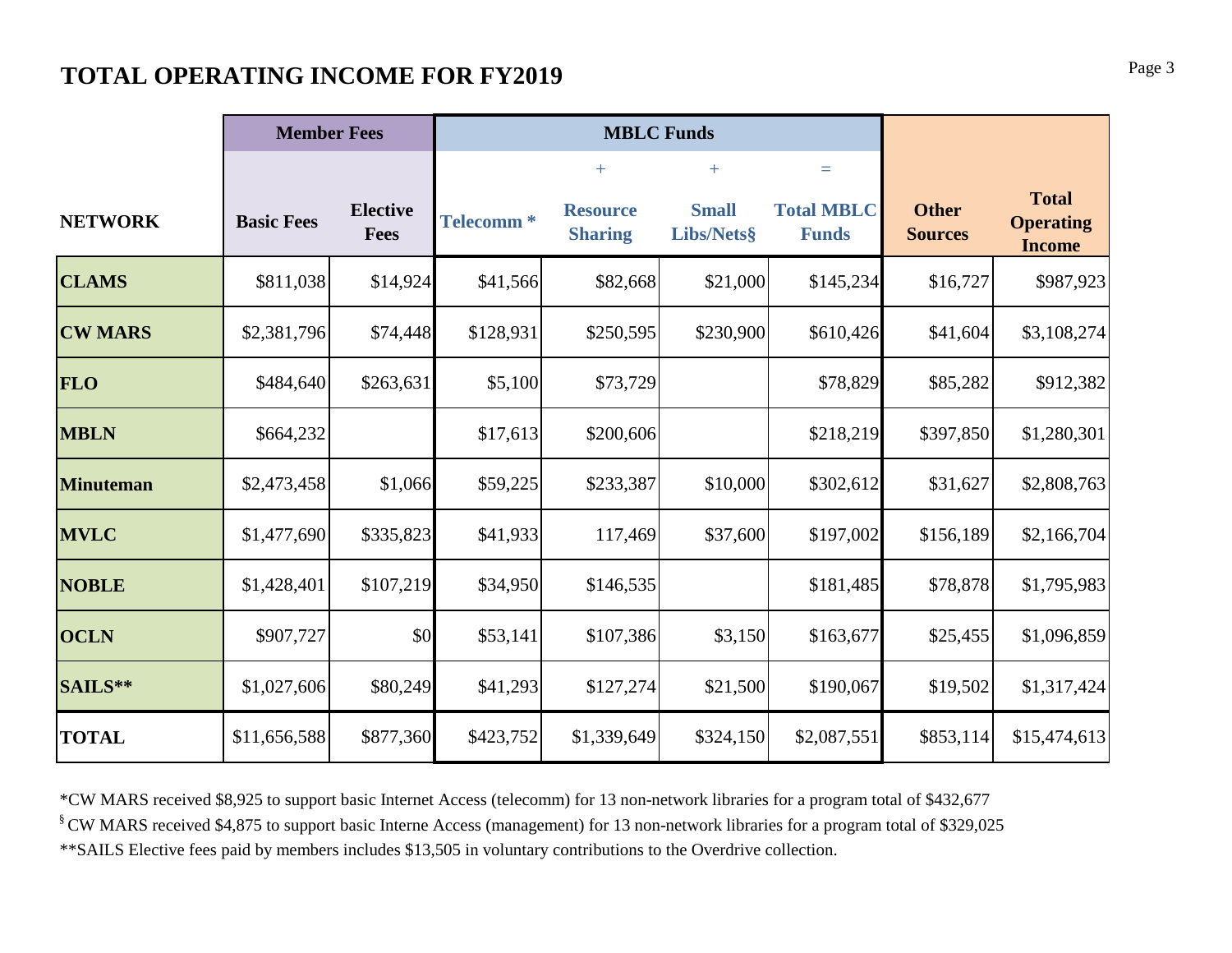# **ERATE FUNDING FOR FY2019** Page 4

| <b>NETWORK</b>   | <b>Billed Entity #</b> | <b>Erate Funding*</b>    | <b>Erate Report (USAC)§ Erate Discount %</b> |        | <b>Discount Method+</b> |
|------------------|------------------------|--------------------------|----------------------------------------------|--------|-------------------------|
| <b>CLAMS</b>     | 120667 \$              | 8,373                    | \$<br>9,651                                  | 63%    | <b>BEAR</b>             |
| <b>CW MARS</b>   | 120309 \$              | 70,399                   | \$<br>67,429                                 | 67%    |                         |
| <b>MBLN</b>      | 149096 \$              | 275,242                  | \$<br>357,619                                | 80-90% | <b>SPI</b>              |
| <b>Minuteman</b> | $146168$ \$            |                          |                                              |        |                         |
| <b>MVLC</b>      | 120368 \$              | 26,795                   | \$<br>26,217                                 | 47%    | <b>BEAR</b>             |
| <b>NOBLE</b>     | $120431$ \$            |                          |                                              |        |                         |
| <b>OCLN</b>      | $146604$ \$            | $\overline{\phantom{a}}$ |                                              |        |                         |
| <b>SAILS</b>     | 17003109 \$            | 19,361                   | \$<br>19,361                                 | 54%    | <b>SPI</b>              |
| <b>TOTAL</b>     |                        | \$<br>321,398            | \$<br>403,198                                |        |                         |

\*As reported on the network's FY2019 Telecommunications Expenditure Summary Report.

[§ As reported on Schoo](https://opendata.usac.org/E-rate/E-rate-Request-for-Discount-on-Services-FRN-Status/qdmp-ygft)ls and Libraries Division (SLD) Opendata Platform for E-Rate Funding Year 2018 (2/24/2020). ["E-rate Request for Dis](https://opendata.usac.org/E-rate/E-rate-Request-for-Discount-on-Services-FRN-Status/qdmp-ygft)count on Services: FRN Status"

† BEAR: Billed Entity Application Reimbursement | SPI: Service Provider Invoicing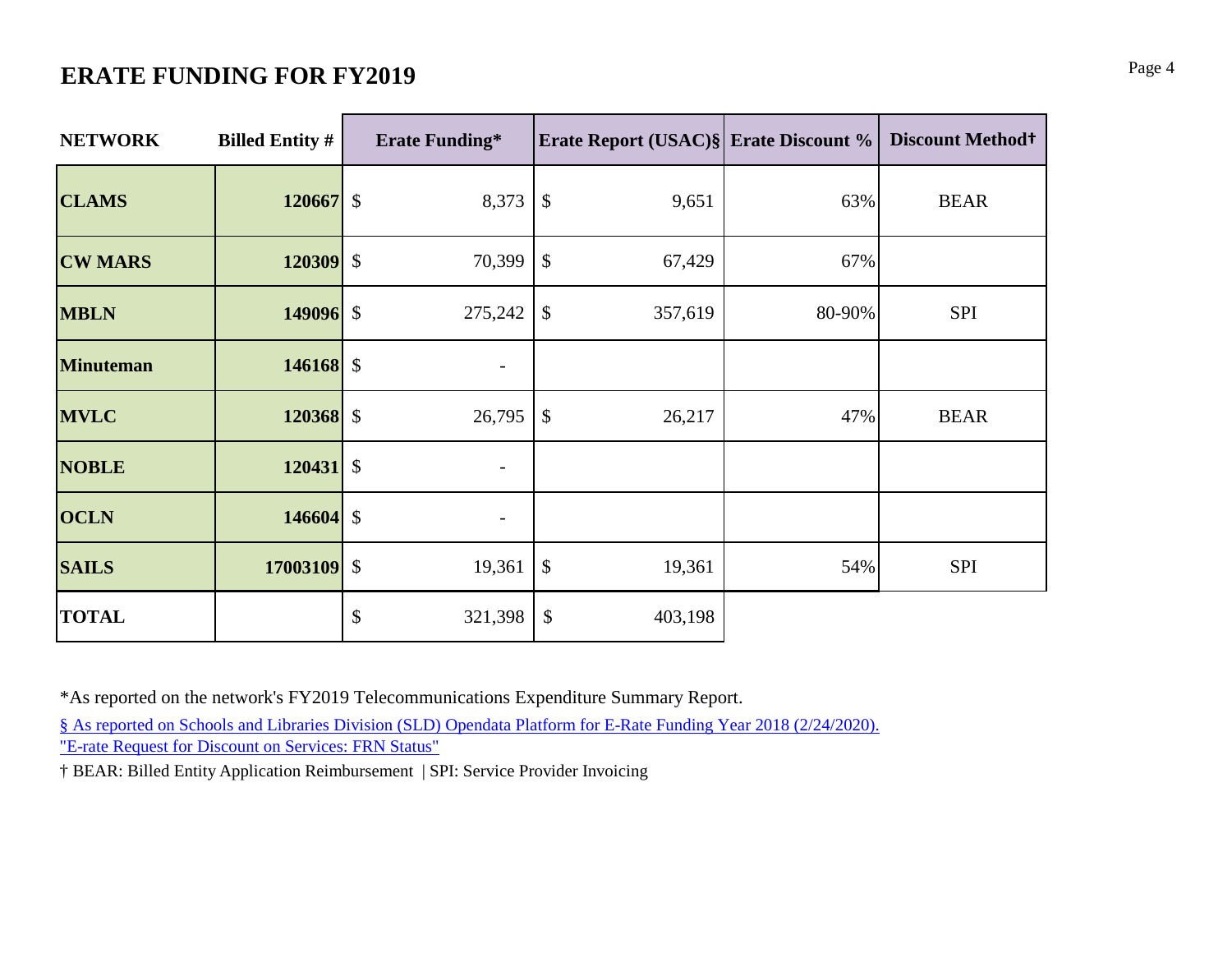# **TOTAL OPERATING EXPENDITURES FOR FY2019** Page 5

| <b>NETWORK</b>   | Staff       | Admin.<br>Support       | Telecomm<br>$\ast$ | <b>ILS</b><br>Hardware/<br>Software<br>Maint. | Telecomm.<br>Hardware<br>Software<br>Maint. | Shared<br>eContent<br>platform<br>fees $\S$ | Shared<br>eBook<br>Expenditure<br>$\S\S$ | Shared<br>Downloadable<br>Audio<br>Expenditure | Shared<br>Downloadble<br>Video<br>Expenditures | Electronic<br>Collections | Bibliographic<br>Services | Other<br>Operating | Total<br>Operating     |
|------------------|-------------|-------------------------|--------------------|-----------------------------------------------|---------------------------------------------|---------------------------------------------|------------------------------------------|------------------------------------------------|------------------------------------------------|---------------------------|---------------------------|--------------------|------------------------|
| <b>CLAMS</b>     | \$490,261   | \$98,668                | \$46,849           | \$157,025                                     | \$3,175                                     | \$12,000                                    | \$49,235                                 | \$31,167                                       | \$0                                            | \$53,292                  | \$23,448                  | \$53,328           | \$1,018,448            |
| <b>CW MARS</b>   | \$1,400,097 | \$166,588               | \$174,691          | \$92,503                                      | \$50,459                                    | \$12,000                                    | \$297,812                                | \$136,823                                      | \$0                                            | \$63,433                  | \$108,970                 | \$38,282           | \$2,541,658            |
| <b>FLO</b>       | \$348,655   | \$143,355               | \$6,000            | \$91,080                                      | \$5,770                                     | \$0                                         | \$72,222                                 | \$0                                            | \$0                                            | \$3,000                   | \$0                       | \$133,192          | \$803,274              |
| <b>MBLN</b>      | \$477,415   | \$30,233                | \$76,454           | \$159,577                                     | \$524,998                                   | \$0                                         | \$0                                      | \$0                                            | \$0                                            | \$45,000                  | \$23,108                  | \$10,700           | \$1,347,485            |
| <b>Minuteman</b> | \$1,109,870 | \$157,693               | \$68,034           | \$463,277                                     | \$39,519                                    | \$12,000                                    | \$294,530                                | \$222,521                                      | \$0                                            | \$124,280                 | \$145,592                 | \$85,245           | \$2,722,561            |
| <b>MVLC</b>      | \$793,866   | \$155,170               | \$48,147           | \$101,000                                     | \$35,128                                    | \$12,000                                    | \$236,227                                | \$131,440                                      | \$733                                          | \$45,034                  | \$60,194                  | \$125,000          | \$1,743,939            |
| <b>NOBLE</b>     | \$941,743   | \$149,603               | \$42,637           | \$15,966                                      | \$24,115                                    | \$12,000                                    | \$223,337                                |                                                |                                                | \$182,340                 | \$22,449                  | \$73,594           | \$1,687,784            |
| <b>OCLN</b>      | \$573,291   | \$139,903               | \$63,277           | \$100,084                                     | \$20,265                                    | \$42,000                                    | \$41,306                                 | \$22,219                                       | \$0                                            | \$34,947                  | \$65,650                  | <b>\$0</b>         | \$1,102,942            |
| <b>SAILS</b>     | \$539,988   | \$111,865               | \$40,491           | \$205,135                                     | \$2,764                                     | \$12,000                                    | \$96,051                                 | \$40,812                                       | \$0                                            | \$68,093                  | \$45,132                  | \$7,586            | \$1,169,917            |
| <b>TOTAL</b>     |             | \$6,675,186 \$1,153,078 |                    | \$566,580 \$1,385,647                         | \$706,193                                   | \$114,000                                   | \$1,310,720                              | \$584,982                                      | \$733                                          | \$619,419                 | \$494,543                 |                    | \$526,927 \$14,138,008 |

\* Expenditutes after E-rate discounts applied

§ MBLN does not pay for OverDrive platform fees; BPL does.

OCLN includes \$30,000 for RB Digital Magazine platform in addition to \$12,000 for OverDrive

§§ SAILS Shared eBook Expenditure includes \$23,104 to fill holds that may include some Downloadable Audio Expenditures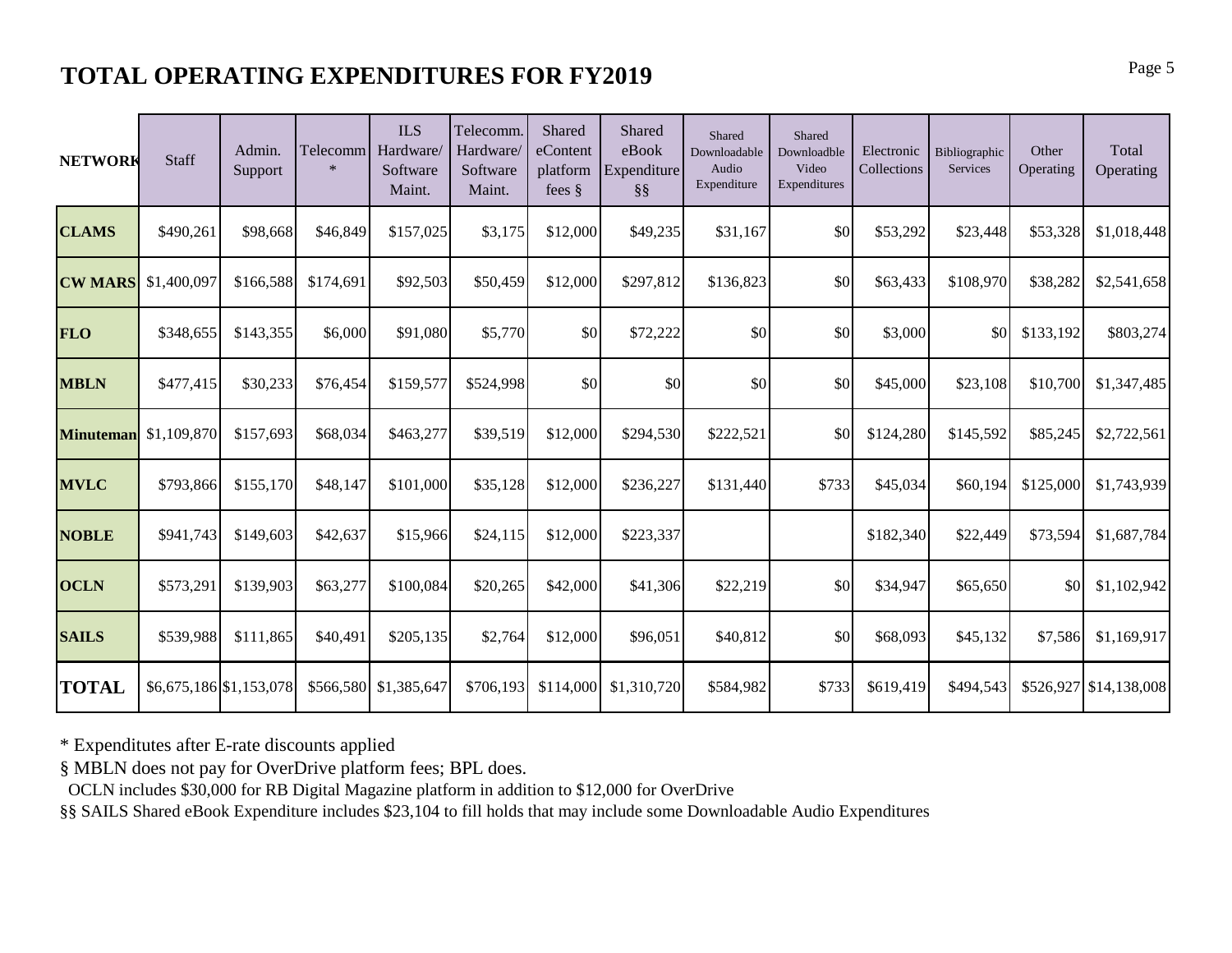# **NETWORK TELECOMMUNICATION EXPENDITURES FOR FY2019\*** Page 6

| <b>NETWORK</b>   | <b>Shared Internet Access</b> | <b>Remote-to-Host</b> | <b>Total Telecommunication</b><br><b>Expenditures</b> |  |  |
|------------------|-------------------------------|-----------------------|-------------------------------------------------------|--|--|
| <b>CLAMS</b>     | \$1,916                       | \$44,933              | \$46,849                                              |  |  |
| <b>CW MARS</b>   | \$18,000                      | \$156,691             | \$174,691                                             |  |  |
| <b>FLO</b>       | \$6,000                       | \$0                   | \$6,000                                               |  |  |
| <b>MBLN</b>      | \$8,880                       | \$67,574              | \$76,454                                              |  |  |
| <b>Minuteman</b> | \$9,000                       | \$59,034              | \$68,034                                              |  |  |
| <b>MVLC</b>      | \$17,430                      | \$30,717              | \$48,147                                              |  |  |
| <b>NOBLE</b>     | \$9,000                       | \$33,637              | \$42,637                                              |  |  |
| <b>OCLN</b>      | \$1,895                       | \$61,382              | \$63,277                                              |  |  |
| <b>SAILS</b>     | \$2,040                       | \$38,451              | \$40,491                                              |  |  |
| <b>TOTAL</b>     | \$74,161                      | \$492,419             | \$566,580                                             |  |  |

\*Expenditures after E-Rate discounts applied.

CW MARS expended \$9,930 from Account 7000-9506 to support basic Internet Access for 13 non-network libraries for a total of \$576,510.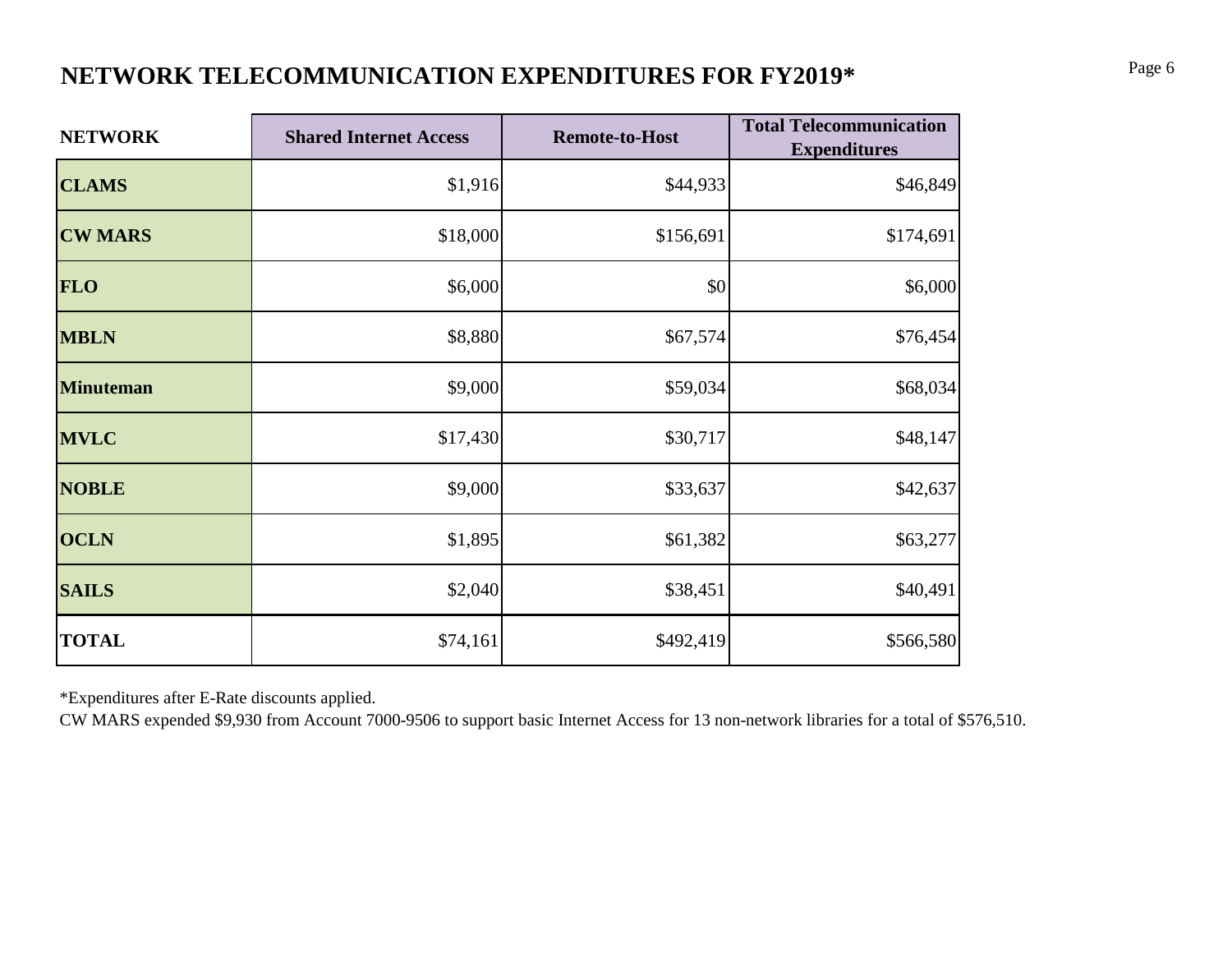# **CAPITAL REVENUE & EXPENDITURES FOR FY2019** Page 7

| <b>NETWORK</b>   | <b>Capital Revenue</b> | <b>MBLC Infrastructure</b><br><b>Grants (9506)</b> | <b>Capital Expenditures</b> | <b>Capital Improvement/</b><br><b>Reserve Fund</b> |
|------------------|------------------------|----------------------------------------------------|-----------------------------|----------------------------------------------------|
| <b>CLAMS</b>     | \$0                    | \$17,146                                           | \$0                         | \$271,454                                          |
| <b>CW MARS</b>   | \$25,739               | \$51,413                                           | \$86,416                    | \$11,872                                           |
| <b>FLO</b>       | \$0                    | \$13,084                                           | \$21,750                    | \$1,655,948                                        |
| <b>MBLN</b>      | \$0                    | \$17,399                                           | \$0                         | \$0                                                |
| <b>Minuteman</b> | \$0                    | \$22,730                                           | \$140,196                   | \$233,495                                          |
| <b>MVLC</b>      | \$201,008              | \$17,653                                           | \$0                         | \$402,945                                          |
| <b>NOBLE</b>     | \$26,736               | \$16,384                                           | \$15,711                    | \$879,623                                          |
| <b>OCLN</b>      | \$0                    | \$17,653                                           | \$79,746                    | \$550,909                                          |
| <b>SAILS</b>     | \$0                    | \$26,538                                           | \$29,958                    | \$545,966                                          |
| <b>TOTAL</b>     | \$253,483              | \$200,000                                          | \$373,777                   | \$4,552,212                                        |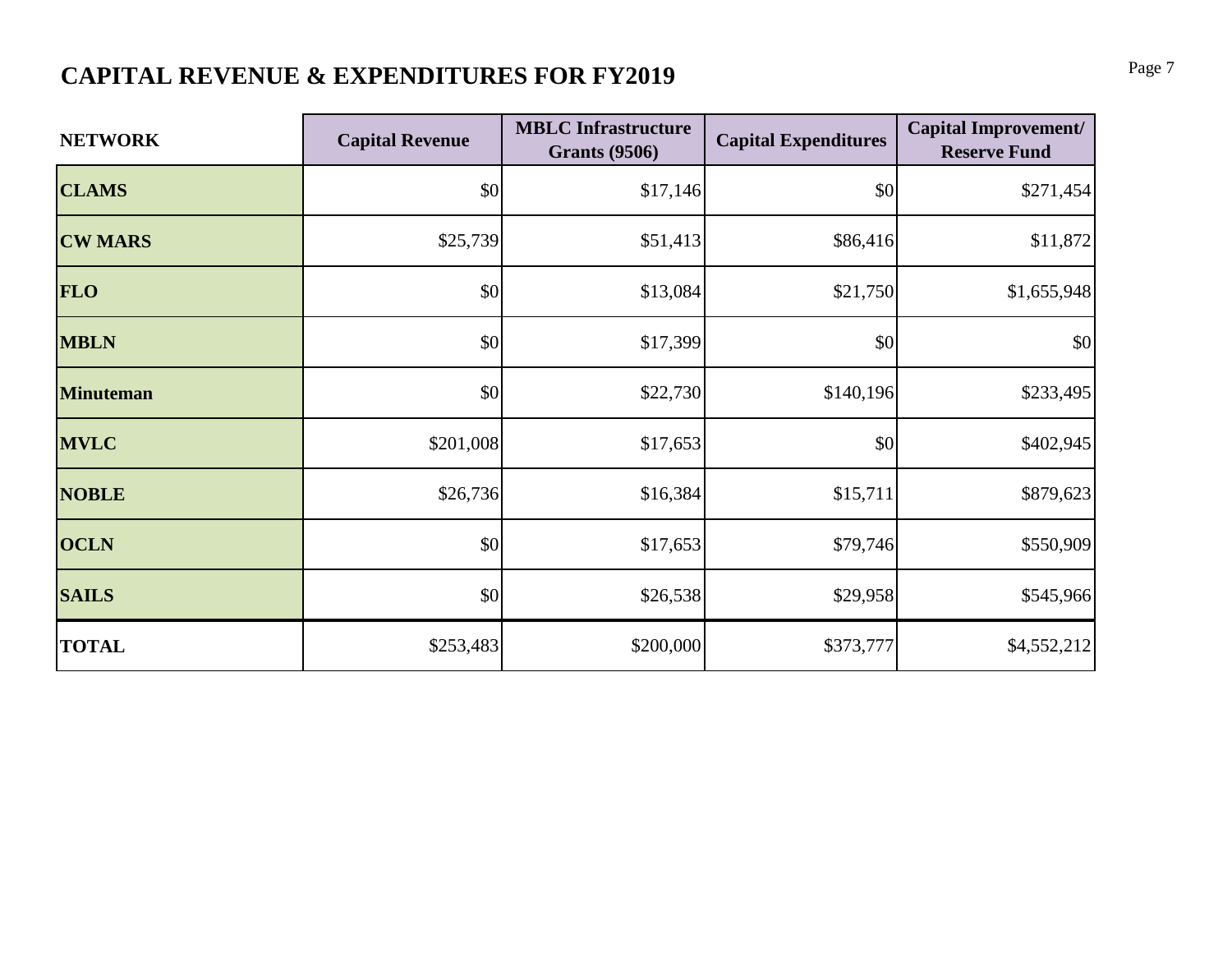# **STAFFING AS OF JUNE 30, 2019**

| <b>NETWORK</b><br><b>Total Staff</b> |    | <b>Full Time</b> | <b>Part Time</b> | <b>Full-Time hours</b><br>per week | <b>Total hours</b><br>worked per week<br>by all staff<br>reported | <b>FTE</b> (35<br>hrs/wk) |
|--------------------------------------|----|------------------|------------------|------------------------------------|-------------------------------------------------------------------|---------------------------|
| <b>CLAMS</b>                         | 8  | 3                | 5                | 40                                 | 228                                                               | 6.5                       |
| <b>CW MARS</b>                       | 19 | 16               | 3                | 37.5                               | 655                                                               | 18.7                      |
| <b>FLO</b>                           | 4  | 3 <sup>l</sup>   |                  | 35                                 | 125                                                               | 3.5                       |
| <b>MBLN</b>                          | 8  | $\overline{2}$   | 6                | 35                                 | 152.3                                                             | 4.3                       |
| <b>Minuteman</b>                     | 13 | 12               |                  | 37.5                               | 482                                                               | 13.7                      |
| <b>MVLC</b>                          | 11 | 11               |                  | 37.5                               | 412.5                                                             | 11.7                      |
| <b>NOBLE</b>                         | 12 | 9                | 3                | 37.5                               | 383.5                                                             | 10.9                      |
| <b>OCLN</b>                          | 6  | 6                |                  | 37.5                               | 225                                                               | 6.4                       |
| SAILS*                               | 61 | 6                |                  | 35                                 | 210                                                               | 6.0                       |
| <b>TOTAL</b>                         | 87 | 68               | 19               |                                    | 2,873                                                             | 81.7                      |

\*SAILS normally has 7 FTE but they had an unfilled position most of the year.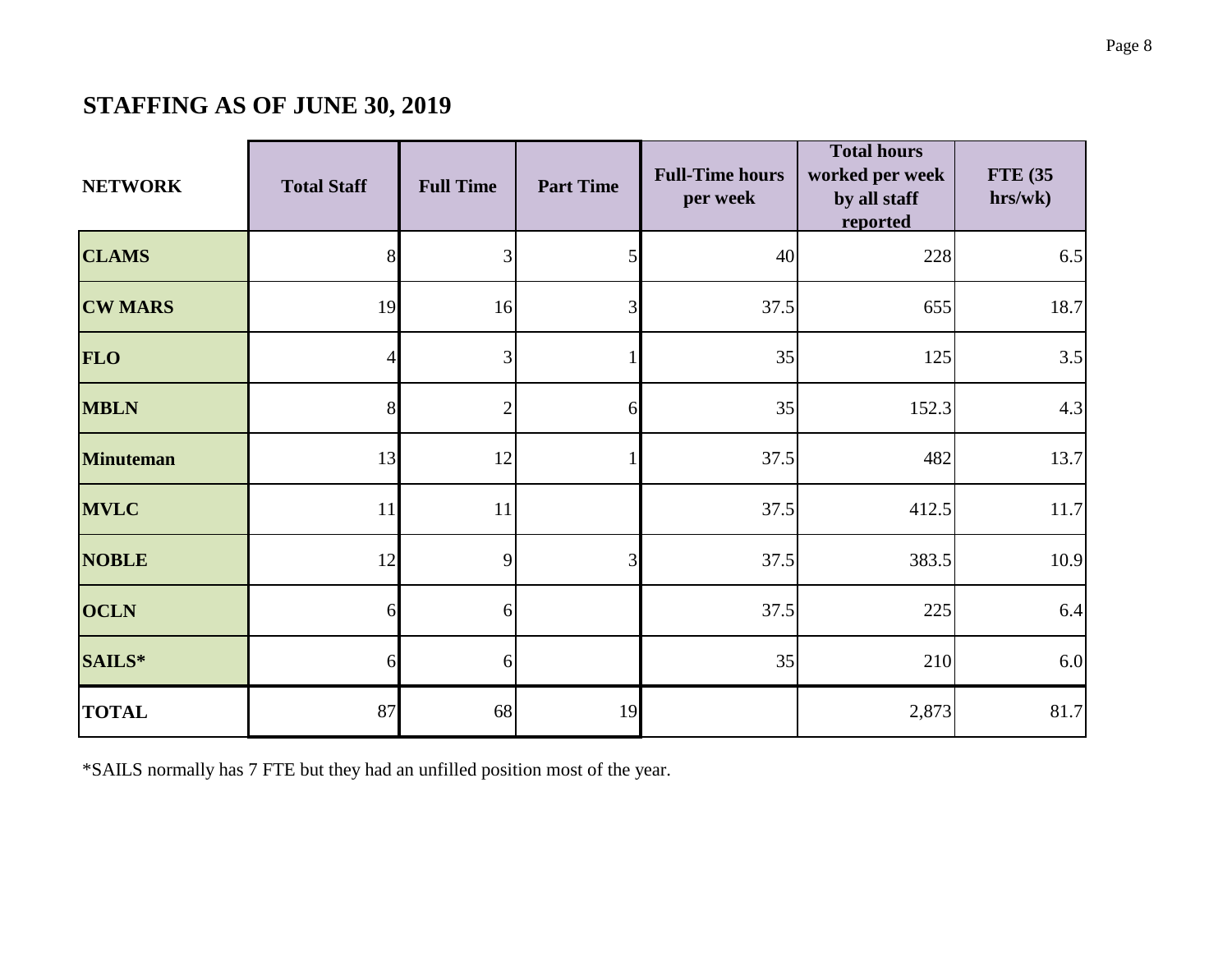# **EBOOK HOLDINGS AS OF JUNE 30, 2019**

|                      | eBook Collections |                    |                     |     |                               |                                 |               |           |                              |                        |       |          |                               |                    |       |                |                                    |                |                |
|----------------------|-------------------|--------------------|---------------------|-----|-------------------------------|---------------------------------|---------------|-----------|------------------------------|------------------------|-------|----------|-------------------------------|--------------------|-------|----------------|------------------------------------|----------------|----------------|
|                      |                   |                    |                     |     |                               | <b>Shared eBook collections</b> |               |           |                              | <b>Added in FY2019</b> |       |          |                               |                    |       |                | <b>Removed in</b><br><b>FY2019</b> |                |                |
| <b>NETWORK</b>       | Y/N               | eBooks Audio Video |                     |     | <b>Total</b><br><b>Titles</b> | eBooks Audio Video              |               |           | <b>Total</b><br><b>Items</b> | eBooks Audio Video     |       |          | <b>Total</b><br><b>Titles</b> | eBooks Audio Video |       |                | <b>Total</b><br><b>Items</b>       | <b>Titles</b>  | <b>Items</b>   |
| <b>CLAMS</b>         | Yes               | 22,635             | 7,502               | 56  | 30,193                        |                                 | 36,462 11,507 | <b>56</b> | 44,025                       | 4,646                  | 1,283 |          | 5,929                         | 6,593              | 1,901 |                |                                    | 8,494 Unknowi  | 1,152          |
| <b>CW MARS</b> Yes   |                   |                    | 42,229 10,742 1,217 |     | 54,188                        | 67,275                          | 22,008 1,269  |           | 90,552                       |                        |       |          | 9,150                         |                    |       |                | 9,328                              | $\theta$       | $\overline{0}$ |
| <b>FLO</b>           | Yes               |                    |                     |     | 170,427                       |                                 |               |           | 170,427                      |                        |       |          | 11,454                        |                    |       |                | 11,454                             | 303            | 303            |
| <b>MBLN</b>          | No                |                    |                     |     | 100,874                       |                                 |               |           | 175,643                      |                        |       |          | 9,637                         |                    |       |                | 17,190                             | $\overline{0}$ | $\overline{0}$ |
| <b>Minuteman</b> Yes |                   |                    | 38,367 12,089       |     | 660 51,116                    | 56,347                          | 19,929        | 687       | 76,963                       | 6,698                  | 2,081 | $\theta$ | 8,779                         | 9,409              | 3,582 | $\Omega$       | 12,991                             | $\Omega$       | $\overline{0}$ |
| <b>MVLC</b>          | Yes               |                    |                     |     | 29,122                        |                                 |               |           | 46,260                       |                        |       |          | 7,107                         |                    |       |                | 9,633                              | $\Omega$       | $\overline{0}$ |
| <b>NOBLE</b>         | Yes               | 16,808             | 5,340               |     | 22,148                        | 21,889                          | 7,703         |           | 29,592                       | 2,616                  | 1,022 |          | 3,638                         | 3,866              | 1,648 |                | 5,514                              | 1,716          | 4,690          |
| <b>OCLN</b>          | Yes               |                    |                     |     | 17,234                        |                                 |               |           | 27,711                       |                        |       |          | 545                           |                    |       |                | 846                                | $\Omega$       | $\overline{0}$ |
| <b>SAILS</b>         | Yes               | 23,602             | 4,736               | 576 | 23,602                        | 34,026                          | 6,506         | 585       | 34,026                       | 13,497                 | 2,031 | $\Omega$ | 13,497                        | 16,229             | 2,640 | $\overline{0}$ | 16,229                             | 9              | 9              |
| <b>TOTAL</b>         |                   |                    |                     |     | 498,904                       |                                 |               |           | 695,199                      |                        |       |          | 69,736                        |                    |       |                | 91,679                             | 2,028          | 6,154          |

\* Electronics subscriptions include periodical subscription services such as Zinio, Flipster and OverDrive Magazines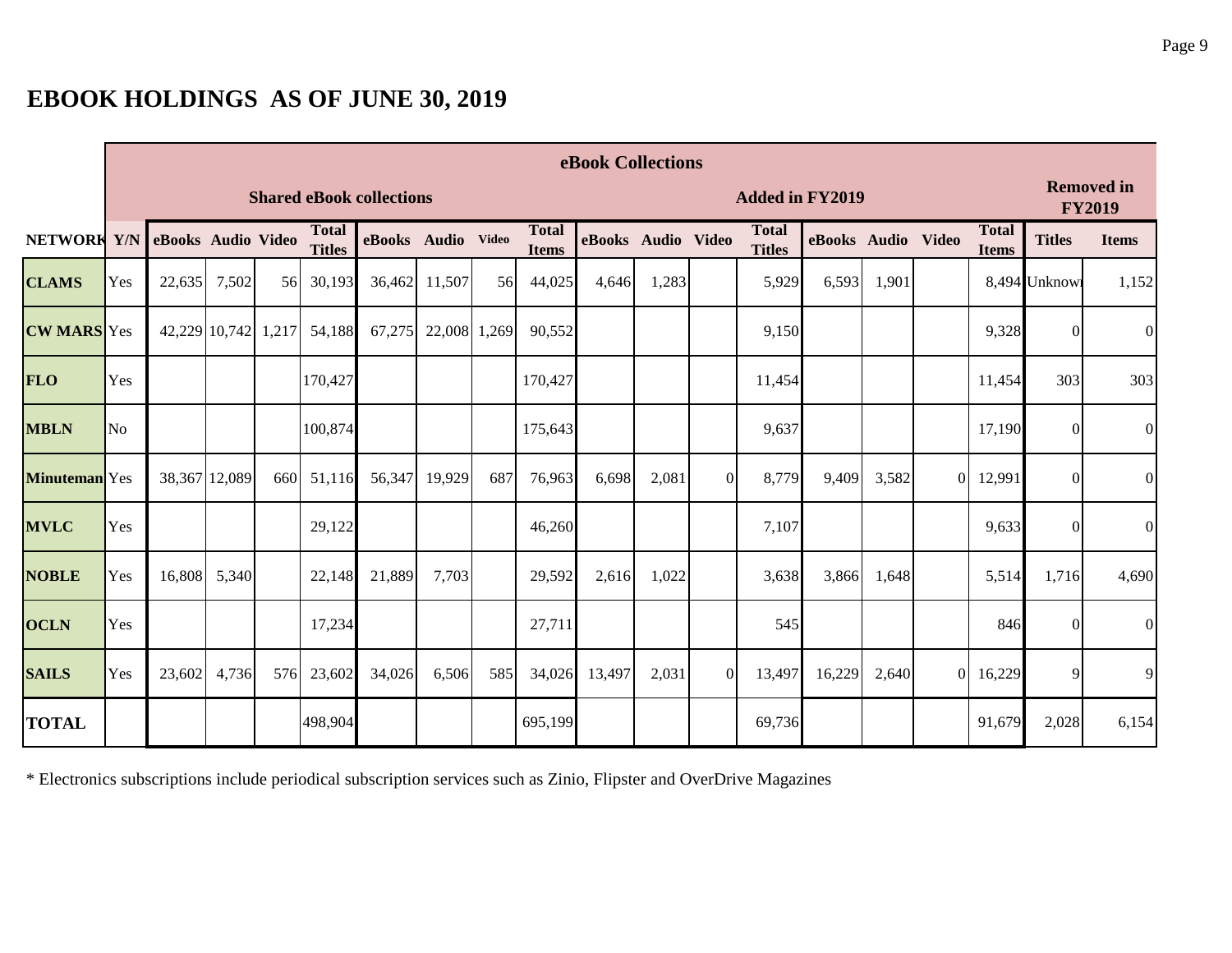# **ELECTRONIC COLLECTIONS AS OF JUNE 30, 2019**

|                  |                | <b>Electronic Collections / Databases</b> |                                       |                         | <b>Electronic Subscriptions*</b>   |                                |
|------------------|----------------|-------------------------------------------|---------------------------------------|-------------------------|------------------------------------|--------------------------------|
| <b>NETWORK</b>   | Y/N            | <b>Total Collections</b>                  | <b>Subgroup</b><br><b>Collections</b> | $\mathbf{Y}/\mathbf{N}$ | <b>Total</b><br><b>Collections</b> | Subgroup<br><b>Collections</b> |
| <b>CLAMS</b>     | Yes            | $\overline{2}$                            |                                       | 1 No                    |                                    |                                |
| <b>CW MARS</b>   | Yes            |                                           |                                       | 0 Yes                   | 1                                  | $\overline{0}$                 |
| <b>FLO</b>       | Yes            | $\overline{4}$                            | $110$ No                              |                         |                                    |                                |
| <b>MBLN</b>      | N <sub>o</sub> |                                           |                                       | N <sub>o</sub>          |                                    |                                |
| <b>Minuteman</b> | Yes            | 1                                         |                                       | 0 <sub>Yes</sub>        |                                    |                                |
| <b>MVLC</b>      | Yes            | $\overline{4}$                            |                                       | N <sub>o</sub>          |                                    | $\overline{4}$                 |
| <b>NOBLE</b>     | Yes            | 12                                        |                                       | 53 Yes                  | 1                                  | $\boldsymbol{0}$               |
| <b>OCLN</b>      | N <sub>o</sub> |                                           |                                       | Yes                     | $\overline{2}$                     | $\overline{0}$                 |
| <b>SAILS</b>     | Yes            |                                           | $\mathbf{1}$                          | Yes                     |                                    |                                |
| <b>TOTAL</b>     |                | 25                                        | 165                                   |                         |                                    | 6                              |

\* Electronics subscriptions include periodical subscription services such as Zinio, Flipster and OverDrive Magazines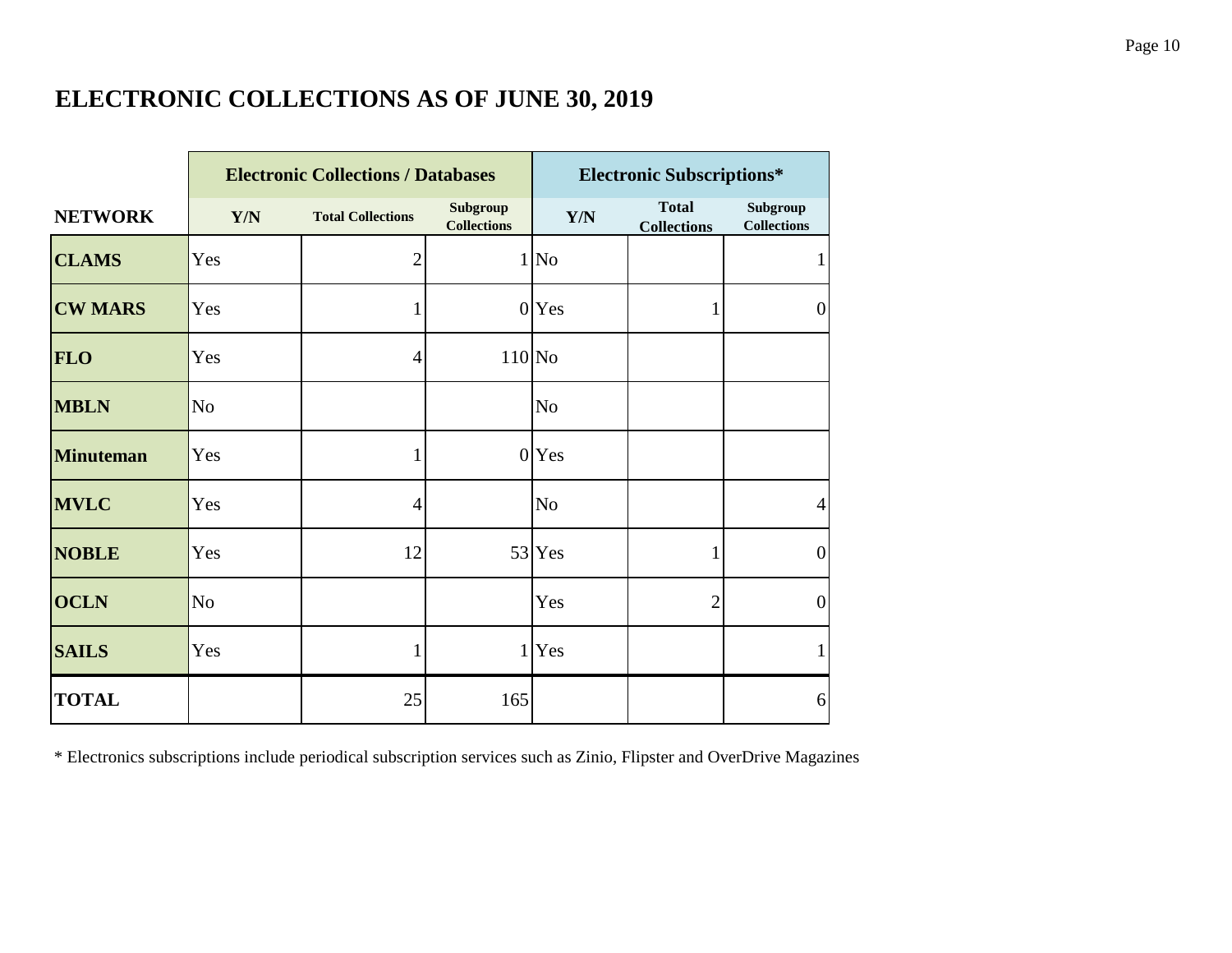# **CIRCULATION INFORMATION FOR FY2019** Page 11

| <b>NETWORK</b>   | <b>Total Network</b><br><b>Circulation (All</b><br><b>Types</b> ) | <b>Total eBook</b><br><b>Circulation</b> | <b>Total</b><br><b>Downloadable</b><br><b>Audio</b><br><b>Circulation</b> | <b>Total</b><br><b>Downloadable</b><br><b>Video</b><br><b>Circulation</b> | <b>Includes</b><br><b>Overdrive</b><br><b>Advantage</b><br><b>Circulation</b> | <b>Electronic</b><br>collection<br>usage |
|------------------|-------------------------------------------------------------------|------------------------------------------|---------------------------------------------------------------------------|---------------------------------------------------------------------------|-------------------------------------------------------------------------------|------------------------------------------|
| <b>CLAMS</b>     | 3,249,199                                                         | 262,317                                  | 122,231                                                                   | 90                                                                        | <b>YES</b>                                                                    | 9,058                                    |
| <b>CW MARS</b>   | 12,006,820                                                        | 705,556                                  | 442,822                                                                   | 3,746                                                                     | <b>YES</b>                                                                    | 18,324                                   |
| <b>FLO</b>       | 92,471                                                            | $\vert 0 \vert$                          | $\boldsymbol{0}$                                                          | $\overline{0}$                                                            | NO                                                                            |                                          |
| <b>MBLN</b>      | 3,266,794                                                         | 1,180,852                                | 701,015                                                                   | 260                                                                       | NO                                                                            |                                          |
| <b>Minuteman</b> | 15,607,867                                                        | 1,069,352                                | 579,701                                                                   | 4,931                                                                     | <b>YES</b>                                                                    | 168,955                                  |
| <b>MVLC</b>      | 5,346,289                                                         | 296,147                                  | 160,056                                                                   | 1,027                                                                     | NO <sub>1</sub>                                                               |                                          |
| <b>NOBLE</b>     | 3,364,911                                                         | 222,603                                  | 118,135                                                                   | 240                                                                       | <b>YES</b>                                                                    | 117,355                                  |
| <b>OCLN</b>      | 4,376,991                                                         | 352,722                                  | 155,772                                                                   | 633                                                                       | <b>YES</b>                                                                    | 89,884                                   |
| <b>SAILS</b>     | 439,630                                                           | 293,507                                  | 145,086                                                                   | 1,037                                                                     | <b>YES</b>                                                                    | 27,890                                   |
| <b>TOTAL</b>     | 47,750,972                                                        | 4,383,056                                | 2,424,818                                                                 | 11,964                                                                    |                                                                               | 431,466                                  |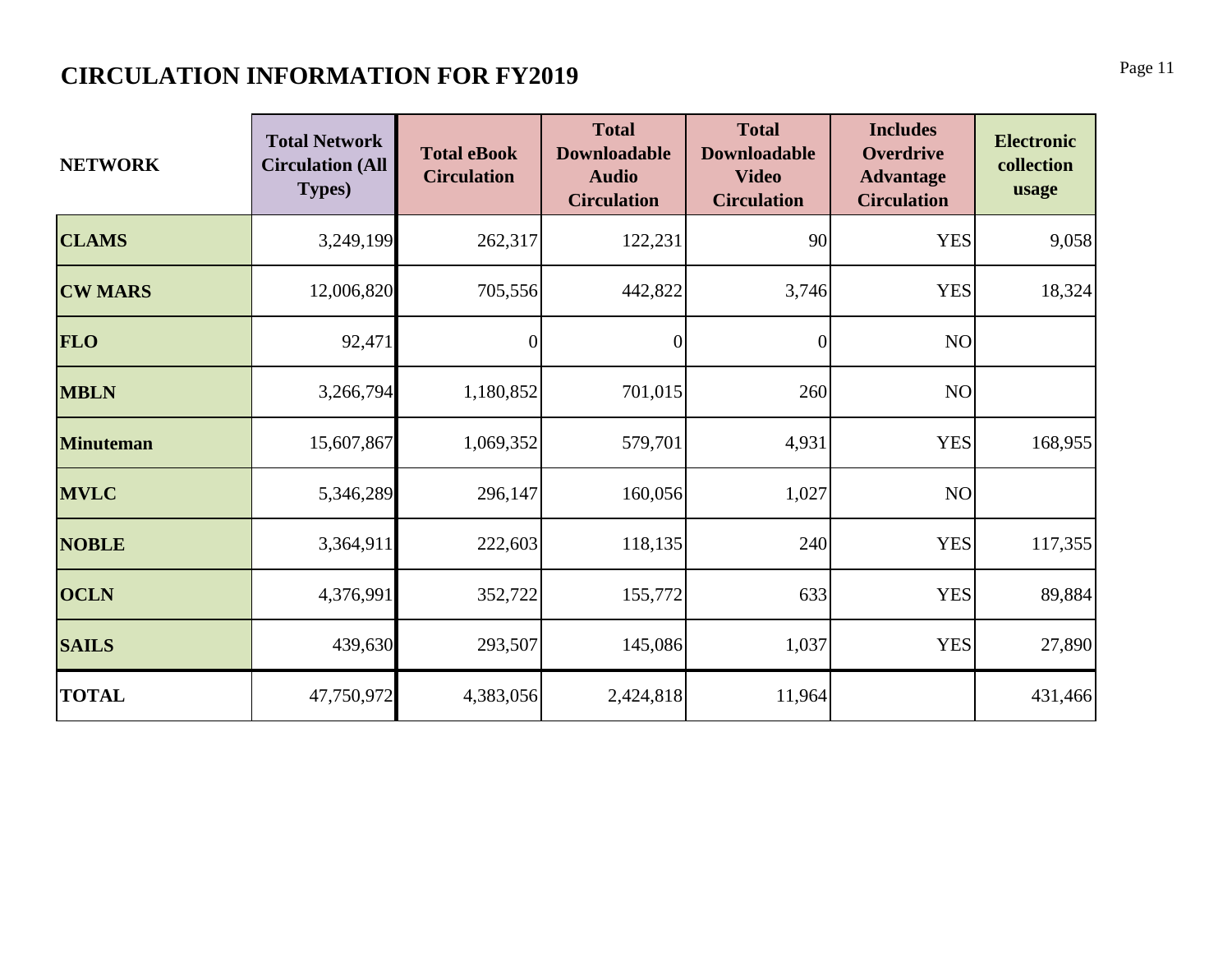# **RESOURCE SHARING INFORMATION AS OF JUNE 30, 2019** Page 12

|                  | Bibliographic Database <sup>+</sup> |                                  | <b>Electronically Facilitated ILLs</b>   |               |                    |                                                           |                                  |                   |  |  |  |  |  |
|------------------|-------------------------------------|----------------------------------|------------------------------------------|---------------|--------------------|-----------------------------------------------------------|----------------------------------|-------------------|--|--|--|--|--|
| <b>NETWORK</b>   | <b>Number of</b><br><b>Titles</b>   | <b>Number of</b><br><b>Items</b> | <b>Network</b><br>Transfers <sup>†</sup> | <b>ComCat</b> | Point-to-<br>Point | <b>OverDrive</b><br><b>Shared</b><br><b>Collections §</b> | <b>OverDrive</b><br><b>LEA§§</b> | <b>Total ILLs</b> |  |  |  |  |  |
| <b>CLAMS</b>     | 571,093                             | 1,714,061                        | 445,144                                  | 7,911         | 525                | 99,680                                                    | 76,174                           | 629,434           |  |  |  |  |  |
| <b>CW MARS</b>   | 1,872,840                           | 8,098,980                        | 1,476,337                                | 19,023        | $\overline{0}$     | 3,056                                                     | 72,465                           | 1,570,881         |  |  |  |  |  |
| <b>FLO</b>       | 1,267,686                           | 1,506,165                        | 1,354                                    | 2,065         | $\overline{0}$     | $\theta$                                                  | $\Omega$                         | 3,419             |  |  |  |  |  |
| <b>MBLN</b>      | 3,333,738                           | 6,691,253                        | 67,000                                   | 10,594        |                    | 1,203,122                                                 | 93,257                           | 1,373,973         |  |  |  |  |  |
| <b>Minuteman</b> | 1,438,074                           | 5,859,693                        | 1,747,216                                | 24,376        | 556                | 321,102                                                   | 85,547                           | 2,178,797         |  |  |  |  |  |
| <b>MVLC</b>      | 929,248                             | 3,118,742                        | 932,962                                  | 11,966        | $\theta$           | $\overline{0}$                                            | 5,055                            | 949,983           |  |  |  |  |  |
| <b>NOBLE</b>     | 1,175,185                           | 4,953,217                        | 283,073                                  | 10,697        | 1,462              | 5,856                                                     | 34,995                           | 336,083           |  |  |  |  |  |
| <b>OCLN</b>      | 865,294                             | 3,457,764                        | 448,242                                  | 9,911         | $\overline{0}$     | 181,897                                                   | 62,497                           | 702,547           |  |  |  |  |  |
| <b>SAILS</b>     | 1,101,730                           | 4,606,215                        | 586,167                                  | 9,221         | 39                 | 117,596                                                   | 129,036                          | 842,059           |  |  |  |  |  |
| <b>TOTAL</b>     | 12,554,888                          | 40,006,090                       | 5,987,495                                | 105,764       | 2,582              | 1,932,309                                                 | 559,026                          | 8,587,176         |  |  |  |  |  |

† FY2019 Title and Item counts do not include HELM catalog

‡ FY2019 Network Transfer count excludes renewals where possible. Some network system software cannot distinguish certain types of renewals from the original loan.

§ MBLN OverDrive Shared Collections count includes BPL statewide eCard lends for users not in the metropolitan Boston area.

§§ OverDrive LEA Count new for FY2019 report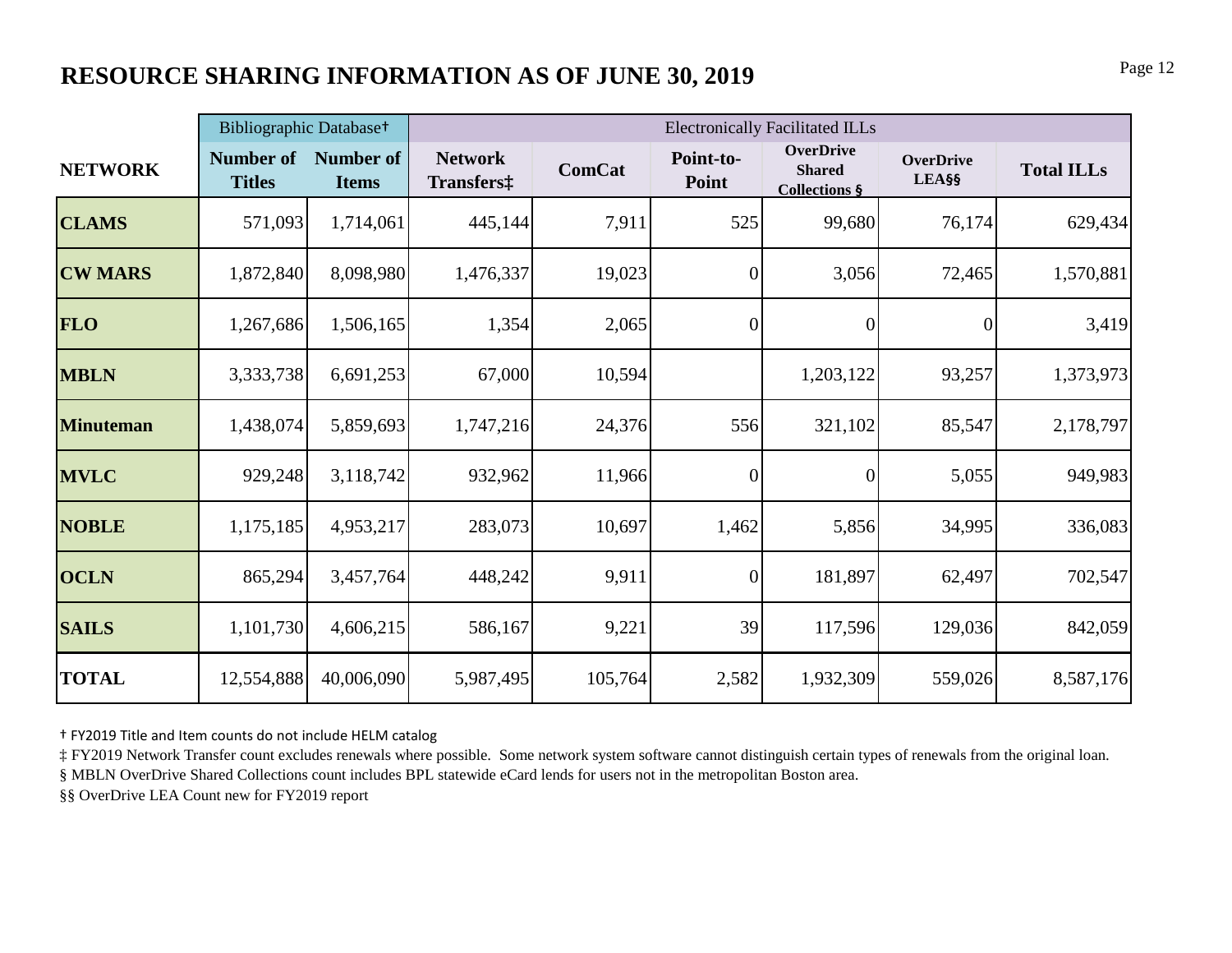# **SYSTEM INFORMATION AS OF JUNE 30, 2019**

|                                                            |                                   | <b>ILS</b>                            |                                                |           |              |                | <b>ILS Modules in Use</b> |                            | <b>Floating</b><br><b>Collections</b> |
|------------------------------------------------------------|-----------------------------------|---------------------------------------|------------------------------------------------|-----------|--------------|----------------|---------------------------|----------------------------|---------------------------------------|
| <b>NETWORK/ VENDOR</b>                                     | <b>Hosting</b><br><b>Location</b> | Web-<br><b>based</b><br><b>Client</b> | <b>Mobile</b><br><b>Staff</b><br><b>Client</b> | # Members | Acquisitions | <b>Serials</b> | Reserves<br>Course        | Data Mining*<br>Analytics/ | # of Libraries                        |
| <b>CLAMS</b> Innovative Interfaces, Inc.<br>Sierra, Encore | SaaS                              | N <sub>o</sub>                        | N <sub>0</sub>                                 |           | All          | All            | All                       |                            |                                       |
| <b>CW MARS</b> Evergreen                                   | Collocated                        | Yes                                   | N <sub>o</sub>                                 |           | 31           | 12             |                           |                            | 7 <sup>1</sup>                        |
| <b>FLO</b> Ex Libris Voyager 10.0                          | Local                             | N <sub>o</sub>                        | N <sub>o</sub>                                 |           | 5            | 4              | 8                         |                            |                                       |
| <b>MBLN</b> Innovative Interfaces Polaris<br>Version       | Local                             | Yes                                   | N <sub>o</sub>                                 |           |              |                |                           |                            | $\mathbf{1}$                          |
| <b>Minuteman</b> Innovative Interfaces-<br>Sierra          | SaaS                              | Yes                                   | N <sub>o</sub>                                 |           | 24           | 18             |                           | $5$ All                    |                                       |
| <b>MVLC</b> SirsiDynix/ Symphony                           | <b>Saas</b>                       | Yes                                   | Yes                                            | 36        | 3            | 36             | $\overline{0}$            | 36                         |                                       |
| <b>NOBLE</b> Evergreen                                     | Local                             | Yes                                   | N <sub>o</sub>                                 |           | 13           | 13             |                           | 7 All                      | $\overline{2}$                        |
| <b>OCLN</b> SirsiDynix/ Symphony                           | SaaS                              | N <sub>o</sub>                        | Yes                                            |           | $23$ No      | All            |                           | All                        | $\mathbf{1}$                          |
| <b>SAILS</b> SirsiDynix/ Symphony                          | SaaS                              | N <sub>o</sub>                        | Yes                                            | 13        | 4            | 17             |                           | $2$ All                    |                                       |

\*NOBLE List Maker collection analysis and promotion interface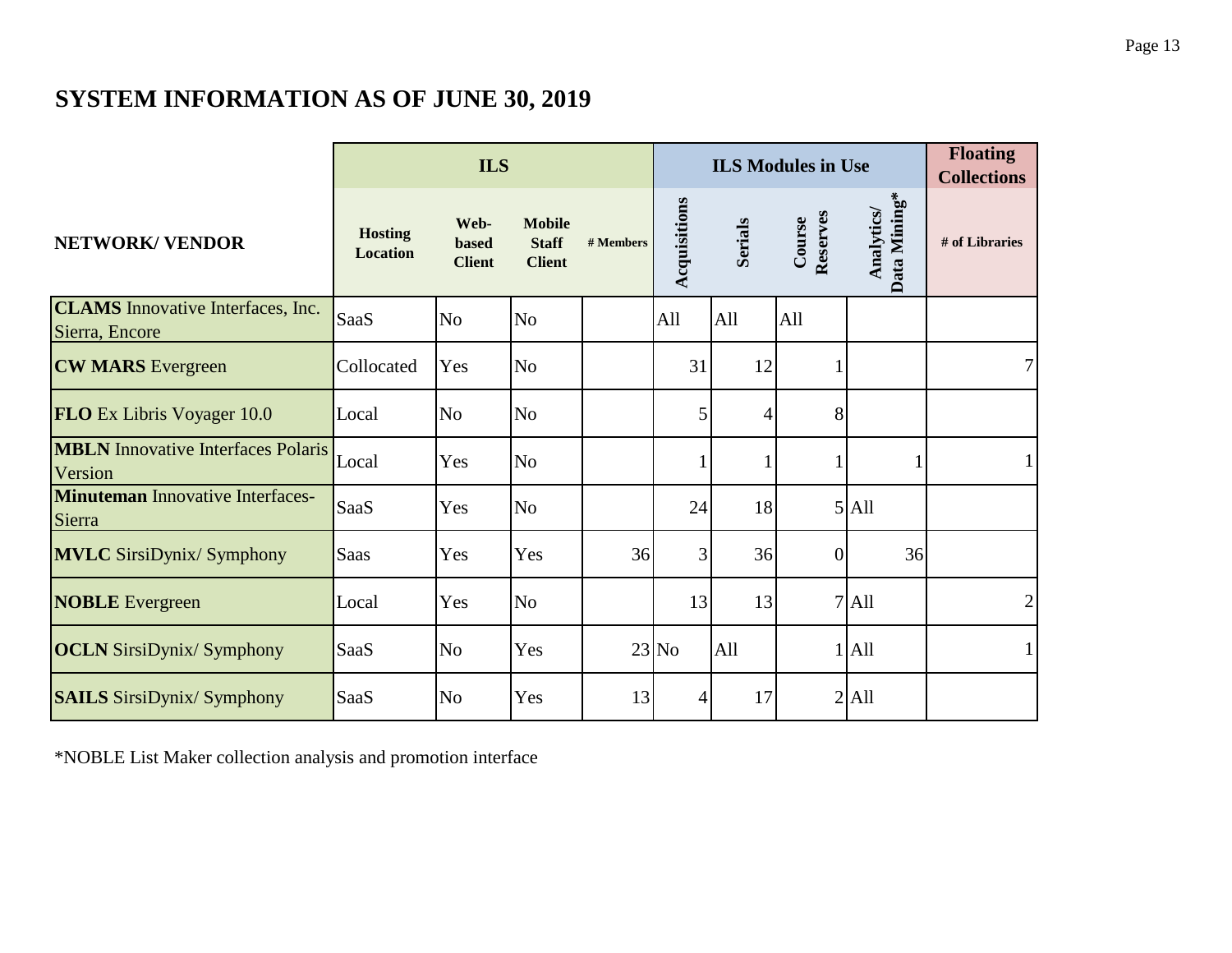# **USER EXPERIENCE (UX) AS OF JUNE 30, 2019**

|                  |            | <b>Online Registration</b> |                     | <b>Online</b><br><b>Payment</b> | <b>Proxy Login</b>        |                | <b>Mobile Patron</b><br><b>App</b> |                                     |
|------------------|------------|----------------------------|---------------------|---------------------------------|---------------------------|----------------|------------------------------------|-------------------------------------|
| <b>NETWORK</b>   | <b>N/A</b> | Libraries<br># of          | e-resources<br>only | <b>Product</b>                  | Vendor/<br><b>Product</b> | Y/N            | <b>Branding</b>                    | <b>Time and print</b><br>management |
| <b>CLAMS</b>     | Yes        | All                        | N <sub>o</sub>      |                                 | Sierra / WAM Yes          |                | <b>Network</b>                     | N <sub>o</sub>                      |
| <b>CW MARS</b>   | Yes        |                            | $3$ No              | Stripe                          | <b>EZ Proxy</b>           | Yes            | <b>Network</b>                     | Yes                                 |
| <b>FLO</b>       |            |                            |                     |                                 | <b>EZ Proxy</b>           | N <sub>o</sub> |                                    | N <sub>o</sub>                      |
| <b>MBLN</b>      | Yes        | 1                          | Yes                 | None                            | <b>EZ Proxy</b>           | N <sub>o</sub> |                                    | N <sub>o</sub>                      |
| <b>Minuteman</b> | Yes        | All                        | N <sub>o</sub>      | Innovative/<br>Paypal           | <b>EZ Proxy</b>           | Yes            | <b>Both</b>                        | N <sub>o</sub>                      |
| <b>MVLC</b>      |            |                            |                     | SirsiDynix/<br>Propay           |                           | Yes            | Local                              | N <sub>o</sub>                      |
| <b>NOBLE</b>     | Yes        |                            | 5 No                | Stripe                          | <b>EZ Proxy</b>           | Yes            | <b>Network</b>                     | Yes                                 |
| <b>OCLN</b>      | Yes        | All                        | Yes                 | SirsiDynix/<br>Propay           |                           | N <sub>o</sub> |                                    | N <sub>o</sub>                      |
| <b>SAILS</b>     | Yes        |                            | 37 No               | SirsiDynix/<br>Propay           |                           | Yes            | Local                              | Yes                                 |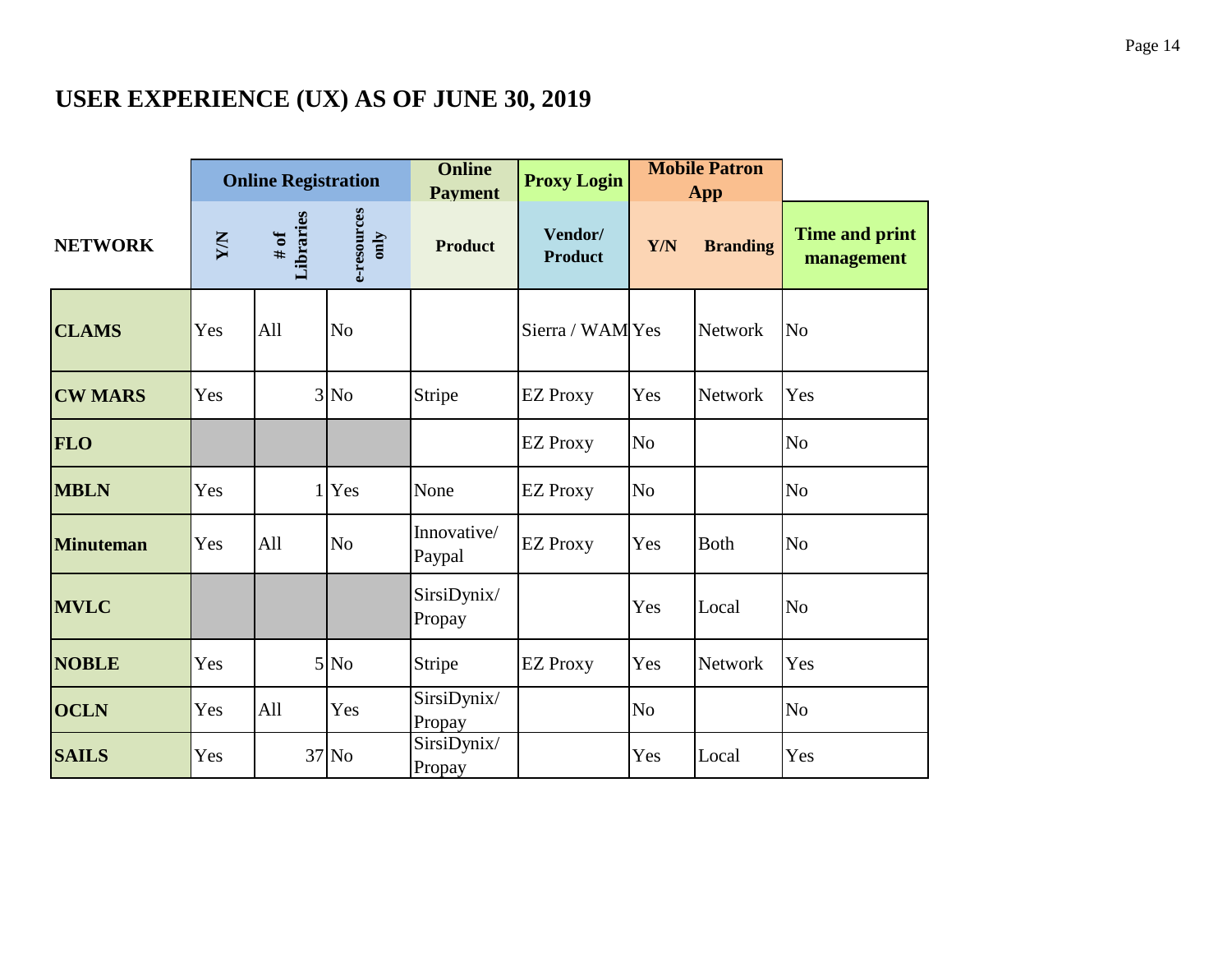# **CATALOG ENHANCEMENTS AS OF JUNE 30, 2019**

|                  |                              | <b>Discovery/Front End</b> |                  |                | <b>Catalog Enrichment</b>                                        |                                           |
|------------------|------------------------------|----------------------------|------------------|----------------|------------------------------------------------------------------|-------------------------------------------|
| <b>NETWORK</b>   | YN                           | ERM                        | Link<br>Resolver | A to Z<br>List | Product (s)                                                      | <b>Linked</b><br>Data/<br><b>Bibframe</b> |
| <b>CLAMS</b>     | Innovative/<br>Encore        | N <sub>0</sub>             | N <sub>o</sub>   | N <sub>o</sub> | <b>Syndetics Unbound</b>                                         | N <sub>o</sub>                            |
| <b>CW MARS</b>   | <b>Ebsco Discovery</b>       | N <sub>o</sub>             | N <sub>o</sub>   | N <sub>o</sub> | Content Café 2; NoveList<br><b>Select for Catalog</b>            | N <sub>o</sub>                            |
| <b>FLO</b>       | <b>Ebsco Discovery</b>       | Yes                        | Yes              | Yes            |                                                                  | N <sub>o</sub>                            |
| <b>MBLN</b>      | <b>Bibliocommons</b><br>Core | Yes                        | Yes              | Yes            | NoveList Select for<br>Catalog; Syndetics Classic                | N <sub>o</sub>                            |
| <b>Minuteman</b> | Innovative/<br>Encore        | N <sub>o</sub>             | N <sub>o</sub>   | Yes            | NoveList Select for<br>Catalog; Syndetics Classic                | N <sub>o</sub>                            |
| <b>MVLC</b>      | SirsiDynix/<br>Enterprise    | Yes                        | N <sub>o</sub>   | N <sub>o</sub> | NoveList Select for<br>Linked Data; Syndetics<br>Unbound         | Yes                                       |
| <b>NOBLE</b>     | N <sub>o</sub>               | N <sub>o</sub>             | N <sub>o</sub>   | Yes            | Content Café 2; NoveList<br><b>Select for Catalog</b>            | N <sub>o</sub>                            |
| <b>OCLN</b>      | SirsiDynix<br>Enterprise     | N <sub>o</sub>             | N <sub>o</sub>   | N <sub>o</sub> | LibraryThing for<br>Libraries; Syndetics<br>Classic              | N <sub>o</sub>                            |
| <b>SAILS</b>     | SirsiDynix<br>Enterprise     | N <sub>o</sub>             | N <sub>o</sub>   | N <sub>o</sub> | <b>NoveList Select for</b><br><b>Catalog</b> ; Syndetics Classic | N <sub>o</sub>                            |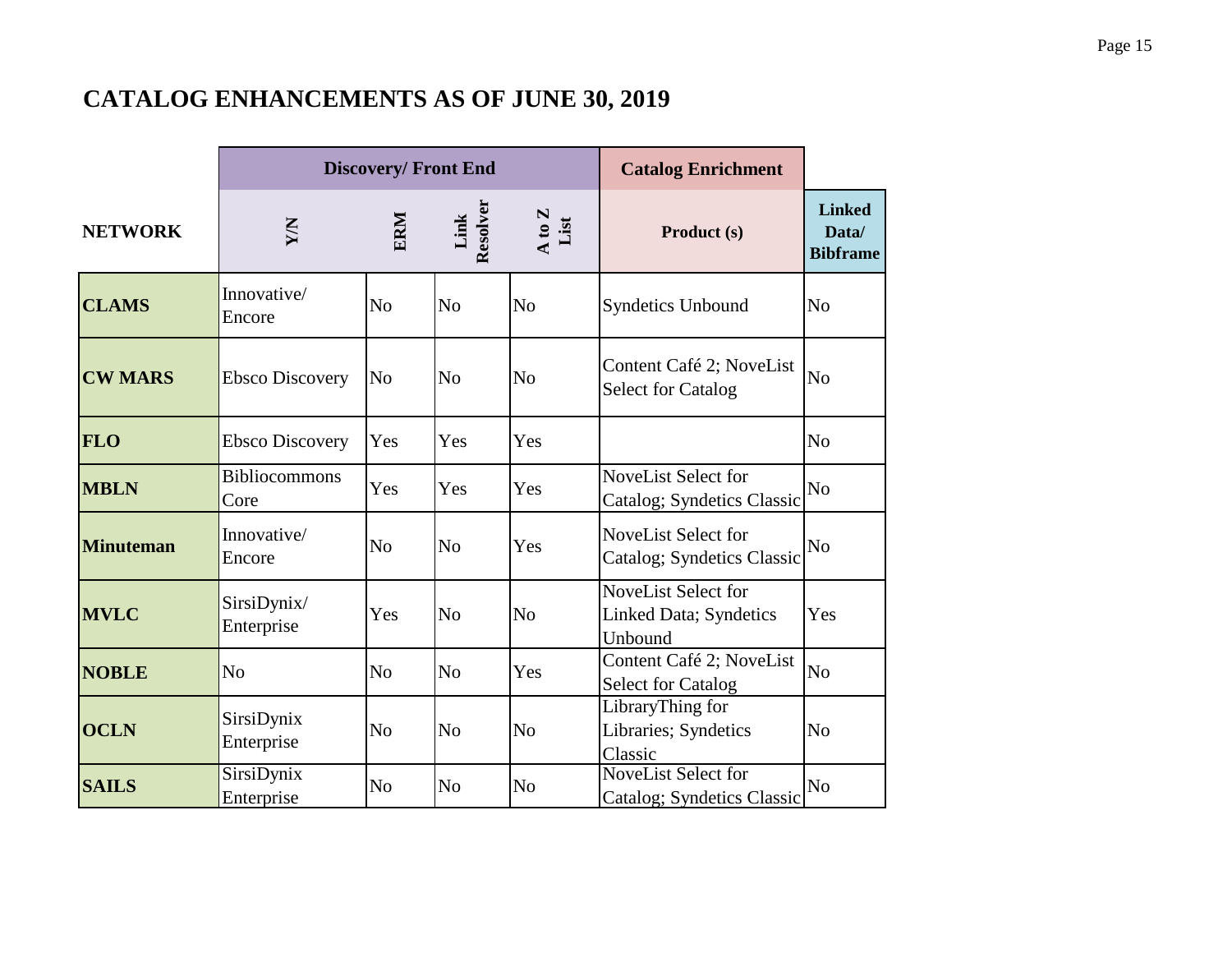# **ORGANIZATIONAL/ MEMBER SERVICES AS OF JUNE 30, 2019**

|                  |                                       |                                                                |                                                      |                                                       |                       |                                                                                              | <b>Support for wireless</b><br>access |                                        |                       |                                                        |                        |                         |
|------------------|---------------------------------------|----------------------------------------------------------------|------------------------------------------------------|-------------------------------------------------------|-----------------------|----------------------------------------------------------------------------------------------|---------------------------------------|----------------------------------------|-----------------------|--------------------------------------------------------|------------------------|-------------------------|
|                  | <b>Helpdesk</b><br><b>Application</b> | <b>Organizational</b><br><b>Email/Software</b><br><b>Suite</b> | Digitial/<br><b>Institional</b><br><b>Repository</b> | <b>Hosted</b><br><b>Member</b><br>library<br>websites |                       | <b>On-site PC</b><br><b>Library</b><br><b>Patron</b><br>devices<br>support<br><b>Devices</b> |                                       | <b>On-site advising/</b><br>consulting |                       | <b>Continuing</b><br>education during<br><b>FY2019</b> |                        |                         |
| <b>NETWORK</b>   | Vendor/<br><b>Product</b>             | Vendor/<br><b>Product</b>                                      | Vendor/<br><b>Product</b>                            | No.<br><b>Members</b>                                 | No.<br><b>Members</b> | No. Site<br><b>Visits</b>                                                                    | No.<br><b>Members</b>                 | No.<br><b>Members</b>                  | No.<br><b>Members</b> | No. Site<br><b>Visits</b>                              | No.<br><b>Sessions</b> | No.<br><b>Attendees</b> |
| <b>CLAMS</b>     | Freshdesk                             | Gsuites for<br>Nonprofits                                      |                                                      |                                                       |                       |                                                                                              | 11                                    | $\overline{2}$                         | 12                    | $\overline{2}$                                         | 24                     | <b>111</b>              |
| <b>CW MARS</b>   | Spiceworks                            | <b>Google Gsuites</b><br>for Nonprofits                        |                                                      |                                                       | 6                     | 18                                                                                           | 76                                    |                                        | 50 All                | 135                                                    | 39                     | 97                      |
| <b>FLO</b>       | Freshdesk                             | <b>Google Gsuites</b><br>for Nonprofits                        | IR_Plus                                              |                                                       |                       |                                                                                              |                                       |                                        |                       |                                                        | 4                      | 122                     |
| <b>MBLN</b>      |                                       |                                                                |                                                      |                                                       |                       |                                                                                              |                                       |                                        | Yes                   |                                                        | 81                     | 554                     |
| <b>Minuteman</b> |                                       | <b>Google Gsuites</b><br>for Nonprofits                        |                                                      |                                                       | All                   | 3                                                                                            |                                       |                                        | All                   | 24                                                     | 18                     | 185                     |
| <b>MVLC</b>      | FreshDesk                             | Microsoft 365                                                  | SirsiDynix<br>Portfolio                              | $\overline{c}$                                        | 36                    | 130                                                                                          | 30                                    | 30                                     | 36                    | 46                                                     | 137                    | 496                     |
| <b>NOBLE</b>     |                                       | Google Gsuites<br>for Nonprofits                               | Omeka                                                | 18                                                    | 13                    |                                                                                              |                                       |                                        | 18                    | 28                                                     | 31                     | 451                     |
| <b>OCLN</b>      | Salesforce                            | Google Gsuites<br>for Nonprofits                               |                                                      |                                                       |                       |                                                                                              | 19                                    |                                        | All                   | 4                                                      | 22                     | 39                      |
| <b>SAILS</b>     | Salesforce                            | Google Gsuites<br>for Nonprofits                               | Omeka<br>(SaaS)                                      | $\overline{2}$                                        | 32                    | 109                                                                                          |                                       |                                        | All                   | 8                                                      | 37                     | 115                     |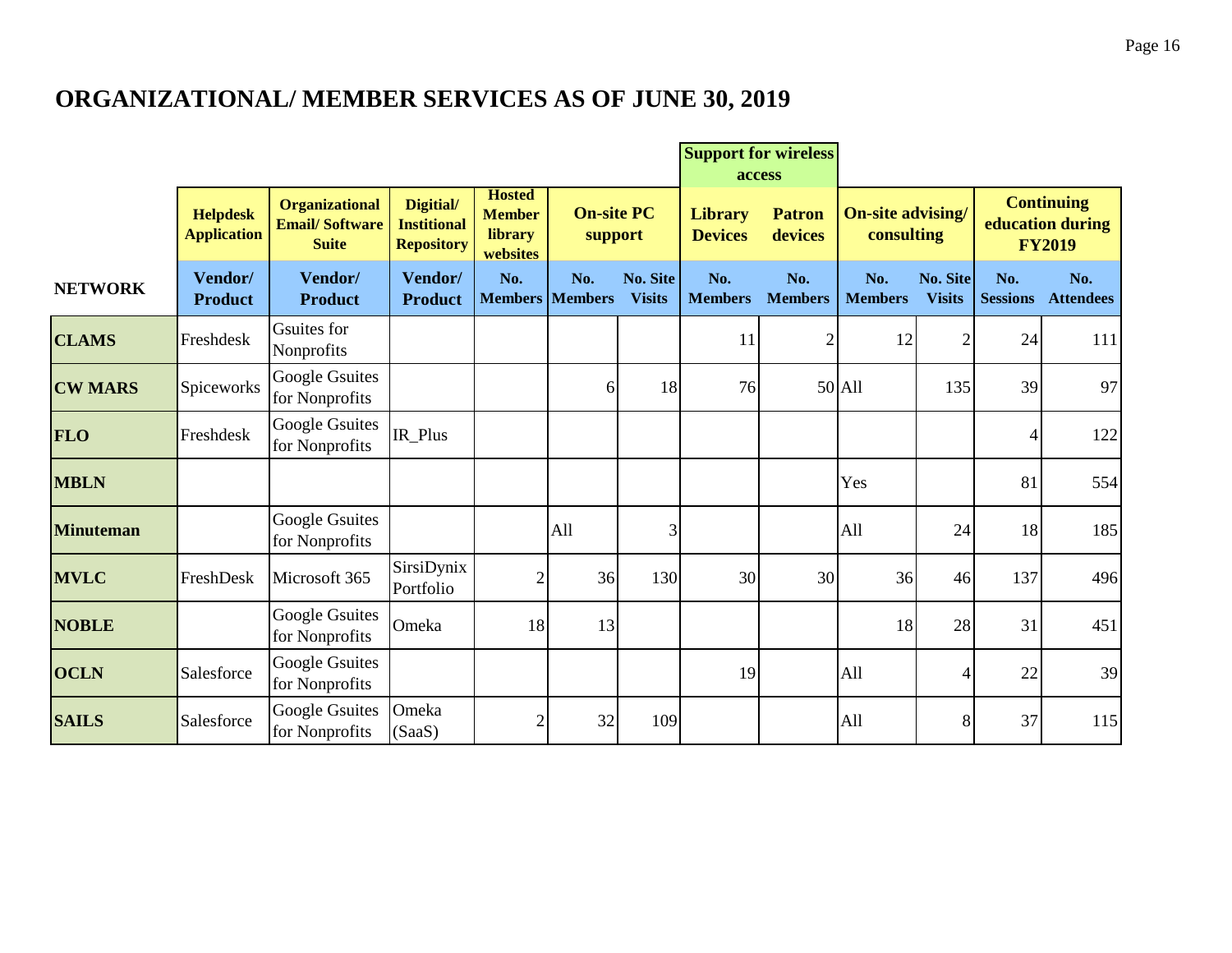# **Appendix A-1 Network Membership by type as of June 30, 2019**

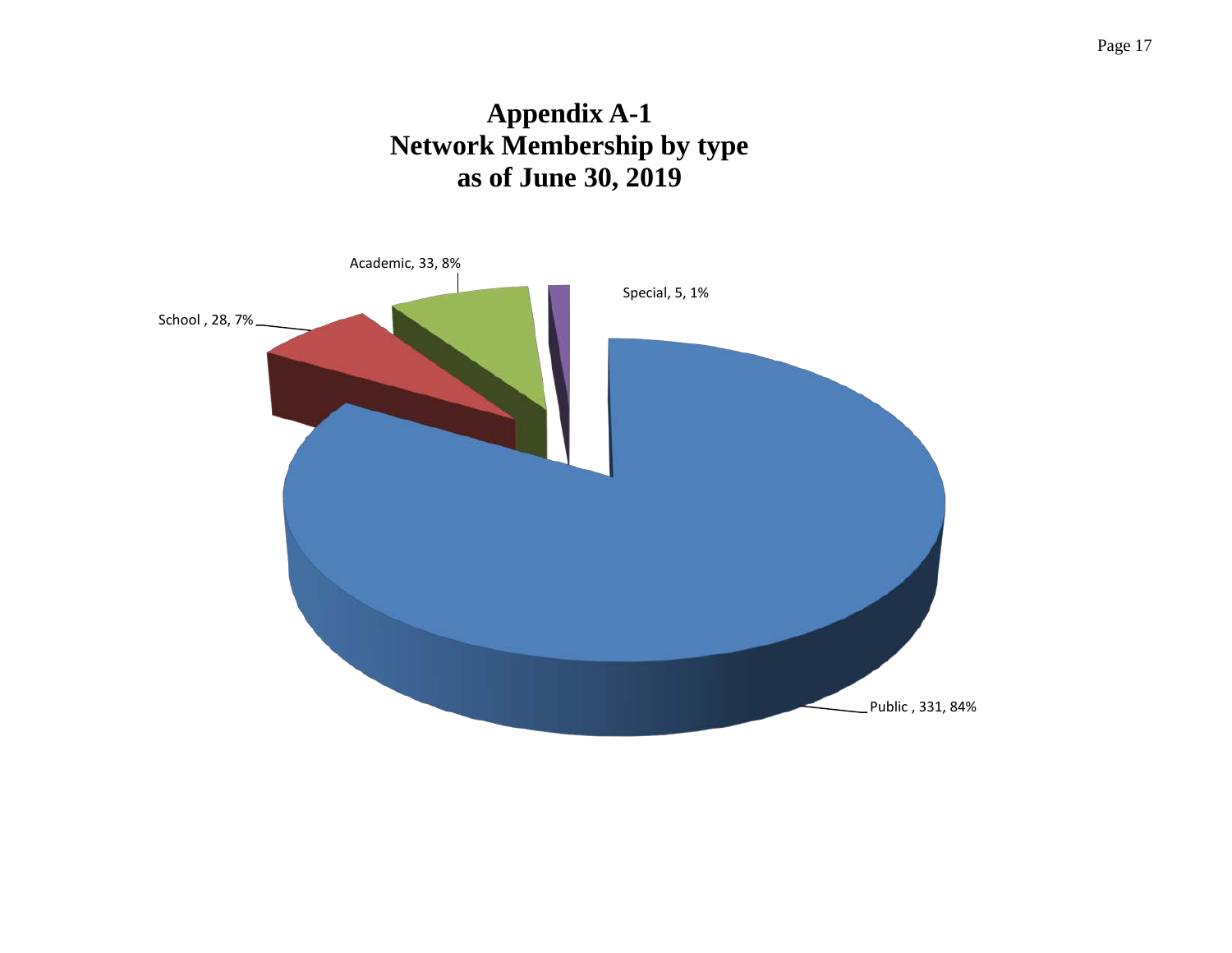# **Appendix A-2 FY2019 Network Operating Income by Source**

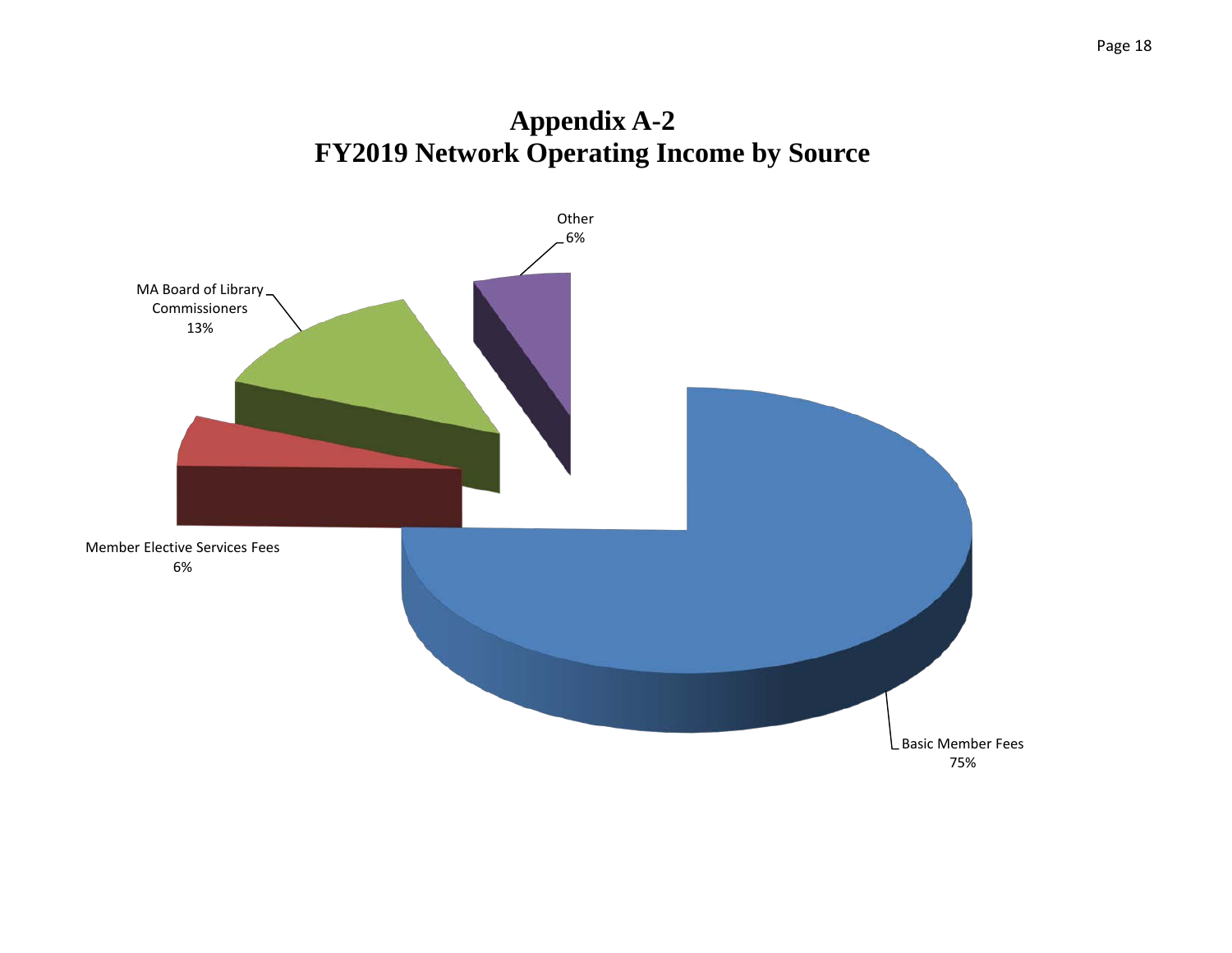## **Appendix A-3 Network Operating Income by Source, FY2015-FY2019**

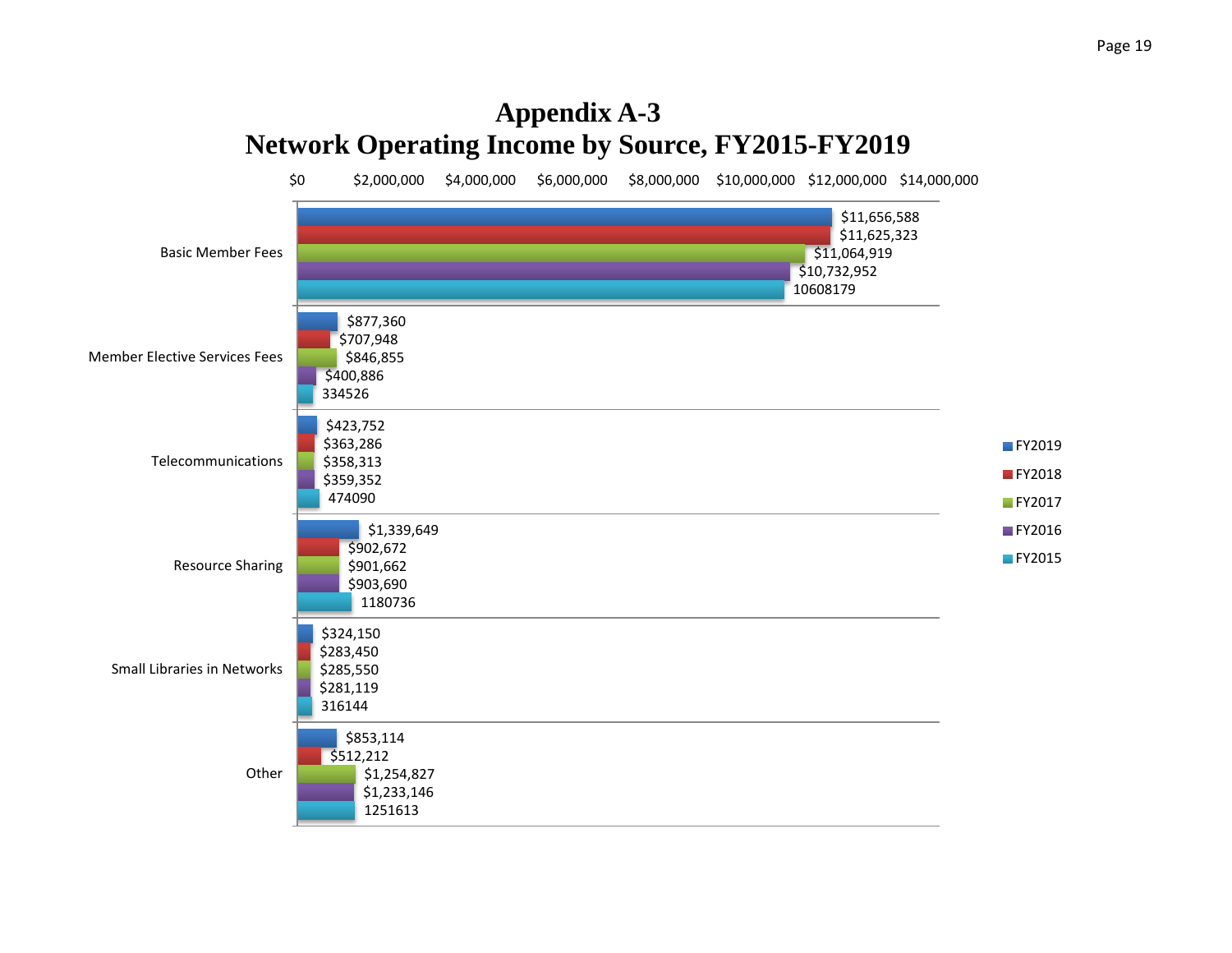

**Appendix A-4**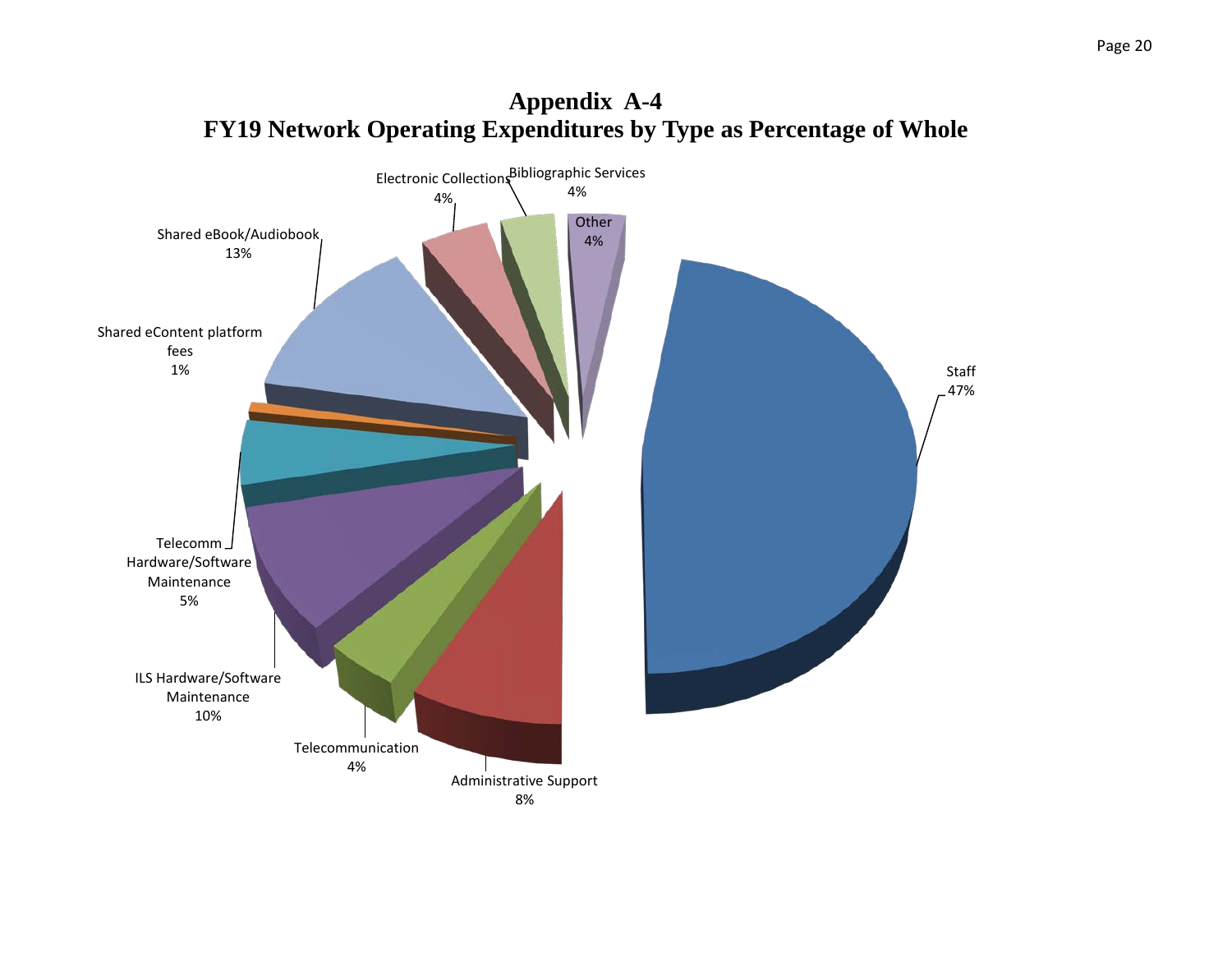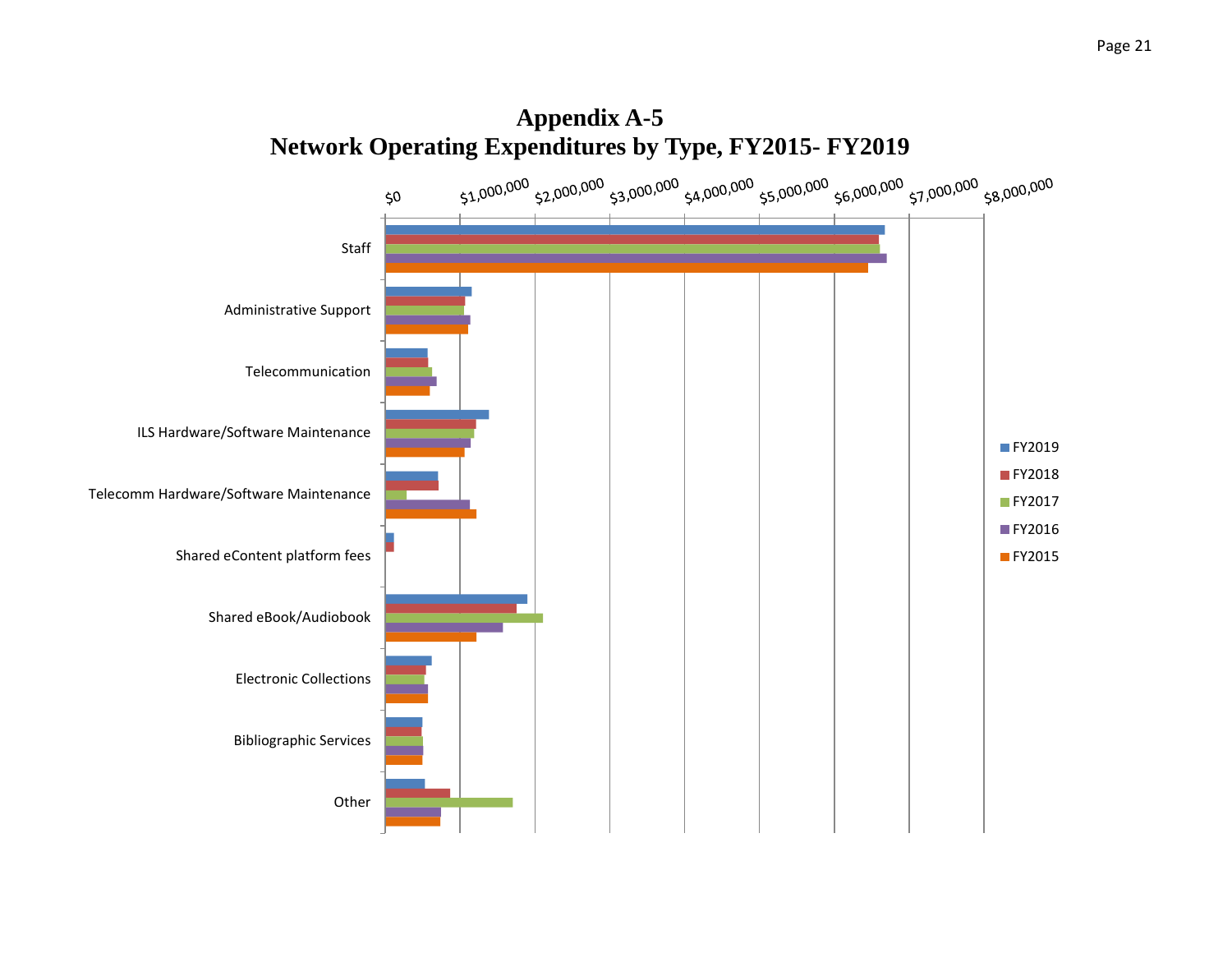# **APPENDIX A-6 CIRCULATION FY2016- FY2019**

|                  |             | <b>Total Circulation</b>                                                            |             |                    |             |             | <b>Total eBook Circulation</b> |                |             | <b>Circulation</b> | <b>Total Downloadable Audio</b> |                                      | <b>Total Downloadable Video</b><br><b>Circulation</b> |             |             |               |
|------------------|-------------|-------------------------------------------------------------------------------------|-------------|--------------------|-------------|-------------|--------------------------------|----------------|-------------|--------------------|---------------------------------|--------------------------------------|-------------------------------------------------------|-------------|-------------|---------------|
| <b>NETWORK</b>   | <b>FY16</b> | <b>FY17</b>                                                                         | <b>FY18</b> | <b>FY19</b>        | <b>FY16</b> | <b>FY17</b> | <b>FY18</b>                    | <b>FY19</b>    | <b>FY16</b> | <b>FY17</b>        | <b>FY18</b>                     | <b>FY19</b>                          | <b>FY16</b>                                           | <b>FY17</b> | <b>FY18</b> | <b>FY19</b>   |
| <b>CLAMS</b>     | 3,114,843   | 2,978,241                                                                           | 2,870,009   | 3,249,199          | 200,475     | 219,196     | 251,920                        | 262,317        | 64,477      | 80,516             | 100,257                         | 122,231                              | 206                                                   | $\Omega$    | $\Omega$    | 90            |
| <b>CW MARS</b>   |             | 12,054,973 11,494,551                                                               |             | 956,283 12,006,820 | 787,162     | 569,461     | 626,286                        | 705,556        | 225,800     | 264,271            | 327,000                         | 442,822                              | 5,375                                                 | 3,619       | 2,997       | 3,746         |
| <b>FLO</b>       | 178,105     | 129,351                                                                             | 122,377     | 92,471             | 7,547       | 6,285       | $\overline{0}$                 | $\overline{0}$ | $\Omega$    | $\Omega$           | $\overline{0}$                  | $\overline{0}$                       | $\Omega$                                              | $\Omega$    | $\Omega$    | $\theta$      |
| <b>MBLN</b>      | 4,139,041   | 5,144,110                                                                           | 5,252,490   | 3,266,794          | 859,052     | 948,118     | 975,015                        | 1,180,852      | 324,653     | 421,217            | 426,355                         | 701,015                              | 409                                                   | 682         | 705         | 260           |
| <b>Minuteman</b> |             | 14,669,083 15,326,887 14,135,294 15,607,867                                         |             |                    | 672,492     | 701,787     | 862,459                        | 1,069,352      | 238,821     | 292,872            | 397,456                         | 579,701                              | 8,741                                                 | 7,224       |             | 6,640 4,931   |
| <b>MVLC</b>      | 5,540,647   | 5,265,900                                                                           | 5,276,828   | 5,346,289          | 122,253     | 173,065     | 205,529                        | 296,147        | 53,010      | 83,932             | 108,400                         | 160,056                              | 444                                                   | 1,244       | 971         | 1,027         |
| <b>NOBLE</b>     | 3,291,520   | 3,387,585                                                                           | 3,145,038   | 3,364,911          | 127,458     | 136,764     | 159,003                        | 222,603        | 52,268      | 59,478             | 73,807                          | 118,135                              | $\Omega$                                              | $\Omega$    | $\Omega$    | 240           |
| <b>OCLN</b>      | 4,905,648   | 4,713,923                                                                           | 4,499,679   | 4,376,991          | 247,152     | 250,291     | 290,374                        | 352,722        | 81,576      | 94,175             | 114,109                         | 155,772                              | 1,692                                                 | 1,387       | 804         | 633           |
| <b>SAILS</b>     | 3,749,917   | 3,832,550                                                                           | 3,425,172   | 439,630            | 278,297     |             | 183,016 252,073                | 293,507        | 54,267      | 74,042             | 107,010                         | 146,086                              | 806                                                   | 1,659       |             | 1,570 1,037   |
| <b>TOTAL</b>     |             | 51,643,777 52,273,098 39,683,170 47,750,972 3,301,888 3,187,983 3,622,659 4,383,056 |             |                    |             |             |                                |                | 1,094,872   |                    |                                 | 1,370,503 1,654,394 2,425,818 17,673 |                                                       | 15,815      |             | 13,687 11,964 |

Shared eBook/Audiobook data not collected before FY2011.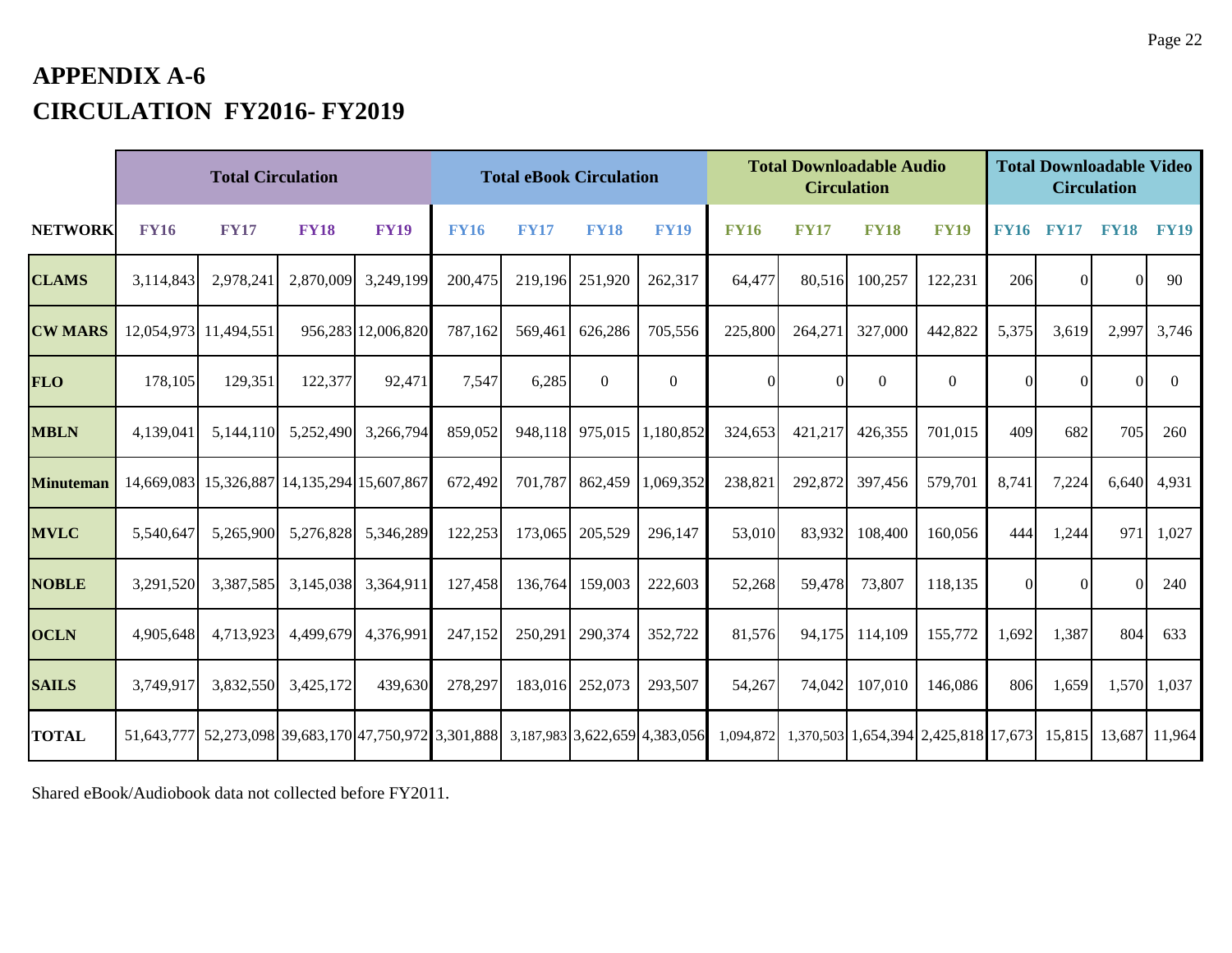## **Appendix A-7 Total eBook & Audio Book Circulation FY2015- FY2019**

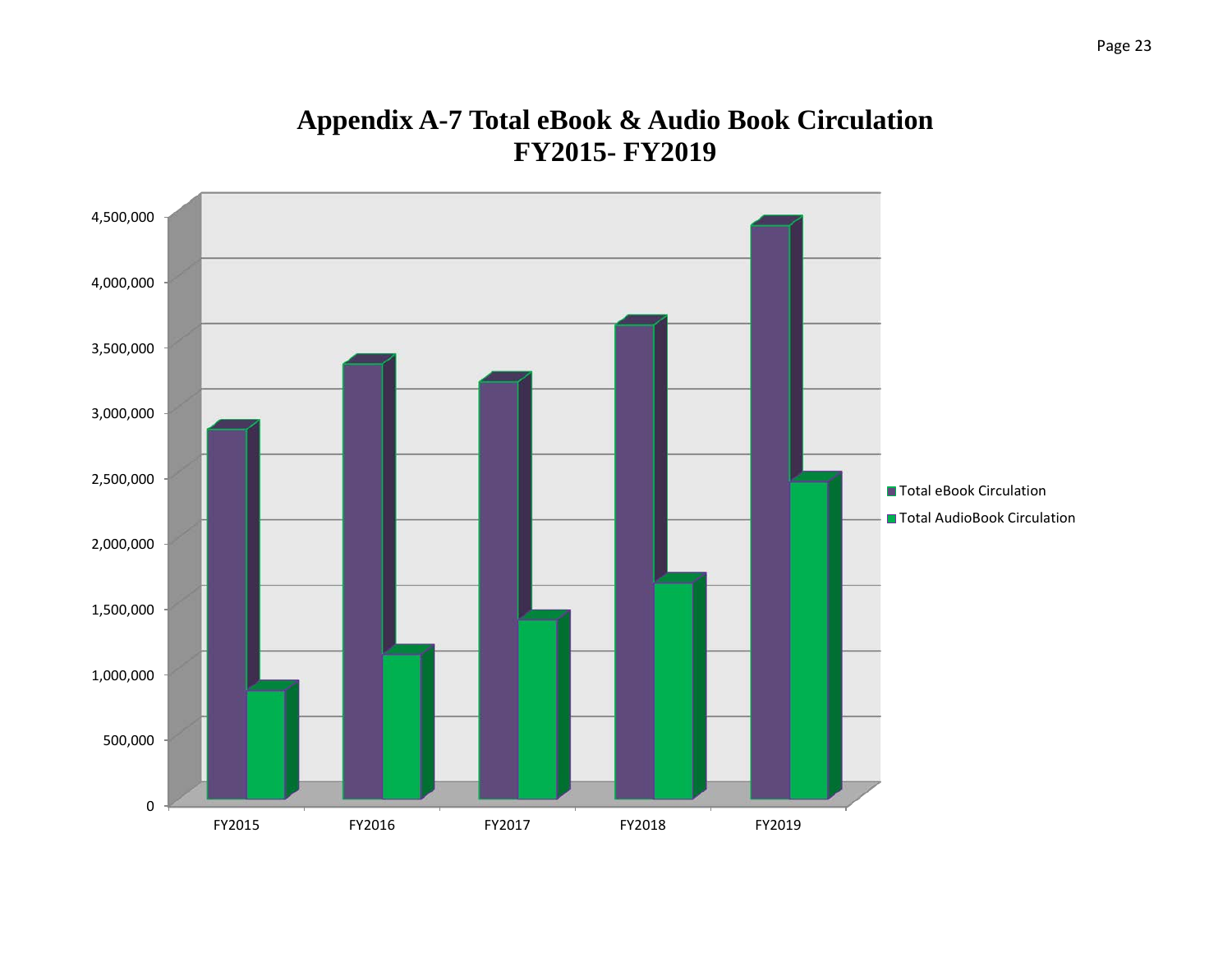#### Appendix 8 Total Items Lent via Networks FY15-FY19 (Most Recent Five Years)

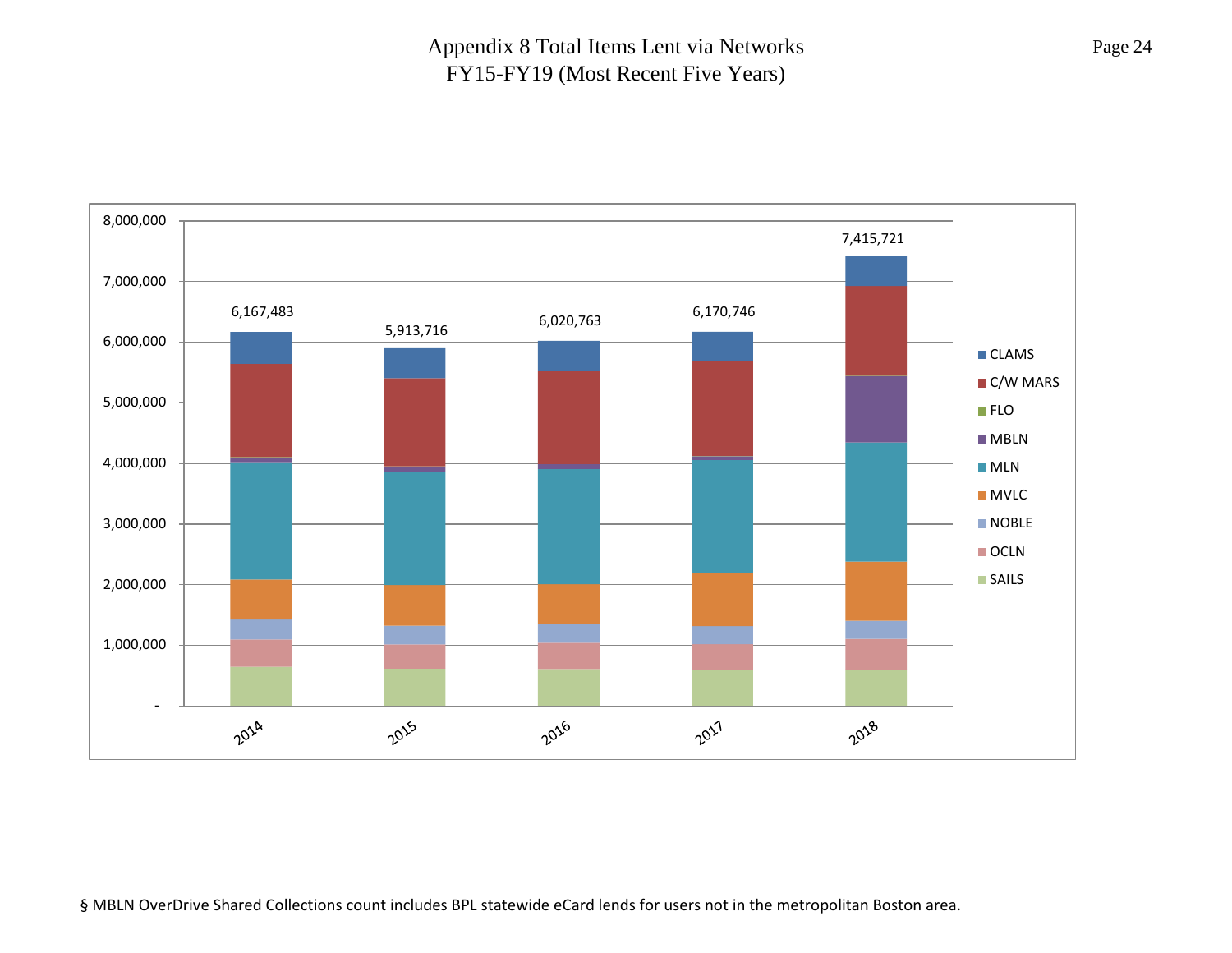# **APPENDIX A-9 CAPITAL EXPENDITURES FY2015-FY2019**

|                  |               |               | <b>Capital Expenditures</b> |               |               |
|------------------|---------------|---------------|-----------------------------|---------------|---------------|
| <b>NETWORK</b>   | <b>FY2015</b> | <b>FY2016</b> | <b>FY2017</b>               | <b>FY2018</b> | <b>FY2019</b> |
| <b>CLAMS</b>     | \$78,884      | \$86,413      | \$0                         | \$0           | \$0           |
| <b>CW MARS</b>   | \$61,331      | \$61,331      | \$63,233                    | \$50,150      | \$86,416      |
| <b>FLO</b>       | \$7,350       | \$51,848      | \$22,820                    | \$53,003      | \$21,750      |
| <b>MBLN</b>      | \$14,644      | \$0           |                             | \$0           | \$0           |
| <b>Minuteman</b> | \$97,196      | \$79,254      | \$89,325                    | \$51,627      | \$140,196     |
| <b>MVLC</b>      | \$44,419      | \$1,750       | \$87,514                    | \$0           | \$0           |
| <b>NOBLE</b>     | \$17,887      | \$162,501     | \$88,211                    | \$48,021      | \$15,711      |
| <b>OCLN</b>      | \$158,205     | \$60,695      | \$0                         | \$0           | \$79,746      |
| <b>SAILS</b>     | \$73,878      | \$6,173       | \$14,883                    | \$29,521      | \$29,958      |
| <b>TOTAL</b>     | \$553,794     | \$509,965     | \$365,986                   | \$232,322     | \$373,777     |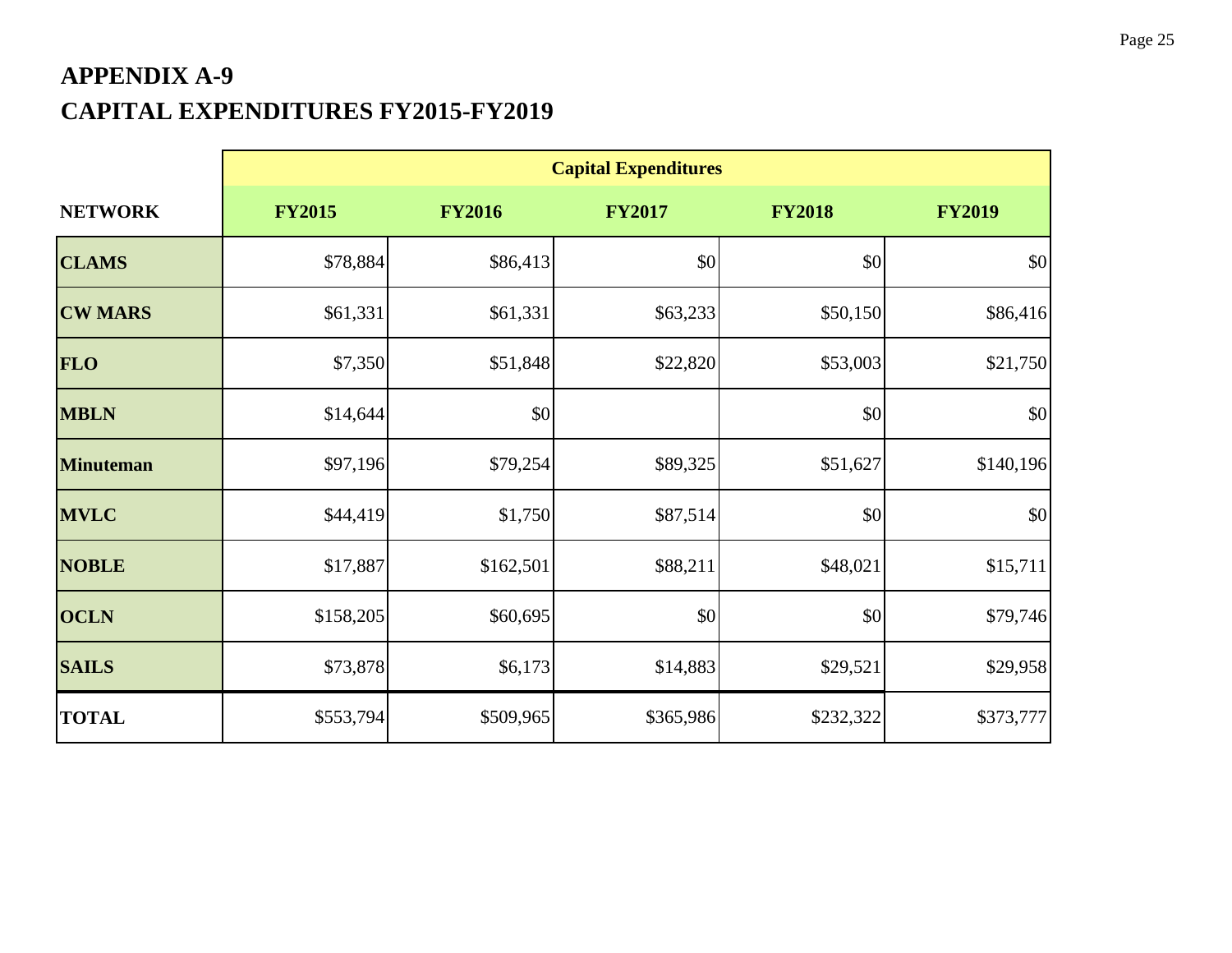# **APPENDIX A-10 STAFFING FY2015-FY2019**

|                  |                |                | <b>Number of Staff (head count)</b> |                |                |             | <b>Hours Worked Per Week by all Staff</b> |             |             |             |                |                | FTE (35 hrs/week) |                |             |
|------------------|----------------|----------------|-------------------------------------|----------------|----------------|-------------|-------------------------------------------|-------------|-------------|-------------|----------------|----------------|-------------------|----------------|-------------|
| <b>NETWORK</b>   | <b>FY15</b>    | <b>FY16</b>    | <b>FY17</b>                         | <b>FY18</b>    | <b>FY19</b>    | <b>FY15</b> | <b>FY16</b>                               | <b>FY17</b> | <b>FY18</b> | <b>FY19</b> | <b>FY15</b>    | <b>FY16</b>    | <b>FY17</b>       | <b>FY18</b>    | <b>FY19</b> |
| <b>CLAMS</b>     | $\overline{7}$ | $\overline{7}$ | $\overline{7}$                      | $\tau$         | 8              | 226         | 227                                       | 227         | 198         | 228         | 6.4            | 6.5            | 6.5               | 5.6            | 6.5         |
| <b>CW MARS</b>   | 19             | 19             | 18                                  | 18             | 19             | 673.5       | 673.5                                     | 637         | 619         | 655         | 19.2           | 19.2           | 18.2              | 17.6           | 18.7        |
| <b>FLO</b>       | $\overline{4}$ | 3              | $\overline{3}$                      | $\overline{4}$ | $\overline{4}$ | 140         | 105                                       | 105         | 125         | 125         | $\overline{4}$ | 3              | 3                 | 3.5            | 3.5         |
| <b>MBLN</b>      | 6              | 6              | 8                                   | 8              | 8              | 114         | 114                                       | 152         | 184         | 152.3       | 3.3            | 3.3            | 4.3               | 5.3            | 4.3         |
| <b>Minuteman</b> | 14             | 14             | 14                                  | 13             | 13             | 512.5       | 512.5                                     | 512.5       | 480         | 482         | 14.6           | 14.6           | 14.6              | 13.7           | 13.7        |
| <b>MVLC</b>      | 10             | 10             | 10                                  | 11             | 11             | 375         | 375                                       | 375         | 413         | 412.5       | 10.7           | 10.7           | 10.7              | 118            | 11.7        |
| <b>NOBLE</b>     | 12             | 12             | 12                                  | 11             | 12             | 382         | 375                                       | 377         | 362         | 383.5       | 10.9           | 10.7           | 10.7              | 10.3           | 10.9        |
| <b>OCLN</b>      | 6              | 6              | 6                                   | 6              | 6              | 225         | 225                                       | 225         | 225         | 225         | 6.4            | 6.4            | 6.4               | 6.4            | 6.4         |
| <b>SAILS</b>     | 8              | $\overline{7}$ | 7                                   | $\tau$         | 6              | 265         | 245                                       | 245         | 245         | 210         | 7.5            | $\overline{7}$ | $\tau$            | $\overline{7}$ | 6           |
| <b>TOTAL</b>     | 86             | 84             | 85                                  | 85             | 87             | 2913        | 2852                                      | 2856        | 2851        | 2873.3      | 83.0           | 81.4           | 81.4              | 187.4          | 81.7        |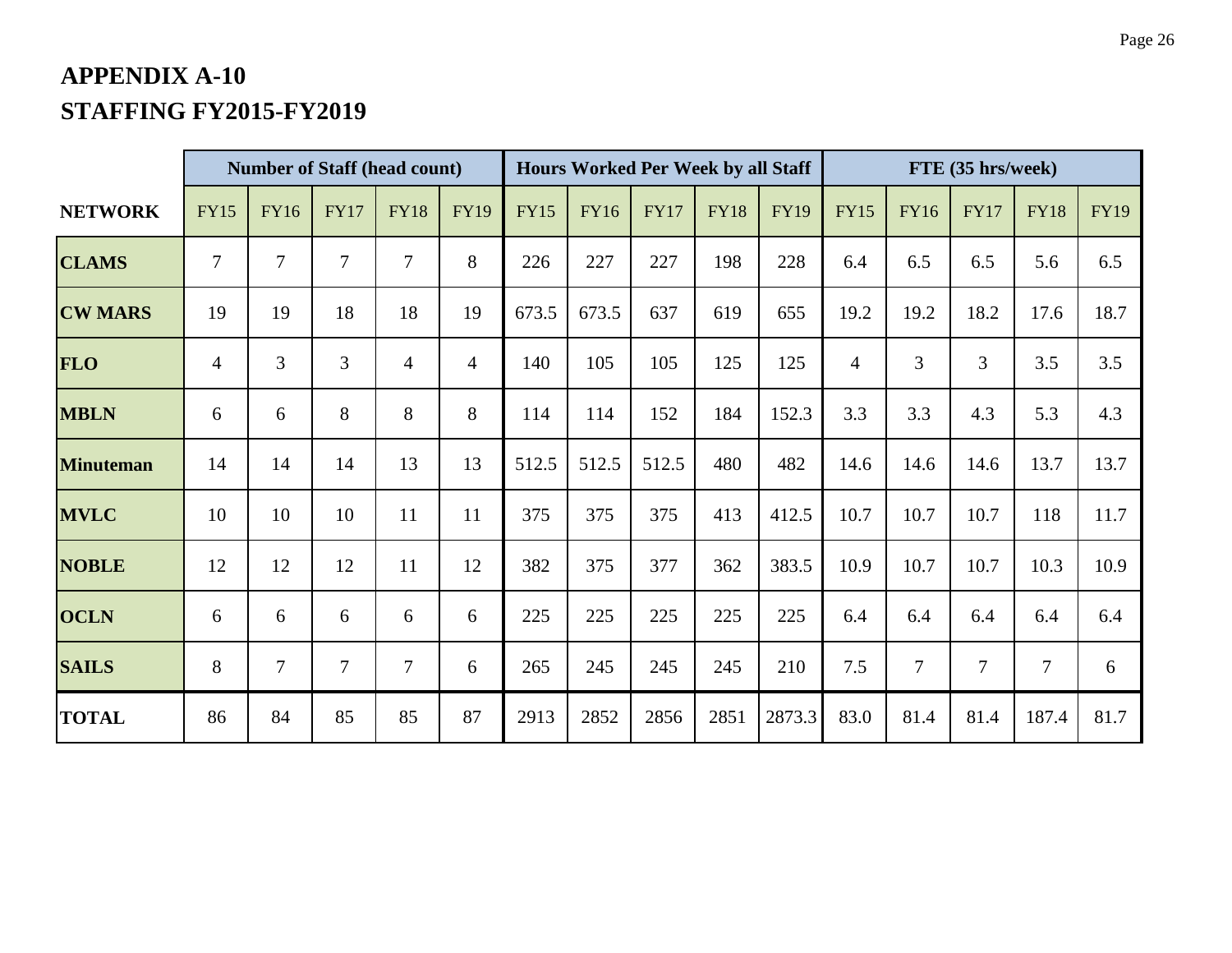|                                 | <b>Membership, Outlets &amp; Registered Users-Page 2</b>                                                                                                                                                                       |
|---------------------------------|--------------------------------------------------------------------------------------------------------------------------------------------------------------------------------------------------------------------------------|
| <b>Members</b>                  | Total number of network members.                                                                                                                                                                                               |
| Outlets                         | Number of discrete physical buildings served by the network. Includes branch libraries, multiple campuses, and<br>bookmobiles.                                                                                                 |
| Public                          | One of the 370 Massachusetts public libraries.                                                                                                                                                                                 |
| Schools                         | Public or private, K-12 school library or school library media centers.                                                                                                                                                        |
| Academic                        | Library in a public or private college or university, technical school, and medical or law schools.                                                                                                                            |
| Special                         | Library in a business firm (law, sci-tech, consulting group, etc.), professional association, government agency,<br>museum or other organized group; includes profit, not-for-profit, and non-profits.                         |
| Member Count                    | Number of members for each type of library and then total members. For example, (15 public, 1 academic, 5<br>school)                                                                                                           |
| <b>Outlet Count</b>             | The number of discrete physical buildings for each library type, and then the total. Include branch libraries,<br>multiple campuses, and bookmobiles. For example, (35 members, 51 outlets)                                    |
| <b>Full Member</b>              | Full participant in the network according to existing rules and procedures of the network.                                                                                                                                     |
| Associate Member/<br>Subscriber | A type of membership currently in use by NOBLE and SAILS small libraries that may or may not circulate, but<br>have no voting privileges.                                                                                      |
| Registered User                 | For each library type (public, academic, etc.) indicate how many users are registered as of June 30, 2019.                                                                                                                     |
| Active User (Optional)          | In the totals section, near the bottom of the last column, if you can provide a count of total active users (by your<br>own definition), indicate how many registered network users are considered active as of June 30, 2019. |
| New Registrations               | How many users did you register during FY2019?                                                                                                                                                                                 |

#### **Appendix B—Definitions for Data in the Networks Report, FY2019**

| <b>Operating Income-Page 3</b>            |                                                                                                                                                                                                                                                                                                                                                                                                                                                                                              |
|-------------------------------------------|----------------------------------------------------------------------------------------------------------------------------------------------------------------------------------------------------------------------------------------------------------------------------------------------------------------------------------------------------------------------------------------------------------------------------------------------------------------------------------------------|
| Membership Fees                           | Fees paid by all members to belong to a network and for services common to all.                                                                                                                                                                                                                                                                                                                                                                                                              |
| <b>Elective Fees</b>                      | Fees paid by members over and above basic membership fees to cover services only individual or subgroups of<br>members chose to receive, including network fees for PC support or the purchase/lease electronic resources.<br>Include, and footnote, any additional fees paid on a volunteer basis by members for services that are common to all<br>(e.g., additional funds for shared eBooks). Do not include pass-through licensing costs; only include overhead<br>collected by network. |
| <b>MBLC</b> Funds                         | State funds provided by the Massachusetts Board of Library Commissioners (MBLC) to offset telecommunications                                                                                                                                                                                                                                                                                                                                                                                 |
| Telecommunications                        | costs.                                                                                                                                                                                                                                                                                                                                                                                                                                                                                       |
| <b>MBLC</b> Funds<br>Net Resource Sharing | State funds provided by the MBLC to offset network resource sharing costs.                                                                                                                                                                                                                                                                                                                                                                                                                   |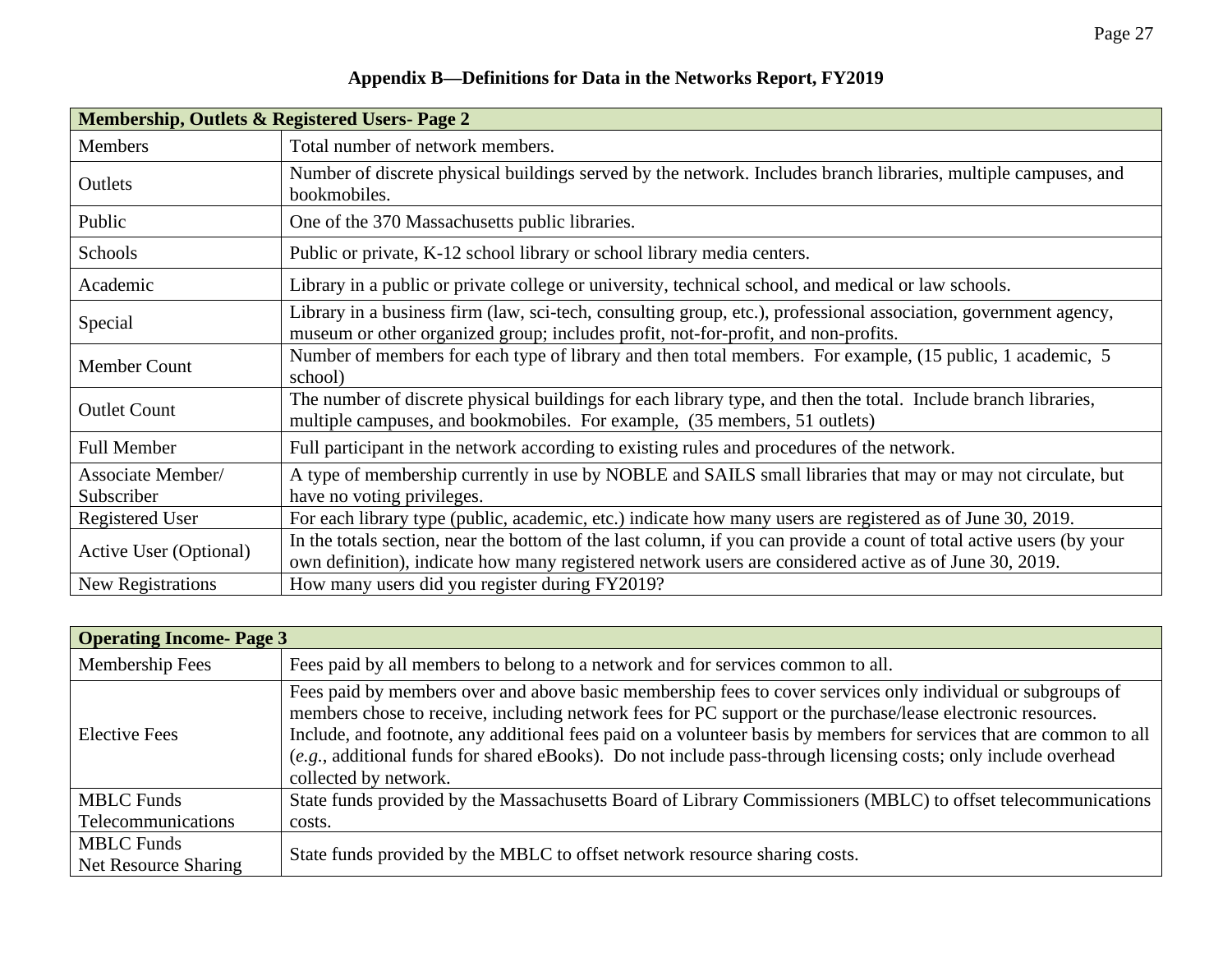| <b>MBLC</b> Funds<br>Small Libraries in<br><b>Networks</b> | State (or Federal) funds provided by the MBLC to offset the cost of network membership for certain public<br>libraries serving populations of under 10,000. |
|------------------------------------------------------------|-------------------------------------------------------------------------------------------------------------------------------------------------------------|
| Other sources (not paid                                    | Any additional sources of operating income including, but not limited to non-MBLC grants, endowments, gifts,                                                |
| by members)                                                | investments, etc. MBLC will provide all data related to grant awards from account 9506.                                                                     |
| <b>Total Operating Income</b>                              | Sum of the network's operating revenues from all its sources.                                                                                               |

| <b>E-Rate-Page 4</b>   |                                                                                                                                                                                                                                                                                                                                                                                                                                                           |
|------------------------|-----------------------------------------------------------------------------------------------------------------------------------------------------------------------------------------------------------------------------------------------------------------------------------------------------------------------------------------------------------------------------------------------------------------------------------------------------------|
| <b>E-Rate Received</b> | Actual dollar figure of E-Rate discounts received during the fiscal year. This figure might not correspond to the<br>total funding commitments that will have been awarded by the Schools and Libraries Division (SLD) of the<br>Universal Service Administrative Company (USAC) for the corresponding program year. E-Rate program years<br>are one year earlier than state fiscal years (e.g., E-Rate program year 2014 is equivalent to state FY2016). |
| E-Rate Discount %      | The discount percentage, or range of percentages, for network telecommunications and/or Internet services for<br>which the network has received E-Rate funding.                                                                                                                                                                                                                                                                                           |

| <b>Operating Expenditures-Page 5</b>                  |                                                                                                                                                                                                                                                                                                                                                                                           |  |
|-------------------------------------------------------|-------------------------------------------------------------------------------------------------------------------------------------------------------------------------------------------------------------------------------------------------------------------------------------------------------------------------------------------------------------------------------------------|--|
| <b>Staff</b>                                          | Include salaries and wages before deductions, and benefits for all employees including social security, retirement,<br>medical insurance, life insurance, unemployment insurance and compensation, guaranteed disability income<br>protection, workmen's compensation, tuition, and housing benefits.                                                                                     |  |
| <b>Administrative Support</b>                         | Rent and phone, etc.                                                                                                                                                                                                                                                                                                                                                                      |  |
| Telecommunication                                     | Total amount expended for telecommunications services for central site and connected library outlets.                                                                                                                                                                                                                                                                                     |  |
| <b>ILS Hardware/Software</b><br>Maintenance           | The cost of ongoing annual maintenance contracts for system server(s) $(e.g., data base, applications, mail, OPAC)$<br>and integrated library system vendor support contracts. Do not include original purchase/lease price.<br>MassLNC networks: Include development contributions that cannot be attributed to a specific capital project, such<br>as bug fixing and quality assurance. |  |
| Telecommunication<br>Hardware/Software<br>Maintenance | Includes the cost of maintenance contracts $(e.g.,$ routers, switches, DSU's, network monitoring services) but not the<br>original purchase/lease price. Do not include ongoing expenditures for telecomm circuits; those are provided by<br>MBLC from the telco grant report summary.                                                                                                    |  |
| <b>Shared eContent Platform</b><br>Fees               | Money paid to vendors by the network to provide a base eContent platform (e.g., OverDrive) if distinct from the<br>content itself. Include even if offset by MBLC or MLS grant funds.                                                                                                                                                                                                     |  |
| <b>Electronic Collections</b>                         | Money paid to vendors to lease/access electronic resources, including databases and webtools (e.g., Mango, online<br>test tools), as well as catalog content enhancement services for all network members (e.g., Syndetics).                                                                                                                                                              |  |
| <b>Bibliographic Services</b>                         | Annual fees paid to OCLC/SkyRiver for bibliographic utility/cataloging and authority work.                                                                                                                                                                                                                                                                                                |  |
| <b>Other Operating</b>                                | MassLNC networks: Include MassLNC "operating expenses" contributions here                                                                                                                                                                                                                                                                                                                 |  |
| <b>Total Operating</b>                                | Sum of the operating expenditures from the network's budget for personnel, telecommunications, maintenance,<br>licensing, annual fees and other operating expenditures.                                                                                                                                                                                                                   |  |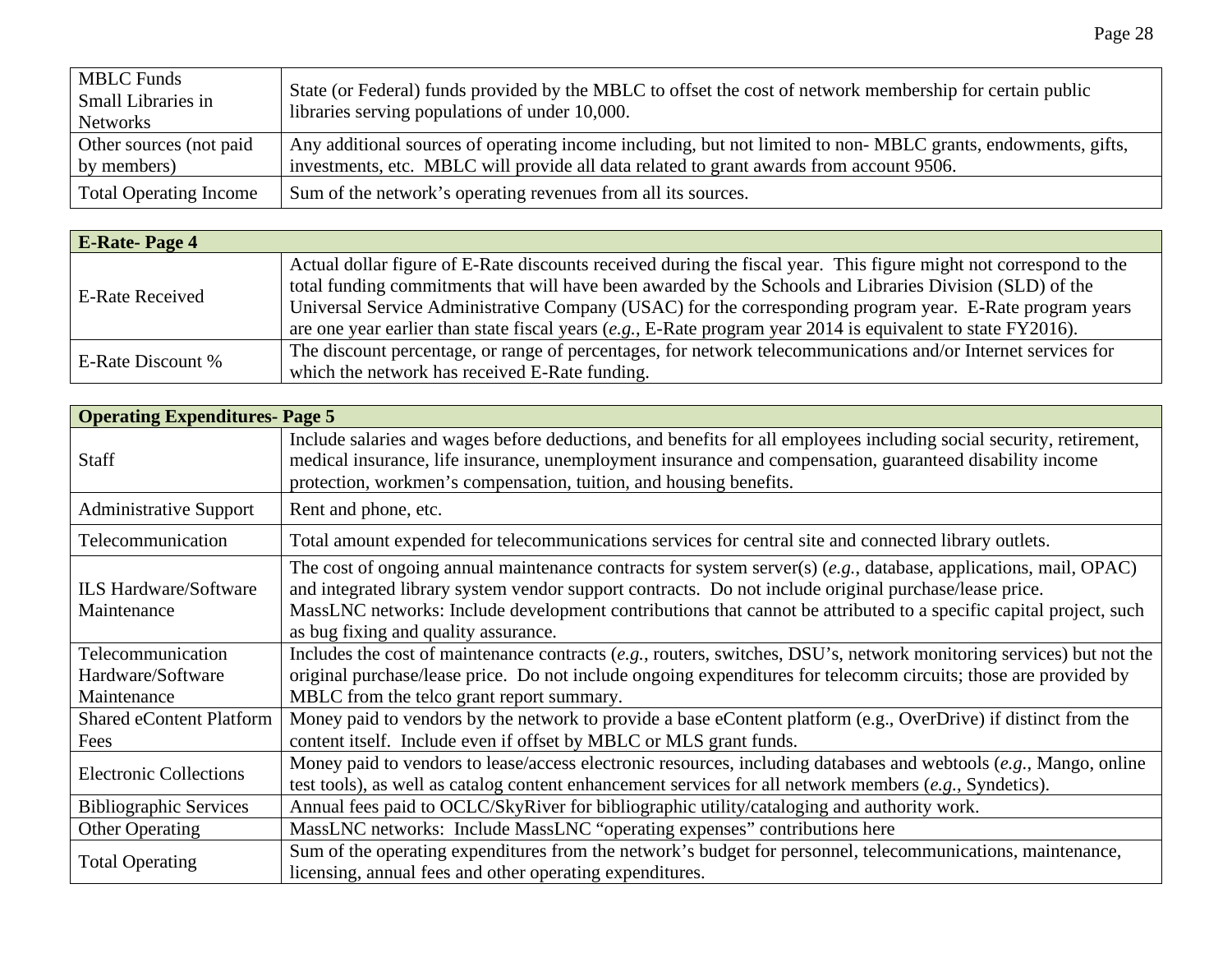| <b>Network Telecommunication Expenditures- Page 6</b> |                                                                                                                    |
|-------------------------------------------------------|--------------------------------------------------------------------------------------------------------------------|
| <b>Shared Internet Access</b>                         | The annual network expenditures for shared Internet bandwidth required by to/from the network's central site.      |
|                                                       | Costs are after any E-Rate discounts have been applied. Reported on "Telecommunications Expenditures Report".      |
| Remote-to-Host                                        | The total annual cost of network circuits to member library locations, including branches. These circuits may also |
|                                                       | support library Internet access, but must be managed and paid for by the network. Costs are after any E-Rate       |
|                                                       | discounts have been applied. Reported on "Telecommunications Report".                                              |
| Network                                               | The total reported on the 'Telecommunications Report' for each of the telecommunications service types: Internet   |
| Telecommunication                                     | Access for the Central Site, Remote-to-Host.                                                                       |
| Expenditures                                          |                                                                                                                    |

| <b>Capital Expenditures &amp; Revenues- Page 7</b> |                                                                                                                                                                                                                                                                                                                                                                           |
|----------------------------------------------------|---------------------------------------------------------------------------------------------------------------------------------------------------------------------------------------------------------------------------------------------------------------------------------------------------------------------------------------------------------------------------|
| Capital Revenue                                    | Capital revenues include funding received for the purposes of capital projects. Please include LSTA equipment<br>grants and other grant funds actually received (not necessarily the same as the amount awarded) during FY2017.<br>MBLC will provide data for account 9506 network infrastructure grants separately.                                                      |
| Capital Expenditures                               | Capital expenditures include nonrecurring expenditures for the acquisition of and/or addition to fixed assets. Local<br>accounting practices shall determine whether a specific item is a capital expense or an operating expense regardless<br>of the examples in the definition. (DO NOT include any expenditure from the previous section, Operating<br>Expenditures). |
|                                                    | Include development contributions that are attributable to specific capital project, such as new functionality in<br>MassLNC or one time purchase/license fees $(e.g., NCIP)$ software and modifications for the Commonwealth<br>Catalog)                                                                                                                                 |
| Capital Improvement<br>Fund                        | From either a dedicated capital improvement line or funds from a "reserve" account that may be used for capital<br>improvements.                                                                                                                                                                                                                                          |

| <b>Staffing-Page 8</b>                         |                                                                                                                     |
|------------------------------------------------|---------------------------------------------------------------------------------------------------------------------|
| Number of paid in all<br>positions (headcount) | The total number of staff. If possible, break total into full time and part time positions.                         |
|                                                | Full-Time hours per week The number of hours in the network's standard work week.                                   |
| Total hours worked per                         | The total number of hours worked in a typical week by all staff. Reporting this figure will ensure comparable data. |
| week by all staff reported                     | For the FY18 annual report, FTE figures will be calculated based on the total hours (Question 3) divided by the     |
| above                                          | network's actual work week (Question 2) (e.g., 600 total hours divided by a 40 hour work week = 15 FTE).            |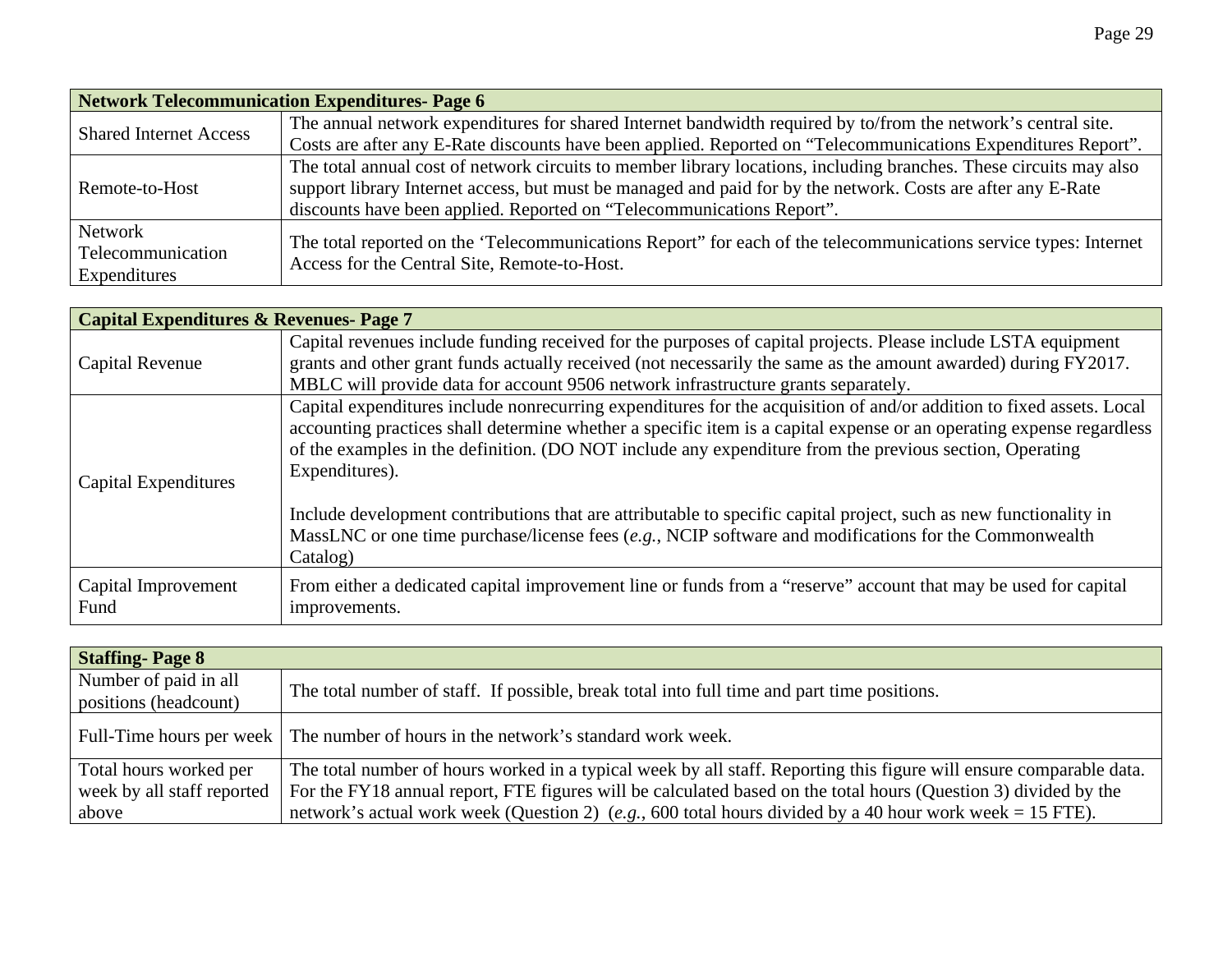|                                 | eBook Holding & Electronic Collections- Page 9 & 10                                                             |
|---------------------------------|-----------------------------------------------------------------------------------------------------------------|
|                                 | a) Facilitated shared eBook collections                                                                         |
|                                 | b) How many titles/copies were added during FY2019                                                              |
| eBooks                          | c) How many titles/copies were removed FY2019                                                                   |
|                                 | Does the network mediate purchase of titles or copies to be used exclusively by an individual library's<br>d)   |
|                                 | patrons?                                                                                                        |
|                                 | Report the number of database products and interactive products such as language-learning or test battery tools |
|                                 | licensed by the network on behalf of members. Do not include Biblioboard (CEC).                                 |
| <b>Electronic Collections</b>   |                                                                                                                 |
|                                 | Provide separate numbers for products licensed to all members, and those licensed on behalf of subgroups of     |
|                                 | members or individual members.                                                                                  |
|                                 | (e.g., Zinio, Flipster, Overdrive Mags)                                                                         |
| <b>Electronic Subscriptions</b> |                                                                                                                 |
|                                 | Subscriptions for subgroups of members<br>a)                                                                    |

| <b>Circulation-Page 11</b>                        |                                                                                                                                                                                                                                                                                                                            |
|---------------------------------------------------|----------------------------------------------------------------------------------------------------------------------------------------------------------------------------------------------------------------------------------------------------------------------------------------------------------------------------|
| <b>Total Circulation</b>                          | The total annual circulation of all library materials of all types, including renewals. All materials in all formats that<br>are charged out for use outside the library are counted. Interlibrary loan transactions included are only items<br>borrowed for users. Items checked out to another library are not included. |
| <b>Total Circulation of</b><br>eBook              | The total circulation of eBook content for the network as a whole.                                                                                                                                                                                                                                                         |
| <b>Total Circulation of</b><br>Downloadable Audio | The total circulation of downloadable audio for the network as a whole.                                                                                                                                                                                                                                                    |
| Total Circulation of<br>Downloadable Video        | The total circulation of downloadable video for the network as a whole.                                                                                                                                                                                                                                                    |
| <b>Overdrive Advantage</b><br>Circulation         | Report whether the eBook or other downloadable circulation totals include copies of Overdrive Advantage titles<br>(or similar). $(Yes/No)$                                                                                                                                                                                 |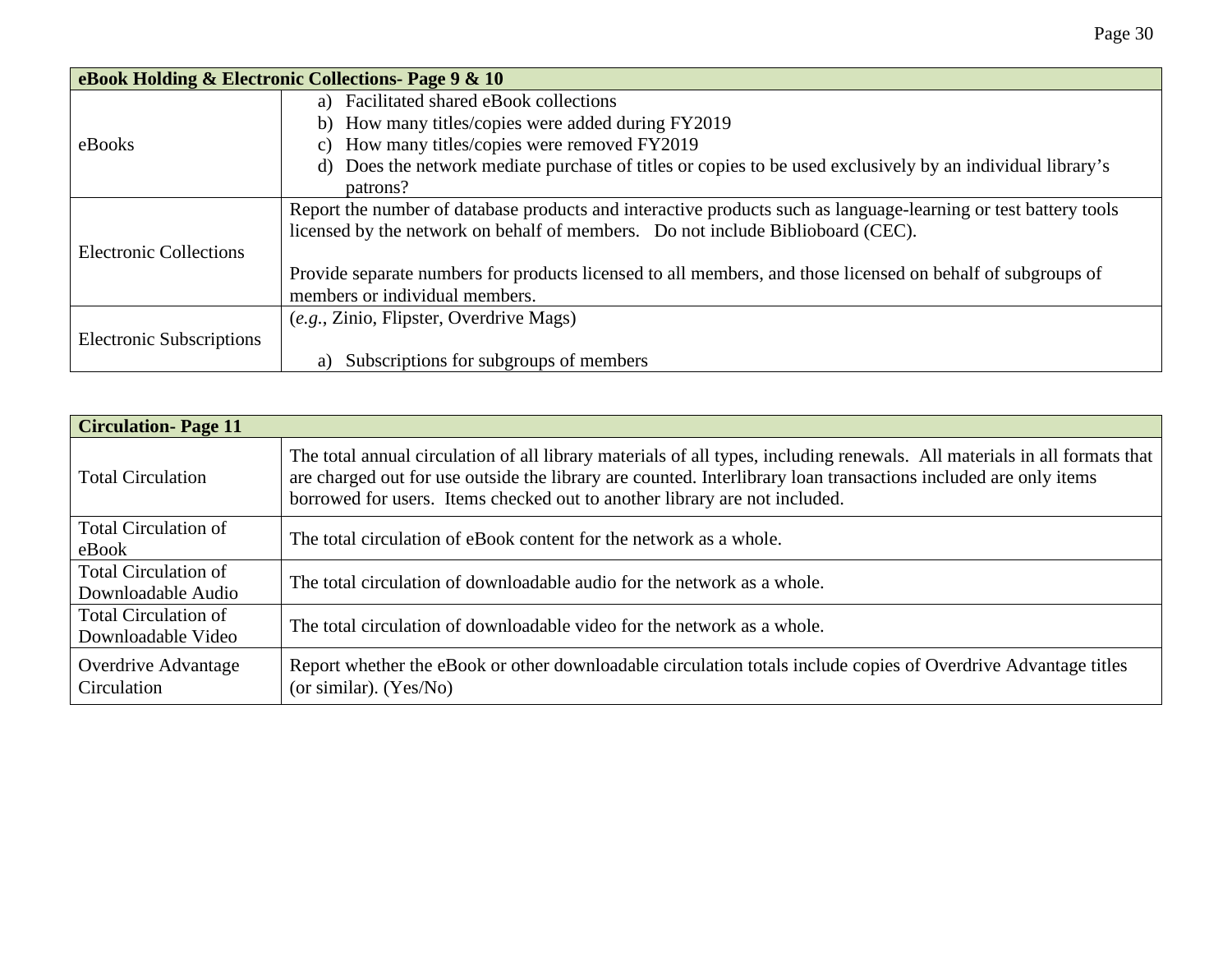| <b>Resource Sharing-Page 12</b>                                     |                                                                                                                                                                                                                                                                                                                                                                                                                                                                                                                                                                                                                  |  |
|---------------------------------------------------------------------|------------------------------------------------------------------------------------------------------------------------------------------------------------------------------------------------------------------------------------------------------------------------------------------------------------------------------------------------------------------------------------------------------------------------------------------------------------------------------------------------------------------------------------------------------------------------------------------------------------------|--|
| Number of Titles                                                    | Individual bibliographic records in the network's database regardless of the format of the item. Includes MARC<br>records describing electronic content (e.g., eBooks, licensed periodical titles, downloadable audio and video).<br>Excludes authority control records and community I&R records.                                                                                                                                                                                                                                                                                                               |  |
| Number of Items                                                     | The number of item or holdings records, regardless of format. Records that reflect periodical holdings are included.                                                                                                                                                                                                                                                                                                                                                                                                                                                                                             |  |
| <b>Electronically Facilitated</b><br><b>ILL's Network Transfers</b> | Loan of materials on request between member libraries in a single network. Includes materials loaned to dial<br>access or online affiliate libraries if the request is made through a hold, E-mail, or equivalent method on the<br>network's system, as well as material loaned by member libraries of the network to libraries in other Massachusetts<br>networks if the request is made through a hold, E-mail or equivalent method on the network's system. Transfers<br>within a municipal public library system <i>(i.e., from branch to branch, branch to main or main to branch)</i> are not<br>included. |  |
| <b>Electronically Facilitated</b><br>ILL's From Virtual<br>Catalog  | Loan of materials requested through the statewide virtual catalog.                                                                                                                                                                                                                                                                                                                                                                                                                                                                                                                                               |  |
| <b>Electronically Facilitated</b><br>ILL's Point-to-Point           | Loan of materials with the transaction taking place directly between the borrowing and lending libraries with no<br>intermediary and not facilitated by the virtual catalog.                                                                                                                                                                                                                                                                                                                                                                                                                                     |  |
| Total ILL's                                                         | Total of Network Transfers, From Virtual Catalog, and Point to Point.                                                                                                                                                                                                                                                                                                                                                                                                                                                                                                                                            |  |

| <b>System Information-Page 13</b> |                                                                                                                                                                                                                                                |  |
|-----------------------------------|------------------------------------------------------------------------------------------------------------------------------------------------------------------------------------------------------------------------------------------------|--|
| <b>ILS</b> Vendor                 | The name of the ILS vendor, Product Name, and software release as of June 30, 2018                                                                                                                                                             |  |
| <b>ILS Hosting Location</b>       | How the primary ILS system is hosted: locally hosted, an off-site collocation facility, or whether ILS services are<br>provided on a Software as a Service (SaaS) basis                                                                        |  |
| Web-based ILS Client              | Does your staff client run in a browser without the need for an additional downloaded application?                                                                                                                                             |  |
| Mobile Staff Client               | Do you provide a staff client specifically for mobile devices, such as tablets? Say no if the same responsive<br>website is used on both desktops and mobile devices. If yes, indicate the number of members using the mobile<br>staff client. |  |
| ILS Modules in Use                | Please check off all ILS modules that you have enabled. For non-standard modules (only some members use),<br>indicate the number of members.<br>List any additional significant functionality/module not found on this list in Other.          |  |
| <b>Floating Collections</b>       | Has the network enabled floating collections for members?<br>a) Do all members participate?<br>b) If a subgroup, how many members?                                                                                                             |  |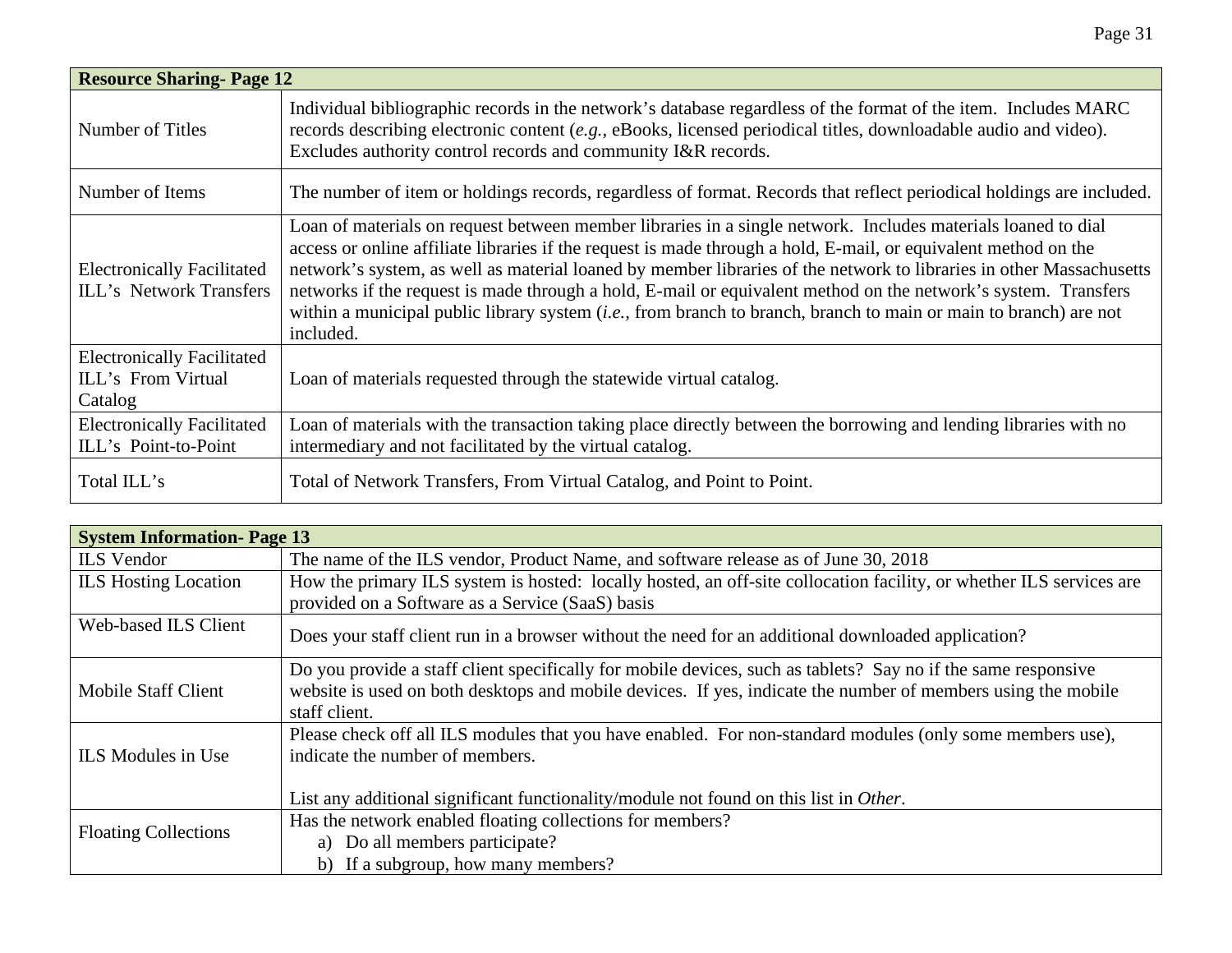| User Experience & Catalog Enhancements- Page 13 & 14 |                                                                                                                                                                                                                                                                                                                                                                                                                                                                                                                                                                                                                                                                                                                                                                                                       |  |
|------------------------------------------------------|-------------------------------------------------------------------------------------------------------------------------------------------------------------------------------------------------------------------------------------------------------------------------------------------------------------------------------------------------------------------------------------------------------------------------------------------------------------------------------------------------------------------------------------------------------------------------------------------------------------------------------------------------------------------------------------------------------------------------------------------------------------------------------------------------------|--|
| <b>Online User Registration</b>                      | Does the network offer online library card registration?<br>a) Do all members participate? If a subgroup, how many members?                                                                                                                                                                                                                                                                                                                                                                                                                                                                                                                                                                                                                                                                           |  |
|                                                      | b) Does e-registration allow for borrowing of physical materials or e-content?                                                                                                                                                                                                                                                                                                                                                                                                                                                                                                                                                                                                                                                                                                                        |  |
|                                                      | c) Does the network verify the registration before allowing any usage?                                                                                                                                                                                                                                                                                                                                                                                                                                                                                                                                                                                                                                                                                                                                |  |
| <b>Online Payment System</b>                         | Does the network utilize an online payment processing vendor for users $(e.g., Paypal)$ to clear outstanding overdue<br>fees or bills? If so, please indicate the vendor in use.                                                                                                                                                                                                                                                                                                                                                                                                                                                                                                                                                                                                                      |  |
| Proxy Server                                         | Does the network provide proxy server authentication for user access to protected content, such as EZproxy? If so,<br>please indicate the proxy server solution in use.                                                                                                                                                                                                                                                                                                                                                                                                                                                                                                                                                                                                                               |  |
| <b>Catalog Enrichment</b>                            | Does the network provide book jackets, reviews and other catalog enhancements through a content enhancement<br>service such as Syndetics, Content Café, NoveList or ChiliFresh? If so, please indicate the product or products in<br>use.                                                                                                                                                                                                                                                                                                                                                                                                                                                                                                                                                             |  |
| Linked Data /<br><b>BIBFRAME</b>                     | Does the network process its bibliographic and holdings records and expose them to search engines as linked data<br>through Zapheira?                                                                                                                                                                                                                                                                                                                                                                                                                                                                                                                                                                                                                                                                 |  |
| Mobile Patron App                                    | Does the network provide a shared mobile app for patrons to a core set of network functions, such as search,<br>checkout, library directory and hours?<br>a) Branding – Is the mobile app branded as a network tool, or at the library-level?                                                                                                                                                                                                                                                                                                                                                                                                                                                                                                                                                         |  |
| Discovery/Front End                                  | If the network uses a front end that differs from the default ILS OPAC (e.g., Encore, BiblioCommons), provide the<br>vendor and product name. Otherwise, leave blank.<br>a) Discovery Hosting Location – Is the discovery hosted locally or externally (SaaS)?<br>b) ERM - Does the network provide an ERM system to manage electronic and/or print periodical licenses, and<br>act as the back end knowledge base for link resolver, A to Z list, and related functionality?<br>c) Link Resolver - Does the network provide an OpenURL link resolver, such as Ex Libris SFX, or service<br>with similar functionality, such EBSCO CustomLinks?<br>A to Z List - Does the network provide an A to Z list of journals/publications, such as SFX, Serial Solutions<br>d)<br>360, or EBSCO A to Z Links? |  |
| Time and print<br>management                         | Does the network provide time or print management systems for member libraries, such as EnvisionWare, Pharos,<br>or LibData? Please indicate vendor and product names.                                                                                                                                                                                                                                                                                                                                                                                                                                                                                                                                                                                                                                |  |
| <b>APIs or Data Export</b>                           | Does the network support other 3 <sup>rd</sup> party library services aimed at users which require data export or API's. Do<br>NOT include Self Check. For each, please indicate:<br>a) the vendor and or product<br>b) the type of API or data sharing<br>c) how many members participate or use this service                                                                                                                                                                                                                                                                                                                                                                                                                                                                                        |  |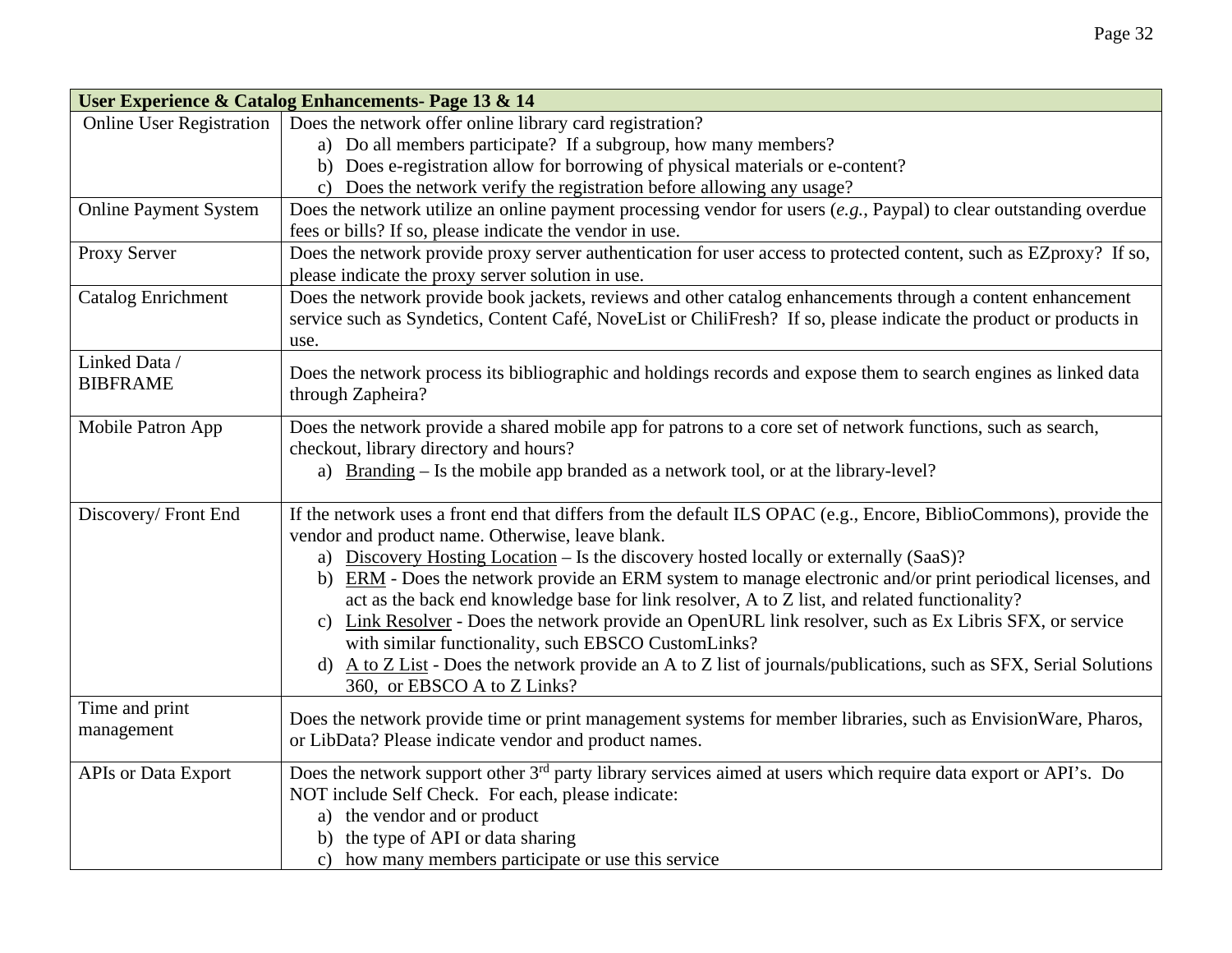| <b>Organizational/ Member Services- Page 16</b> |                                                                                                                   |  |
|-------------------------------------------------|-------------------------------------------------------------------------------------------------------------------|--|
| <b>Helpdesk Application</b>                     | Does the network use an automated helpdesk application, such as Freshdesk or Zendesk?                             |  |
| Organizational                                  | Does the network provide a consortial email, office suite and/or cloud storage for members, such as Gmail, Google |  |
| Email/Software Suite                            | Apps, or Microsoft SharePoint/OneDrive? Please indicate the vendor(s)/product(s).                                 |  |
| Digital/Institutional                           | Does the network provide a software application dedicated to digital materials, (image collections, audio files,  |  |
| Repository                                      | binary fills) or scholarly output (theses, papers) such as Omeka or Fedora? Please indicate the vendor/product.   |  |
|                                                 | Does the network provide hosted web sites for member libraries? Answer no if the network has put up a template    |  |
| Hosted member library                           | page with information on each library (such as hours, phone number). Answer yes if you allow the library to       |  |
| websites                                        | maintain its content and/or customize the information on a regular basis. Please indicate the number of member    |  |
|                                                 | library websites you host.                                                                                        |  |
|                                                 | Does the network send out staff or contractual personnel to support connected pc's in the member library? If so,  |  |
| On-site pc support                              | please provide:                                                                                                   |  |
|                                                 |                                                                                                                   |  |
|                                                 | a. the number of member libraries supported                                                                       |  |
|                                                 | b. the number of site visits, if available                                                                        |  |
|                                                 | Does the network support wireless access in member libraries? Respond yes or no, and indicate how many libraries  |  |
| Support for wireless                            | are supported in the third column                                                                                 |  |
| access                                          |                                                                                                                   |  |
|                                                 | a. For pc's, laptops, and other devices provided by the library.                                                  |  |
|                                                 | b. For laptops/devices brought in by the patron.                                                                  |  |
|                                                 | Does the network send out staff or contractual personnel to provide advisory or consulting services in the member |  |
| On-site                                         | library? If so, please provide:                                                                                   |  |
| advising/consulting                             |                                                                                                                   |  |
|                                                 | a. the number of member libraries supported                                                                       |  |
|                                                 | b. the number of site visits, if available                                                                        |  |
|                                                 | Did the network provide regular (year-round) workshop opportunities for its members? This may include             |  |
|                                                 | workshops on ILS applications for staff, OPAC searching, searching databases provided by the network, home        |  |
| Continuing education                            | page creation, etc.) This should not include one-time training for new system software upgrades or training in    |  |
| during FY2019                                   | preparation for migration to a new ILS.                                                                           |  |
|                                                 |                                                                                                                   |  |
|                                                 | a. number of sessions                                                                                             |  |
|                                                 | b. number of attendees                                                                                            |  |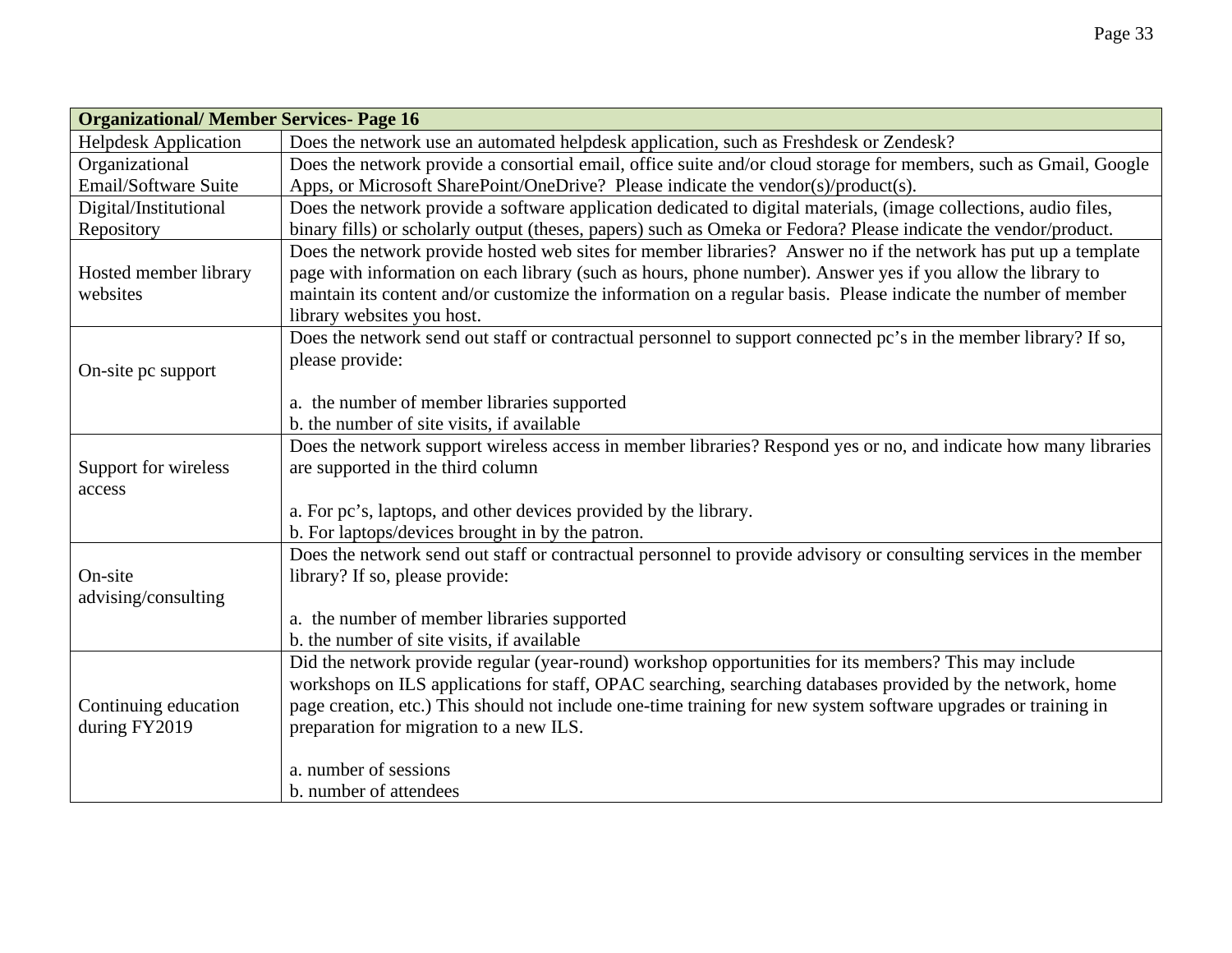# APPENDIX C: FY2019 LIST OF NETWORK MEMBERS

| <b>NETWORK</b> | <b>TYPE</b> | <b>MEMBER NAME</b>                                |
|----------------|-------------|---------------------------------------------------|
|                |             | <b>CAPE LIBRARIES AUTOMATED MATERIALS SHARING</b> |
| <b>CLAMS</b>   | Full        | <b>Aquinnah Public Library</b>                    |
| <b>CLAMS</b>   | <b>Full</b> | Barnstable, Centerville Public Library            |
| <b>CLAMS</b>   | <b>Full</b> | Barnstable, Cotuit Library                        |
|                |             | Barnstable, Hyannis Public Library                |
| <b>CLAMS</b>   | Full        | Association                                       |
| <b>CLAMS</b>   | <b>Full</b> | Barnstable, Marstons Mills Public Library         |
| <b>CLAMS</b>   | Full        | Barnstable, Osterville Free Library               |
| <b>CLAMS</b>   | Full        | Barnstable, Sturgis Library                       |
| <b>CLAMS</b>   | Full        | Barnstable, Whelden Memorial Library              |
| <b>CLAMS</b>   | <b>Full</b> | Bourne, Jonathan Bourne Public Library            |
| <b>CLAMS</b>   | Full        | <b>Brewster Ladies Library</b>                    |
|                |             | Cape Cod Community College, Wilkens               |
| <b>CLAMS</b>   | Full        | Library                                           |
| <b>CLAMS</b>   | Full        | Chatham, Eldredge Public Library                  |
| <b>CLAMS</b>   | <b>Full</b> | Chilmark Free Public Library                      |
|                | Full        | Dennis, Dennis Memorial Library                   |
| <b>CLAMS</b>   |             | Association                                       |
| <b>CLAMS</b>   | Full        | Dennis, Dennis Public Library                     |
| <b>CLAMS</b>   | Full        | Dennis, Jacob Sears Memorial Library              |
| <b>CLAMS</b>   | Full        | Dennis, South Dennis Public Library               |
| <b>CLAMS</b>   | Full        | Dennis, West Dennis Free Public Library           |
| <b>CLAMS</b>   | Full        | Eastham Public Library                            |
| <b>CLAMS</b>   | Full        | <b>Edgartown Free Public Library</b>              |
| <b>CLAMS</b>   | <b>Full</b> | <b>Falmouth Public Library</b>                    |
| <b>CLAMS</b>   | Full        | Falmouth, West Falmouth Library, Inc.             |
| <b>CLAMS</b>   | Full        | Falmouth, Woods Hole Public Library               |
| <b>CLAMS</b>   | Full        | Harwich, Brooks Free Library                      |
| <b>CLAMS</b>   | Full        | Mashpee Public Library                            |
| <b>CLAMS</b>   | Full        | Nantucket Atheneum                                |
| <b>CLAMS</b>   | Full        | Oak Bluffs Public Library                         |
| <b>CLAMS</b>   | Full        | Orleans, Snow Library                             |
| <b>CLAMS</b>   | Full        | Provincetown Public Library                       |
| <b>CLAMS</b>   | Full        | Tisbury, Vineyard Haven Public Library            |
| <b>CLAMS</b>   | Full        | Truro Public Library                              |
| <b>CLAMS</b>   | Full        | Wellfleet Public Library                          |
| <b>CLAMS</b>   | Full        | West Tisbury Free Public Library                  |

| <b>NETWORK</b>  | <b>TYPE</b> | <b>MEMBER NAME</b>                       |
|-----------------|-------------|------------------------------------------|
| <b>CLAMS</b>    | <b>Full</b> | <b>Yarmouth Port Library</b>             |
| <b>CLAMS</b>    | <b>Full</b> | <b>Yarmouth Town Libraries</b>           |
|                 |             | <b>C/W MARS</b>                          |
| <b>C/W MARS</b> | Mini-net    | <b>Adams Free Library</b>                |
| <b>C/W MARS</b> | Full        | Agawam Public Library                    |
| <b>C/W MARS</b> | Full        | American International College, Shea     |
|                 |             | Memorial Library                         |
| <b>C/W MARS</b> | Full        | Amherst, Jones Library Inc.              |
| <b>C/W MARS</b> | Full        | Anna Maria College, Mondor-Eagen Library |
| <b>C/W MARS</b> | Mini-net    | Ashburnham, Stevens Memorial Library     |
| <b>C/W MARS</b> | Mini-net    | Ashby Free Public Library                |
| <b>C/W MARS</b> | Mini-net    | Ashfield, Belding Memorial Library       |
| <b>C/W MARS</b> | Mini-net    | <b>Athol Public Library</b>              |
| <b>C/W MARS</b> | Full        | <b>Auburn Public Library</b>             |
| <b>C/W MARS</b> | Full        | Ayer Library                             |
| <b>C/W MARS</b> | Mini-net    | Barre, Woods Memorial Library            |
| <b>C/W MARS</b> | <b>Full</b> | Belchertown, Clapp Memorial Library      |
| <b>C/W MARS</b> | Full        | Bellingham Public Library                |
| <b>C/W MARS</b> | Full        | Berkshire Community College, Library     |
| <b>C/W MARS</b> | Mini-net    | <b>Berlin Public Library</b>             |
| <b>C/W MARS</b> | Mini-net    | Bernardston, Cushman Library             |
| <b>C/W MARS</b> | Full        | <b>Blackstone Public Library</b>         |
| <b>C/W MARS</b> | Mini-net    | Blandford, Porter Memorial Library       |
| <b>C/W MARS</b> | Mini-net    | <b>Bolton Public Library</b>             |
| <b>C/W MARS</b> | Mini-net    | Boxborough, Sargent Memorial Library     |
| <b>C/W MARS</b> | Mini-net    | <b>Boylston Public Library</b>           |
| <b>C/W MARS</b> | Mini-net    | Brookfield, Merrick Public Library       |
| <b>C/W MARS</b> | Mini-net    | <b>Buckland Public Library</b>           |
| <b>C/W MARS</b> | Mini-net    | Charlemont, Tyler Memorial Library       |
| <b>C/W MARS</b> | <b>Full</b> | <b>Charlton Public Library</b>           |
| <b>C/W MARS</b> | Mini-net    | <b>Cheshire Public Library</b>           |
| <b>C/W MARS</b> | Mini-net    | <b>Chesterfield Public Library</b>       |
| <b>C/W MARS</b> | Full        | Chicopee Public Library                  |
| <b>C/W MARS</b> | Mini-net    | Clarksburg Town Library                  |
| <b>C/W MARS</b> | Full        | Clinton, Bigelow Free Public Library     |
| <b>C/W MARS</b> | Mini-net    | Colrain, Griswold Memorial Library       |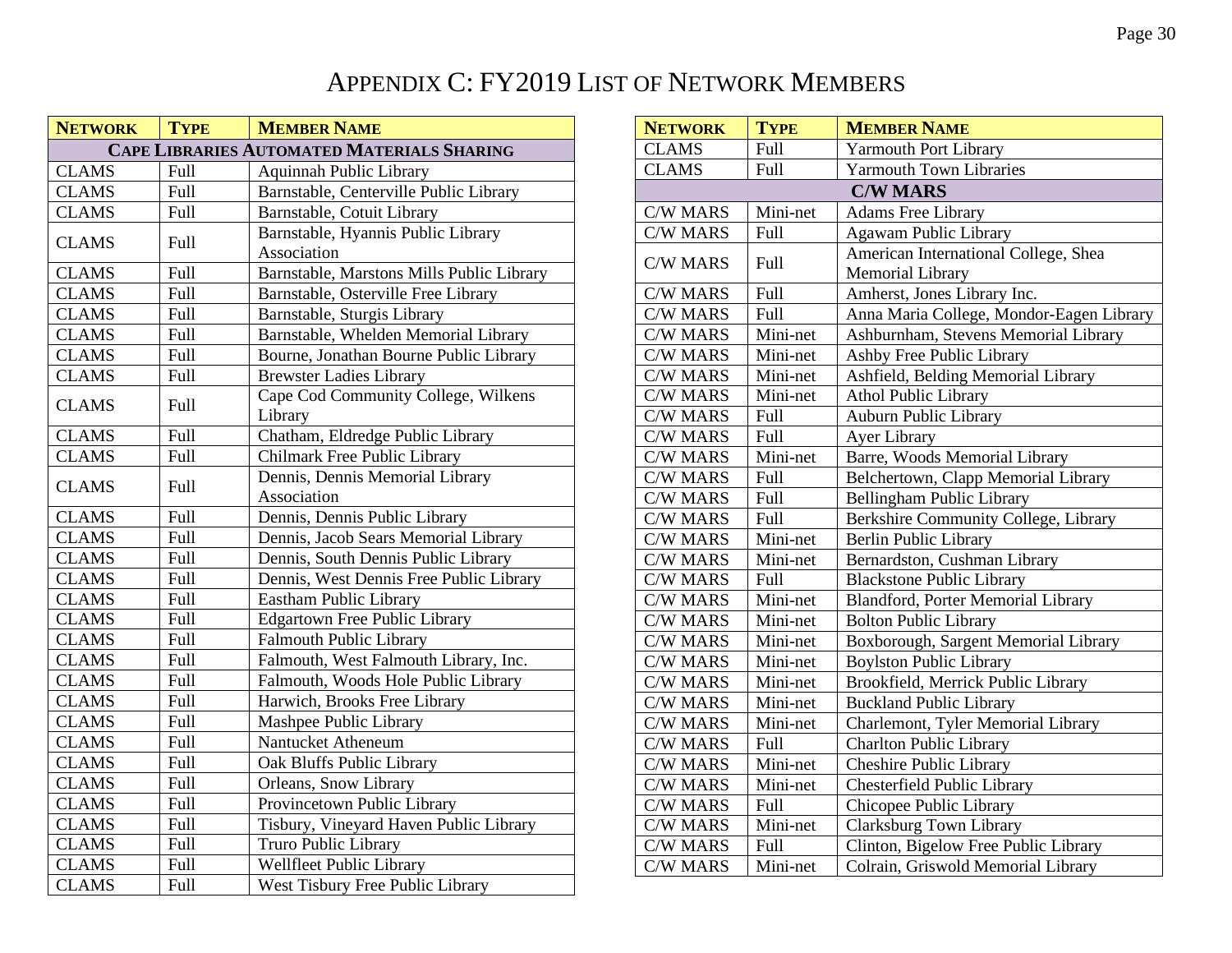| <b>NETWORK</b>  | <b>TYPE</b> | <b>MEMBER NAME</b>                               |
|-----------------|-------------|--------------------------------------------------|
| <b>C/W MARS</b> | Mini-net    | Dalton Free Public Library                       |
| <b>C/W MARS</b> | Mini-net    | Deerfield, Tilton Library                        |
| <b>C/W MARS</b> | Mini-net    | Douglas, Simon Fairfield Public Library          |
|                 |             | Dudley, Pearle L. Crawford Memorial              |
| <b>C/W MARS</b> | Mini-net    | Library                                          |
| <b>C/W MARS</b> | Mini-net    | East Brookfield Public Library                   |
| <b>C/W MARS</b> | Full        | East Longmeadow Public Library                   |
| <b>C/W MARS</b> | Full        | Easthampton, Emily Williston Memorial<br>Library |
| <b>C/W MARS</b> | Mini-net    | <b>Egremont Free Library</b>                     |
| <b>C/W MARS</b> | Mini-net    | <b>Erving Public Library</b>                     |
| <b>C/W MARS</b> | Full        | <b>Fitchburg Public Library</b>                  |
| <b>C/W MARS</b> | Mini-net    | Florida Free Library                             |
| <b>C/W MARS</b> | Full        | Gardner, Levi Heywood Memorial Library           |
| <b>C/W MARS</b> | Full        | <b>Grafton Public Library</b>                    |
| <b>C/W MARS</b> | Mini-net    | <b>Granby Free Public Library</b>                |
| <b>C/W MARS</b> | Mini-net    | Granville Public Library                         |
| <b>C/W MARS</b> | Full        | Great Barrington, Mason Library                  |
| <b>C/W MARS</b> | Full        | Greenfield Community College, Library            |
| <b>C/W MARS</b> | Full        | Greenfield Public Library                        |
| <b>C/W MARS</b> | Mini-net    | Hadley, Goodwin Memorial Library                 |
| <b>C/W MARS</b> | Mini-net    | Hampden Free Public Library                      |
| <b>C/W MARS</b> | Full        | Harvard Public Library                           |
| <b>C/W MARS</b> | Mini-net    | Hatfield Public Library                          |
| <b>C/W MARS</b> | Mini-net    | Heath Free Public Library                        |
| <b>C/W MARS</b> | Full        | Holden, Gale Free Library                        |
| <b>C/W MARS</b> | Mini-net    | <b>Holland Public Library</b>                    |
| <b>C/W MARS</b> | Full        | Holyoke Public Library                           |
| <b>C/W MARS</b> | Mini-net    | Hopedale, Bancroft Memorial Library              |
| C/W MARS        | Full        | Hopkinton Public Library                         |
| <b>C/W MARS</b> | Mini-net    | Hubbardston Public Library                       |
| <b>C/W MARS</b> | Full        | Hudson Public Library                            |
| <b>C/W MARS</b> | Mini-net    | Lancaster, Thayer Memorial Library               |
| C/W MARS        | Mini-net    | Lanesborough Public Library                      |
| <b>C/W MARS</b> | Mini-net    | Lee Library Association                          |
| <b>C/W MARS</b> | Mini-net    | Leicester Public Library                         |
| <b>C/W MARS</b> | Full        | Lenox Library Association                        |
| <b>C/W MARS</b> | Full        | Leominster Public Library                        |
| <b>C/W MARS</b> | Mini-net    | Leverett Library                                 |

| <b>NETWORK</b>  | <b>TYPE</b> | <b>MEMBER NAME</b>                                    |
|-----------------|-------------|-------------------------------------------------------|
| <b>C/W MARS</b> | Full        | Longmeadow, Richard Salter Storrs Library             |
| <b>C/W MARS</b> | Full        | Ludlow, Hubbard Memorial Library                      |
| <b>C/W MARS</b> | Mini-net    | Lunenburg Public Library                              |
| <b>C/W MARS</b> | Full        | Marlborough Public Library                            |
| <b>C/W MARS</b> | Mini-net    | Mendon, Taft Public Library                           |
| <b>C/W MARS</b> | Full        | Milford Town Library                                  |
| <b>C/W MARS</b> | Full        | Millbury Public Library                               |
| <b>C/W MARS</b> | Mini-net    | Millville Free Public Library                         |
| C/W MARS        | Mini-net    | Monson Free Library and Reading Room<br>Association   |
| <b>C/W MARS</b> | Mini-net    | Montague Public Libraries, Carnegie Public<br>Library |
| <b>C/W MARS</b> | Mini-net    | Monterey Library                                      |
| <b>C/W MARS</b> | Full        | Mount Wachusett Community College                     |
| <b>C/W MARS</b> | Mini-net    | New Marlborough Town Library                          |
| <b>C/W MARS</b> | Mini-net    | New Salem Public Library                              |
| <b>C/W MARS</b> | Full        | North Adams Public Library                            |
| <b>C/W MARS</b> | Mini-net    | North Brookfield, Haston Free Public<br>Library       |
| <b>C/W MARS</b> | Full        | Northampton, Forbes Library                           |
| <b>C/W MARS</b> | Full        | Northampton, Lilly Library                            |
| <b>C/W MARS</b> | Full        | Northborough Free Library                             |
| <b>C/W MARS</b> | Full        | Northbridge, Whitinsville Social Library              |
| <b>C/W MARS</b> | Mini-net    | Northfield, Dickinson Memorial Library                |
| <b>C/W MARS</b> | Mini-net    | Oakham, Fobes Memorial Library                        |
| <b>C/W MARS</b> | Mini-net    | Orange, Wheeler Memorial Library                      |
| C/W MARS        | Mini-net    | Otis Library and Museum                               |
| <b>C/W MARS</b> | Full        | <b>Oxford Free Public Library</b>                     |
| <b>C/W MARS</b> | Full        | Palmer Public Library                                 |
| <b>C/W MARS</b> | Mini-net    | Paxton, Richards Memorial Library                     |
| <b>C/W MARS</b> | Full        | Pepperell, Lawrence Library                           |
| C/W MARS        | Mini-net    | Petersham Memorial Library                            |
| <b>C/W MARS</b> | Full        | Pittsfield, Berkshire Athenaeum                       |
| C/W MARS        | Mini-net    | Princeton Public Library                              |
| C/W MARS        | Mini-net    | Richmond Free Public Library                          |
| C/W MARS        | Mini-net    | Rowe Town Library                                     |
| C/W MARS        | Mini-net    | Sheffield, Bushnell-Sage Library                      |
| <b>C/W MARS</b> | Mini-net    | Shelburne Falls, Arms Library                         |
| <b>C/W MARS</b> | Mini-net    | Shelburne Free Public Library                         |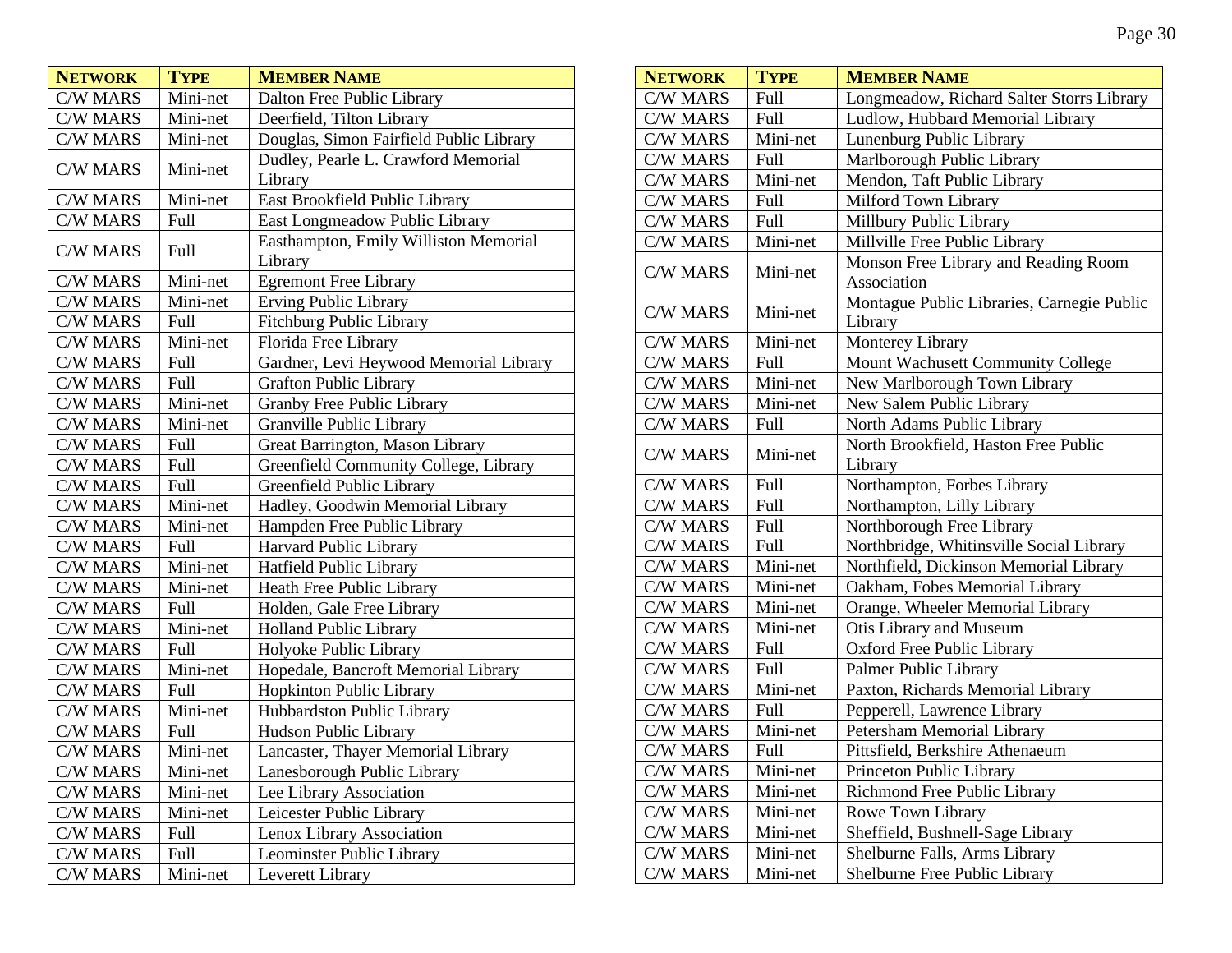| <b>NETWORK</b>  | <b>TYPE</b> | <b>MEMBER NAME</b>                                 |
|-----------------|-------------|----------------------------------------------------|
| <b>C/W MARS</b> | Mini-net    | Shirley, Hazen Memorial Library                    |
| <b>C/W MARS</b> | Full        | Shrewsbury Free Public Library                     |
| <b>C/W MARS</b> | Mini-net    | Shutesbury, M.N. Spear Memorial Library            |
| <b>C/W MARS</b> | Full        | South Hadley Public Library                        |
| <b>C/W MARS</b> | Mini-net    | Southampton, Edwards Public Library                |
| <b>C/W MARS</b> | Mini-net    | Southborough Public Library                        |
| <b>C/W MARS</b> | Full        | Southbridge, Jacob Edwards Library                 |
| C/W MARS        | Mini-net    | Southwick Public Library                           |
| <b>C/W MARS</b> | Full        | Spencer, Richard Sugden Public Library             |
| <b>C/W MARS</b> | Full        | Springfield City Library                           |
| C/W MARS        | Full        | Springfield Technical Community College<br>Library |
| <b>C/W MARS</b> | Full        | State Library of Massachusetts Library             |
| <b>C/W MARS</b> | Mini-net    | Sterling, Conant Public Library                    |
| <b>C/W MARS</b> | Mini-net    | <b>Stockbridge Library Association</b>             |
| <b>C/W MARS</b> | Mini-net    | Sturbridge, Joshua Hyde Public Library             |
| <b>C/W MARS</b> | Mini-net    | Sunderland Public Library                          |
| C/W MARS        | Mini-net    | <b>Sutton Free Public Library</b>                  |
| <b>C/W MARS</b> | Mini-net    | Templeton, Boynton Public Library                  |
| <b>C/W MARS</b> | Mini-net    | <b>Townsend Public Library</b>                     |
| <b>C/W MARS</b> | Mini-net    | <b>Upton Town Library</b>                          |
| <b>C/W MARS</b> | Full        | Uxbridge Free Public Library                       |
| <b>C/W MARS</b> | Mini-net    | <b>Wales Public Library</b>                        |
| <b>C/W MARS</b> | Mini-net    | Ware, Young Men's Library Association              |
| <b>C/W MARS</b> | Mini-net    | Warren Public Library                              |
| <b>C/W MARS</b> | Mini-net    | Warwick Free Public Library                        |
| <b>C/W MARS</b> | Full        | Webster, Chester C. Corbin Public Library          |
| <b>C/W MARS</b> | Mini-net    | Wendell Free Library                               |
| C/W MARS        | Mini-net    | West Boylston, Beaman Memorial Public              |
| <b>C/W MARS</b> | Mini-net    | West Brookfield, Merriam-Gilbert Public            |
| <b>C/W MARS</b> | Full        | West Springfield Public Library                    |
| <b>C/W MARS</b> | Mini-net    | West Stockbridge Public Library                    |
| C/W MARS        | Mini-net    | West Warren Library Association                    |
| <b>C/W MARS</b> | Full        | Westborough Public Library                         |
| <b>C/W MARS</b> | Full        | Westfield Athenaeum                                |
| <b>C/W MARS</b> | Mini-net    | <b>Westhampton Public Library</b>                  |
| C/W MARS        | Mini-net    | Westminster, Forbush Memorial Library              |
| <b>C/W MARS</b> | Mini-net    | Whately, S. White Dickenson Memorial<br>Library    |

| <b>NETWORK</b>  | <b>TYPE</b> | <b>MEMBER NAME</b>                                                                          |
|-----------------|-------------|---------------------------------------------------------------------------------------------|
| <b>C/W MARS</b> | Full        | Wilbraham Public Library                                                                    |
| C/W MARS        | Mini-net    | Williamsburg, Meekins Library                                                               |
| <b>C/W MARS</b> | Mini-net    | Williamstown, David & Joyce Milne Public                                                    |
| <b>C/W MARS</b> | Mini-net    | Winchendon, Beals Memorial Library                                                          |
| <b>C/W MARS</b> | Full        | Worcester Public Library                                                                    |
|                 |             | <b>FENWAY LIBRARY ORGANIZATION</b>                                                          |
| <b>FLO</b>      | Full        | <b>Emerson College</b>                                                                      |
| <b>FLO</b>      | Full        | Emmanuel College, Cardinal Cushing<br>Library                                               |
| <b>FLO</b>      | Full        | Lesley University, Ludcke Library                                                           |
| <b>FLO</b>      | Full        | Massachusetts College of Art, Morton R.<br>Godine Library                                   |
| <b>FLO</b>      | Full        | Massachusetts College of Pharmacy and<br>Health Sciences, Henrietta DeBenedictis<br>Library |
| <b>FLO</b>      | Full        | Museum of Fine Arts, William Morris Hunt<br><b>Memorial Library</b>                         |
| <b>FLO</b>      | Full        | New England College of Optometry, NE<br>College of Optometry Library                        |
| <b>FLO</b>      | Full        | New England Conservatory of Music,<br>Harriet M. Spaulding Library                          |
| <b>FLO</b>      | Full        | Wentworth Institute of Technology, Alumni<br>Library                                        |
| <b>FLO</b>      | Full        | <b>Wheelock College</b>                                                                     |
|                 |             | <b>METRO BOSTON LIBRARY NETWORK</b>                                                         |
| <b>MBLN</b>     | Full        | <b>Boston Public Library</b>                                                                |
| <b>MBLN</b>     | Full        | <b>Boston Public Schools</b>                                                                |
| <b>MBLN</b>     | Full        | Chelsea Public Library                                                                      |
| <b>MBLN</b>     | Full        | <b>Fisher College</b>                                                                       |
| <b>MBLN</b>     | Full        | Malden Public Library                                                                       |
| <b>MBLN</b>     | Full        | Newman School                                                                               |
| <b>MBLN</b>     | Full        | Roxbury Community College                                                                   |
| <b>MBLN</b>     | Full        | <b>State Transportation Library</b>                                                         |
|                 |             | <b>MINUTEMAN LIBRARY NETWORK</b>                                                            |
| <b>MLN</b>      | Full        | <b>Acton Memorial Library</b>                                                               |
| <b>MLN</b>      | Full        | Arlington, Robbins Library                                                                  |
| <b>MLN</b>      | Full        | <b>Ashland Public Library</b>                                                               |
| <b>MLN</b>      | Full        | <b>Bedford Free Public Library</b>                                                          |
| <b>MLN</b>      | <b>Full</b> | <b>Belmont Public Library</b>                                                               |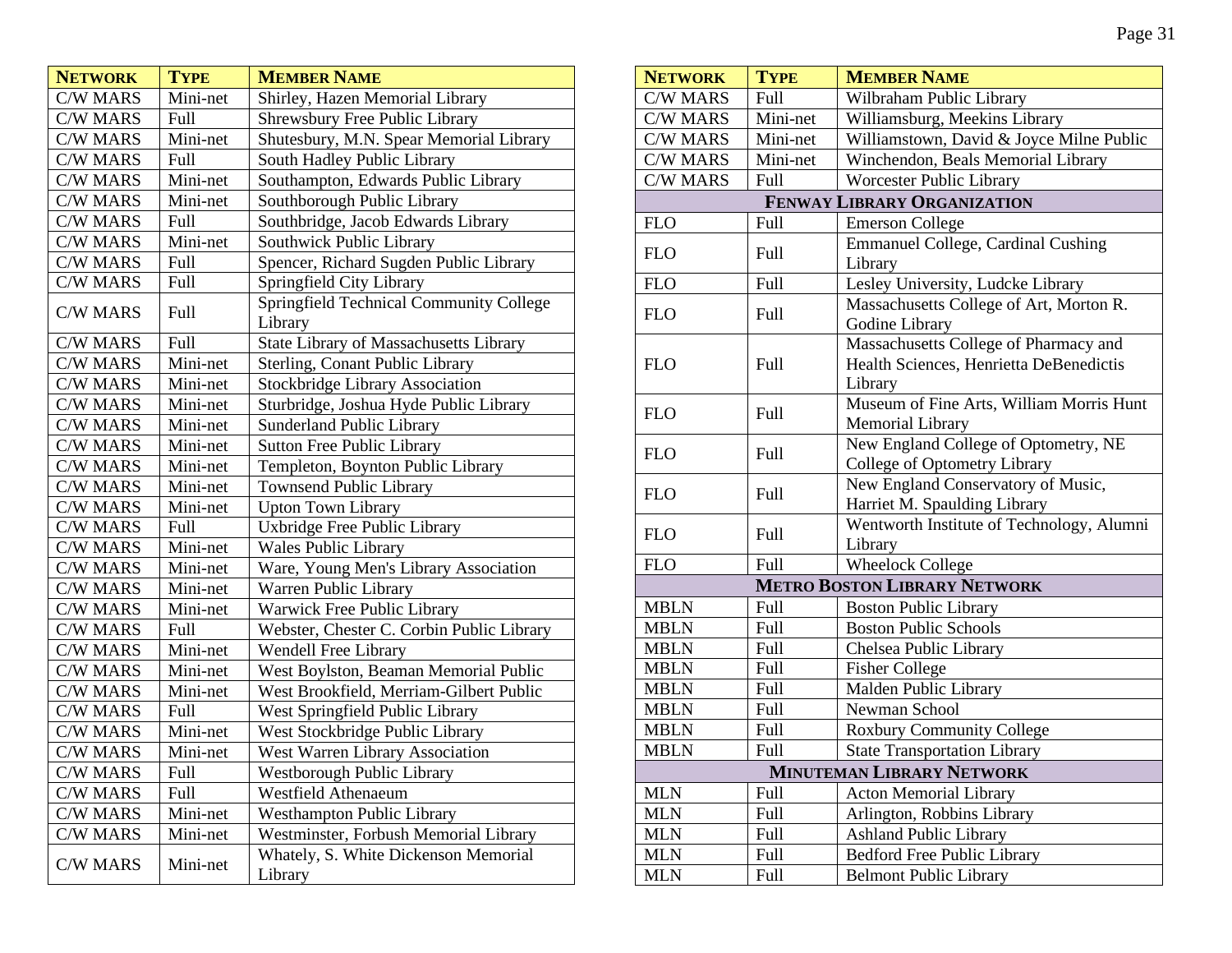| <b>NETWORK</b> | <b>TYPE</b>   | <b>MEMBER NAME</b>                                       |
|----------------|---------------|----------------------------------------------------------|
| <b>MLN</b>     | Full          | <b>Brookline Public Library</b>                          |
| <b>MLN</b>     | Full          | Cambridge Public Library                                 |
| <b>MLN</b>     | Full          | Concord Free Public Library                              |
| <b>MLN</b>     | Full          | Dean College, E. Ross Anderson Library                   |
| <b>MLN</b>     | Full          | Dedham Public Library                                    |
| <b>MLN</b>     | Full          | Dover Town Library                                       |
| <b>MLN</b>     | <b>Full</b>   | Framingham Public Library                                |
| <b>MLN</b>     | Full          | Framingham State University, Henry<br>Whittemore Library |
| <b>MLN</b>     | Full          | Franklin Public Library                                  |
| <b>MLN</b>     | Full          | Holliston Public Library                                 |
| <b>MLN</b>     | Full          | Lasell College, Brennan Library                          |
| <b>MLN</b>     | Full          | Lexington, Cary Memorial Library                         |
| <b>MLN</b>     | Full          | Lincoln Public Library                                   |
| <b>MLN</b>     | Full          | Maynard Public Library                                   |
| <b>MLN</b>     | Full          | Medfield Memorial Library                                |
| <b>MLN</b>     | Full          | Medford Public Library                                   |
| <b>MLN</b>     | Full          | Medway Public Library System                             |
| <b>MLN</b>     | Full          | Millis Public Library                                    |
| <b>MLN</b>     | <b>Branch</b> | Natick, Bacon Free Library                               |
| <b>MLN</b>     | Full          | Natick, Morse Institute Library                          |
| <b>MLN</b>     | Full          | Needham Free Public Library                              |
| <b>MLN</b>     | Full          | Newton Free Library                                      |
| <b>MLN</b>     | Full          | Norwood, Morrill Memorial Library                        |
| <b>MLN</b>     | Full          | Pine Minor College, Annenberg Library                    |
| <b>MLN</b>     | Full          | Regis College Library                                    |
| <b>MLN</b>     | Full          | Sherborn Library                                         |
| <b>MLN</b>     | Full          | Somerville Public Library                                |
| <b>MLN</b>     | Full          | Stow, Randall Library                                    |
| <b>MLN</b>     | Full          | Sudbury, Goodnow Public Library                          |
| <b>MLN</b>     | Full          | Waltham Public Library                                   |
| <b>MLN</b>     | Full          | Watertown Free Public Library                            |
| <b>MLN</b>     | Full          | Wayland Free Public Library                              |
| <b>MLN</b>     | Full          | <b>Wellesley Free Library</b>                            |
| <b>MLN</b>     | Full          | <b>Weston Public Library</b>                             |
| <b>MLN</b>     | Full          | Westwood Public Library                                  |
| MLN            | Full          | Winchester Public Library                                |
| <b>MLN</b>     | Full          | Woburn Public Library                                    |

| <b>NETWORK</b> | <b>TYPE</b> | <b>MEMBER NAME</b>                         |
|----------------|-------------|--------------------------------------------|
|                |             | <b>MERRIMACK VALLEY LIBRARY CONSORTIUM</b> |
| <b>MVLC</b>    | Full        | Amesbury Public Library                    |
| <b>MVLC</b>    | Full        | Andover, Memorial Hall Library             |
| <b>MVLC</b>    | Full        | <b>Billerica Public Library</b>            |
| <b>MVLC</b>    | Full        | <b>Boxford Town Library</b>                |
| <b>MVLC</b>    | <b>Full</b> | <b>Burlington Public Library</b>           |
| <b>MVLC</b>    | <b>Full</b> | Carlisle, Gleason Public Library           |
| <b>MVLC</b>    | <b>Full</b> | <b>Chelmsford Public Library</b>           |
| <b>MVLC</b>    | Full        | Dracut, Moses Greeley Parker Memorial      |
|                |             | Library                                    |
| <b>MVLC</b>    | Full        | Dunstable Free Public Library              |
| <b>MVLC</b>    | Full        | Essex, T.O.H.P. Burnham Free Library       |
| <b>MVLC</b>    | Full        | Georgetown, Peabody Library                |
| <b>MVLC</b>    | Full        | <b>Groton Public Library</b>               |
| <b>MVLC</b>    | Full        | Groveland, Langley Adams Library           |
| <b>MVLC</b>    | Full        | Hamilton-Wenham Public Library             |
| <b>MVLC</b>    | Full        | Haverhill Public Library                   |
| <b>MVLC</b>    | <b>Full</b> | Ipswich Public Library                     |
| <b>MVLC</b>    | Full        | Lawrence Public Library                    |
| <b>MVLC</b>    | Full        | Littleton, Reuben Hoar Library             |
| <b>MVLC</b>    | Full        | Lowell, Samuel S. Pollard Memorial Library |
| <b>MVLC</b>    | Full        | Manchester-by-the-Sea Public Library       |
| <b>MVLC</b>    | Full        | Merrimac Public Library                    |
| <b>MVLC</b>    | <b>Full</b> | Methuen, Nevins Memorial Library           |
| <b>MVLC</b>    | Full        | Middleton, Flint Public Library            |
| <b>MVLC</b>    | Full        | Newbury Town Library                       |
| <b>MVLC</b>    | Full        | Newburyport Public Library                 |
| <b>MVLC</b>    | Full        | North Andover, Stevens Memorial Library    |
| <b>MVLC</b>    | Full        | North Reading, Flint Memorial Library      |
| <b>MVLC</b>    | Full        | Rockport Public Library                    |
| <b>MVLC</b>    | Full        | Rowley Public Library                      |
| <b>MVLC</b>    | Full        | Salisbury Public Library                   |
| <b>MVLC</b>    | Full        | Tewksbury Public Library                   |
| <b>MVLC</b>    | Full        | <b>Topsfield Town Library</b>              |
| <b>MVLC</b>    | Full        | Tyngsborough Public Library                |
| <b>MVLC</b>    | Full        | West Newbury, G. A. R. Memorial Library    |
| <b>MVLC</b>    | Full        | Westford, J. V. Fletcher Library           |
| <b>MVLC</b>    | Full        | Wilmington Memorial Library                |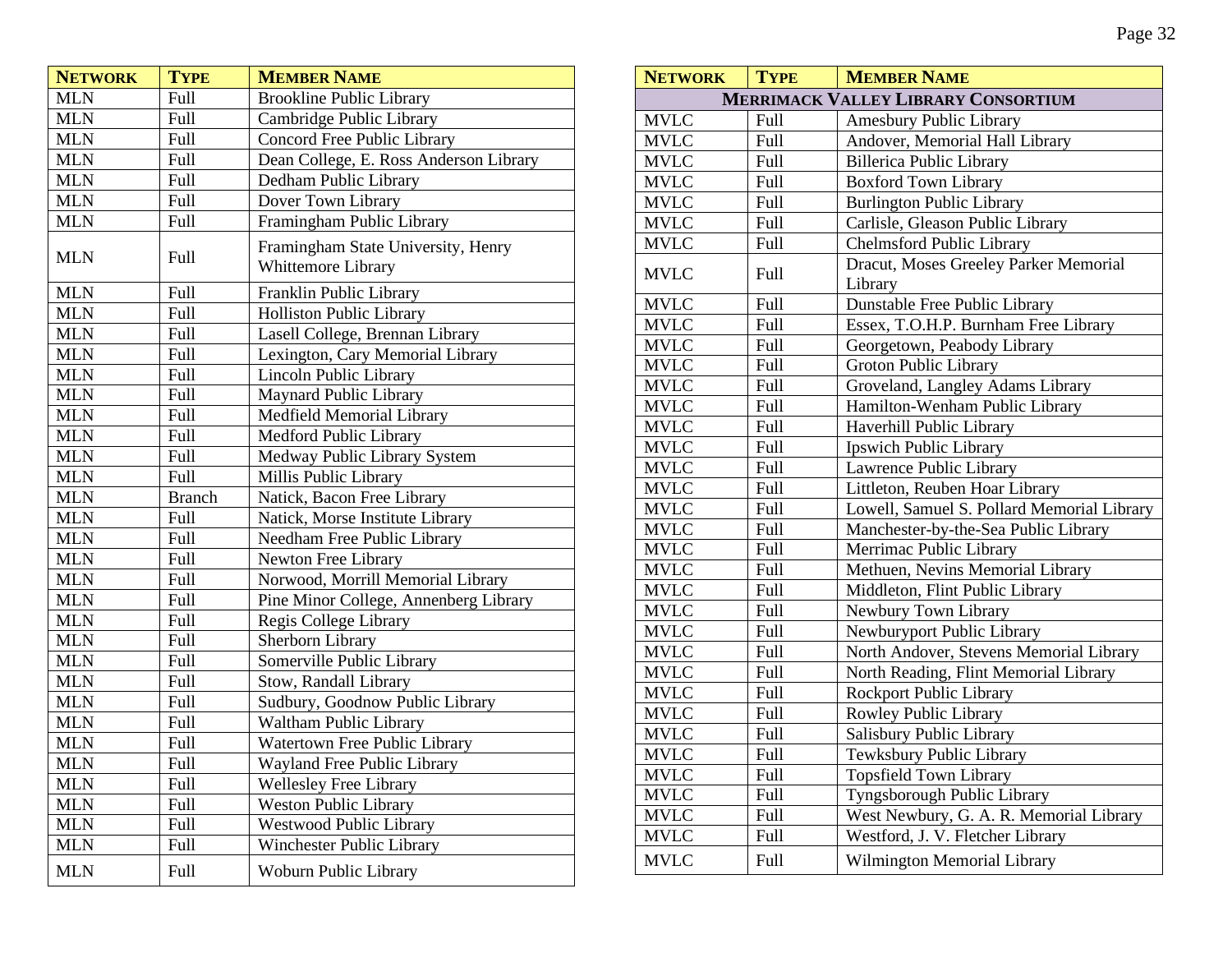| <b>NETWORK</b> | <b>TYPE</b> | <b>MEMBER NAME</b>                         |
|----------------|-------------|--------------------------------------------|
|                |             | <b>NORTH OF BOSTON LIBRARY EXCHANGE</b>    |
| <b>NOBLE</b>   | <b>Full</b> | <b>Beverly Public Library</b>              |
| <b>NOBLE</b>   | Full        | <b>Bunker Hill Community College</b>       |
| <b>NOBLE</b>   | Full        | Danvers, Peabody Institute Library         |
| <b>NOBLE</b>   | Full        | Endicott College, Diane M. Halle Library   |
| <b>NOBLE</b>   | Full        | Everett, Parlin Memorial Library           |
| <b>NOBLE</b>   | Full        | Gloucester Lyceum & Sawyer Free Library    |
| <b>NOBLE</b>   | Full        | Gordon College, Jenks Library              |
| <b>NOBLE</b>   | Full        | Lynn Public Library                        |
| <b>NOBLE</b>   | Full        | Lynnfield Public Library                   |
| <b>NOBLE</b>   | Full        | Marblehead, Abbot Public Library           |
| <b>NOBLE</b>   | Associate   | Massachusetts Board of Library             |
|                |             | Commissioners                              |
| <b>NOBLE</b>   | Full        | Melrose Public Library                     |
| <b>NOBLE</b>   | Full        | Merrimack College, McQuade Library         |
| <b>NOBLE</b>   | Associate   | Montserrat College of Art, Paul M. Scott   |
|                |             | Library                                    |
|                |             | Northern Essex Community College,          |
| <b>NOBLE</b>   | Full        | <b>Bentley Library</b>                     |
| <b>NOBLE</b>   | Full        | Peabody, Peabody Institute Library         |
| <b>NOBLE</b>   | Full        | Phillips Academy, Oliver Wendell Holmes    |
|                |             | Library                                    |
| <b>NOBLE</b>   | Full        | Reading Public Library                     |
| <b>NOBLE</b>   | Full        | Revere Public Library                      |
| <b>NOBLE</b>   | Full        | Salem Public Library                       |
|                |             | Salem State University, Frederick E. Berry |
| <b>NOBLE</b>   | Full        | Library and Learning Commons               |
| <b>NOBLE</b>   | Full        | Saugus Public Library                      |
| <b>NOBLE</b>   | Full        | Stoneham Public Library                    |
| <b>NOBLE</b>   | Full        | <b>Swampscott Public Library</b>           |
| <b>NOBLE</b>   | Full        | Wakefield, Lucius Beebe Memorial Library   |
| <b>NOBLE</b>   | Full        | Winthrop Public Library                    |
|                |             | <b>OLD COLONY LIBRARY NETWORK</b>          |
| <b>OCLN</b>    | Full        | <b>Abington Public Library</b>             |
| <b>OCLN</b>    | Full        | Avon Public Library                        |
| <b>OCLN</b>    | Full        | Braintree, Thayer Public Library           |
| <b>OCLN</b>    | Full        | <b>Brockton Public Library System</b>      |
| <b>OCLN</b>    | Full        | <b>Canton Public Library</b>               |

| <b>NETWORK</b> | <b>TYPE</b> | <b>MEMBER NAME</b>                                        |
|----------------|-------------|-----------------------------------------------------------|
| <b>OCLN</b>    | <b>Full</b> | Cohasset, Paul Pratt Memorial Library                     |
| <b>OCLN</b>    | Full        | Duxbury Free Library                                      |
| <b>OCLN</b>    | Full        | Eastern Nazarene College, Nease Library                   |
| <b>OCLN</b>    | Full        | Hanover, John Curtis Free Library                         |
| <b>OCLN</b>    | Full        | Hingham Public Library                                    |
| <b>OCLN</b>    | Full        | Holbrook Public Library                                   |
| <b>OCLN</b>    | Full        | Hull Public Library                                       |
| <b>OCLN</b>    | Full        | Kingston Public Library                                   |
| <b>OCLN</b>    | Full        | Marshfield, Ventress Memorial Library                     |
| <b>OCLN</b>    | Full        | <b>Massasoit Community College</b>                        |
| <b>OCLN</b>    | Full        | Milton Public Library                                     |
| <b>OCLN</b>    | Full        | Norwell Public Library                                    |
| <b>OCLN</b>    | Full        | <b>Plymouth Public Library</b>                            |
| <b>OCLN</b>    | Full        | Quincy College                                            |
| <b>OCLN</b>    | Full        | Quincy, Thomas Crane Public Library                       |
| <b>OCLN</b>    | Full        | Randolph, Turner Free Library                             |
| <b>OCLN</b>    | Full        | Rockland Memorial Library                                 |
| <b>OCLN</b>    | Full        | Sandwich Free Public Library                              |
| <b>OCLN</b>    | Full        | <b>Scituate Town Library</b>                              |
| <b>OCLN</b>    | Full        | Sharon Public Library                                     |
| <b>OCLN</b>    | Full        | <b>Stoughton Public Library</b>                           |
| <b>OCLN</b>    | Full        | Walpole Public Library                                    |
| <b>OCLN</b>    | Full        | <b>Weymouth Public Libraries</b>                          |
| <b>OCLN</b>    | Full        | Whitman Public Library                                    |
|                |             | SAILS, INC.                                               |
| <b>SAILS</b>   | Full        | <b>Acushnet Public Library</b>                            |
|                |             | Anna Ware Jackson Library Media Center,                   |
| <b>SAILS</b>   | Full        | Plainville                                                |
| <b>SAILS</b>   | Full        | Attleboro High School                                     |
| <b>SAILS</b>   | Full        | Attleboro Public Library                                  |
| <b>SAILS</b>   | Full        | B.M.C. Durfee High School, Ambrose<br>Keeley Library      |
| <b>SAILS</b>   | <b>Full</b> | Beatrice H. Wood Elementary School<br>Library, Plainville |
| <b>SAILS</b>   | Full        | Beckwith Middle School, Rehoboth                          |
| <b>SAILS</b>   | Full        | <b>Berkley Public Library</b>                             |
| <b>SAILS</b>   | <b>Full</b> | <b>Bridgewater Public Library</b>                         |
| <b>SAILS</b>   | Full        | <b>Bristol Community College</b>                          |